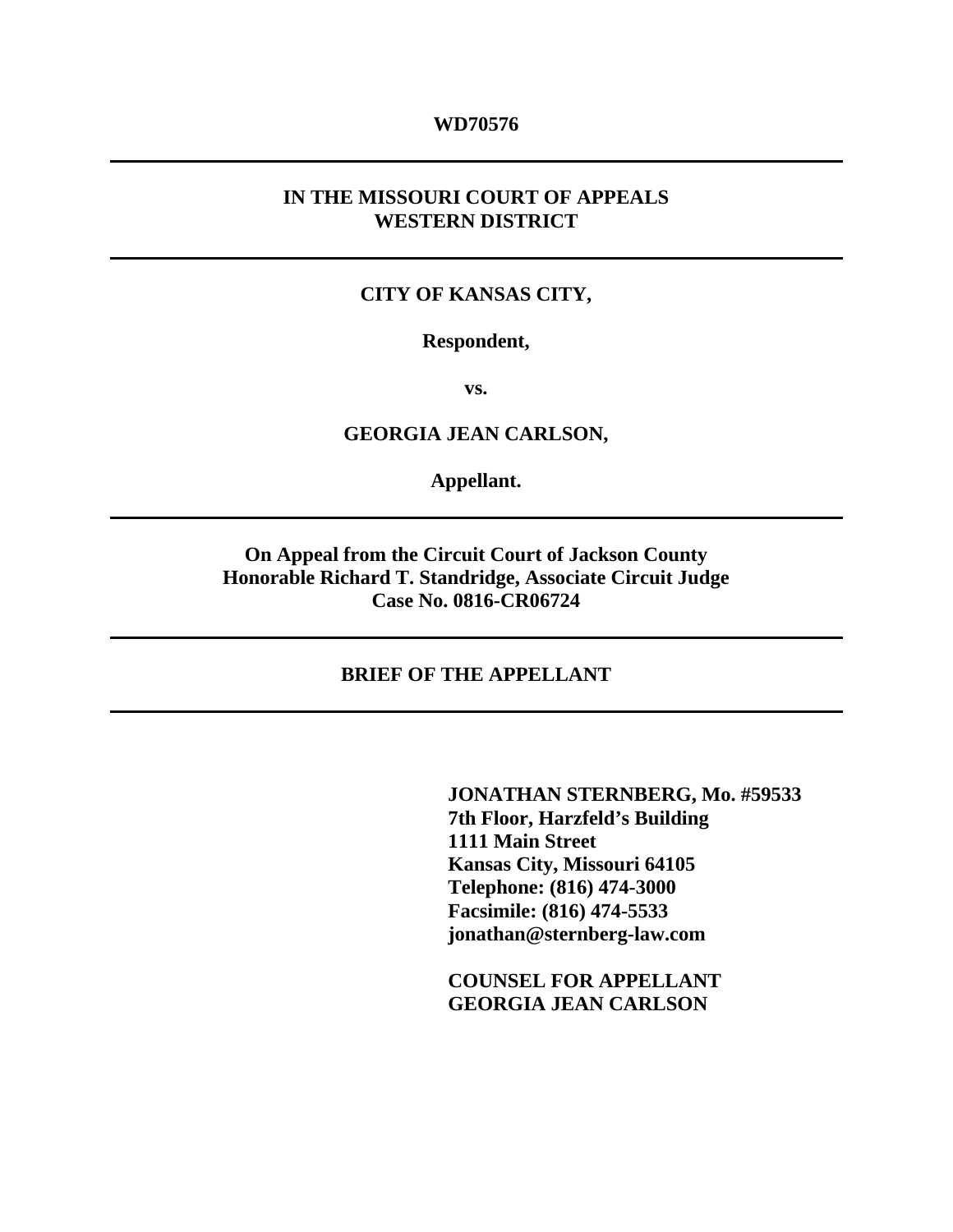## **Table of Contents**

| Point Relied On:                                                            |
|-----------------------------------------------------------------------------|
| The trial court erred in declaring that City of Kansas City Ordinance No.   |
| 080073 is valid and applying that declaration of law so as to convict and   |
| sentence Appellant for violating said ordinance because said ordinance was  |
| and is preempted and invalid in that the ordinance prohibits that which the |
|                                                                             |
|                                                                             |
|                                                                             |
| Under § 71.010, R.S.Mo., an ordinance of Respondent Kansas City is<br>I.    |
| preempted and invalid when it conflicts with a state law on the same        |
|                                                                             |
| In § 191.769, R.S.Mo., the ICAA permits Appellant to allow smoking<br>П.    |
|                                                                             |
| a. When a prohibitory state statute expressly exempts some specific         |
| conduct from all of its restrictions, it is construed to permit that        |
|                                                                             |
| b. In § 191.769, the ICAA expressly exempts JC's Sports Bar from all its    |
|                                                                             |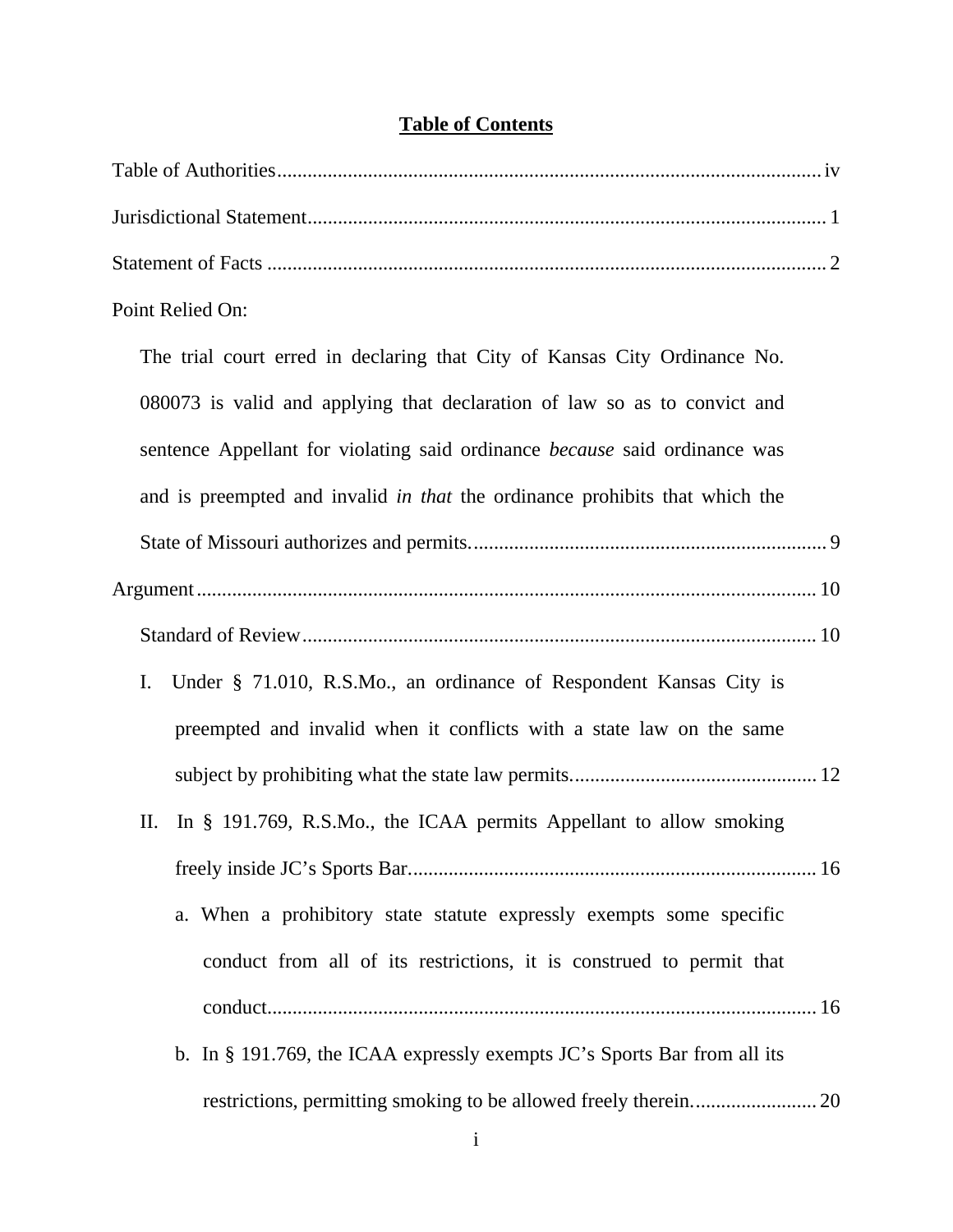| III. No provision of the ICAA manifests any intent of the General Assembly to |  |
|-------------------------------------------------------------------------------|--|
|                                                                               |  |
| a. The ICAA authorizes cities only to enact more stringent regulation of      |  |
|                                                                               |  |
| b. Another provision of the ICAA alludes to cities prohibiting smoking in     |  |
| areas that are considered public places, but does not affect areas "not       |  |
|                                                                               |  |
| IV. The Ordinance prohibits allowing any smoking inside JC's Sports Bar, in   |  |
|                                                                               |  |
|                                                                               |  |
|                                                                               |  |
|                                                                               |  |
|                                                                               |  |
|                                                                               |  |
|                                                                               |  |
| City of Kansas City Ordinance No. 080073 (certified copy) (Defense Ex. 2)  A5 |  |
|                                                                               |  |
|                                                                               |  |
|                                                                               |  |
|                                                                               |  |
|                                                                               |  |
|                                                                               |  |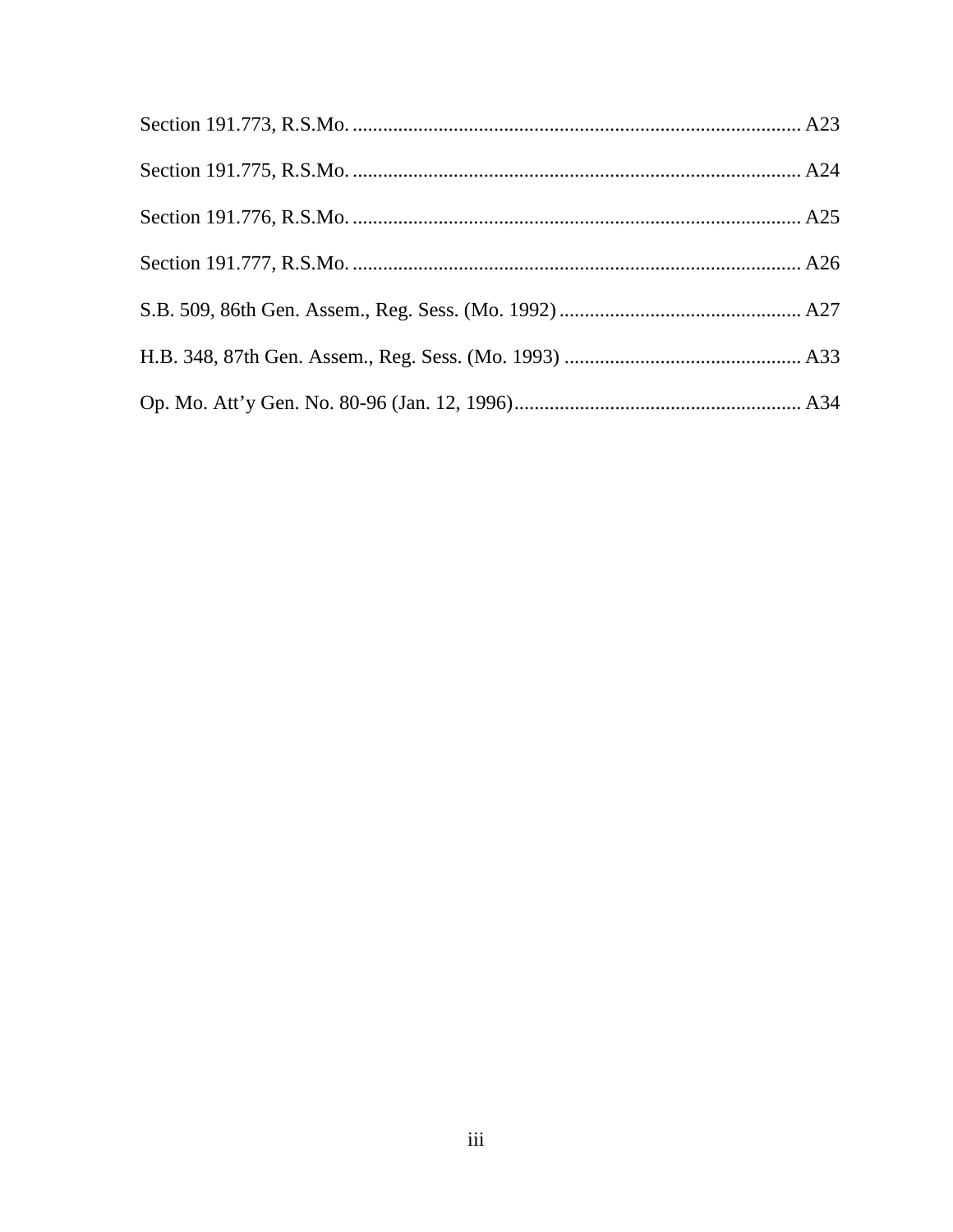## **Table of Authorities**

| v.<br>٠ |
|---------|
|---------|

| Cape Motor Lodge, Inc. v. City of Cape Girardeau, 706 S.W.2d 208            |
|-----------------------------------------------------------------------------|
|                                                                             |
|                                                                             |
|                                                                             |
| City of Kansas City v. LaRose, 524 S.W.2d 112 (Mo. banc 1975)  19-20, 41-42 |
| City of Kansas City v. McGary, 218 S.W.3d 449 (Mo. App. 2006) 10, 11        |
| City of Meadville v. Caselman, 240 Mo. App. 1220, 227 S.W.2d 77 (1950)  16  |
|                                                                             |
| City of St. Louis v. Klausmeier, 213 Mo. 119, 112 S.W. 516 (banc 1908)      |
|                                                                             |
| City of St. Louis v. Stenson, 333 S.W.2d 529 (Mo. App. 1960)                |
|                                                                             |
|                                                                             |
| Entm't Indus. Coal. v. Tacoma-Pierce County Health Dep't, 153 Wn.2d 657,    |
|                                                                             |
| Fleming v. Moore Brothers Realty Co., 363 Mo. 305, 251 S.W.2d 8 (1952) 10   |
| Hagerman v. City of St. Louis, 365 Mo. 403, 283 S.W.2d 623 (1955) 16        |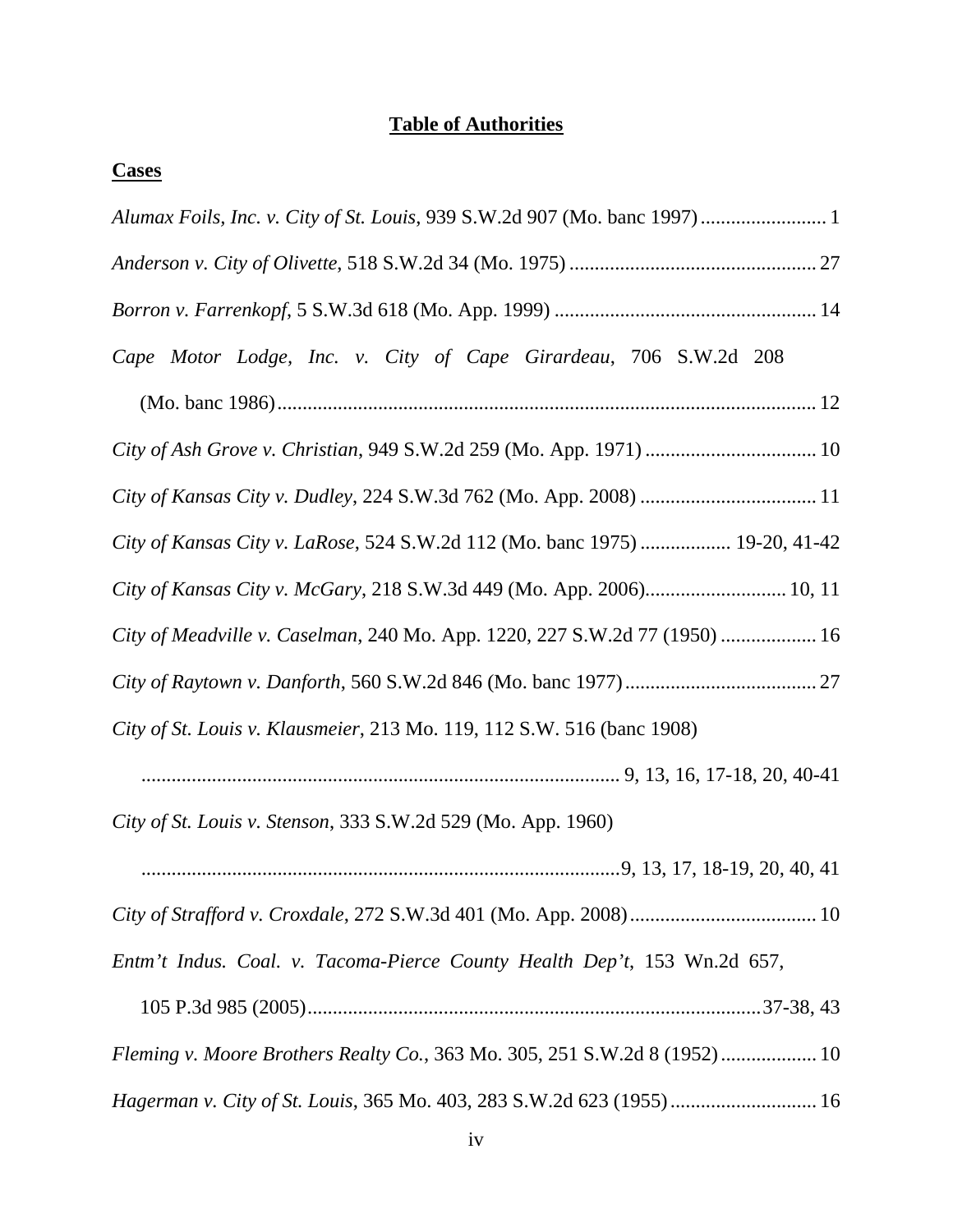| LDM, Inc. v. Princeton Reg. Health Comm'n, 336 N.J. Super. 277, 764 A.2d 507        |
|-------------------------------------------------------------------------------------|
|                                                                                     |
|                                                                                     |
|                                                                                     |
| Mich. Rest. Ass'n v. City of Marquette, 245 Mich. App. 63, 626 N.W.2d 418           |
|                                                                                     |
|                                                                                     |
|                                                                                     |
| Page Western, Inc. v. Community Fire Protection Dist. of St. Louis County,          |
|                                                                                     |
| State ex rel. Burnau v. Valley Park Fire Protection Dist. of St. Louis County,      |
|                                                                                     |
| State ex rel. Hewlett v. Womach, 355 Mo. 486, 196 S.W.2d 809 (banc 1946) 13         |
|                                                                                     |
| State ex rel. Sunshine Enters. of Mo., Inc. v. Bd. of Adjustment of the City of St. |
|                                                                                     |
| Vest v. City of Kansas City, 355 Mo. 1, 194 S.W.2d 38 (1946) 13, 42-43              |
| <b>Constitution of Missouri</b>                                                     |
|                                                                                     |
|                                                                                     |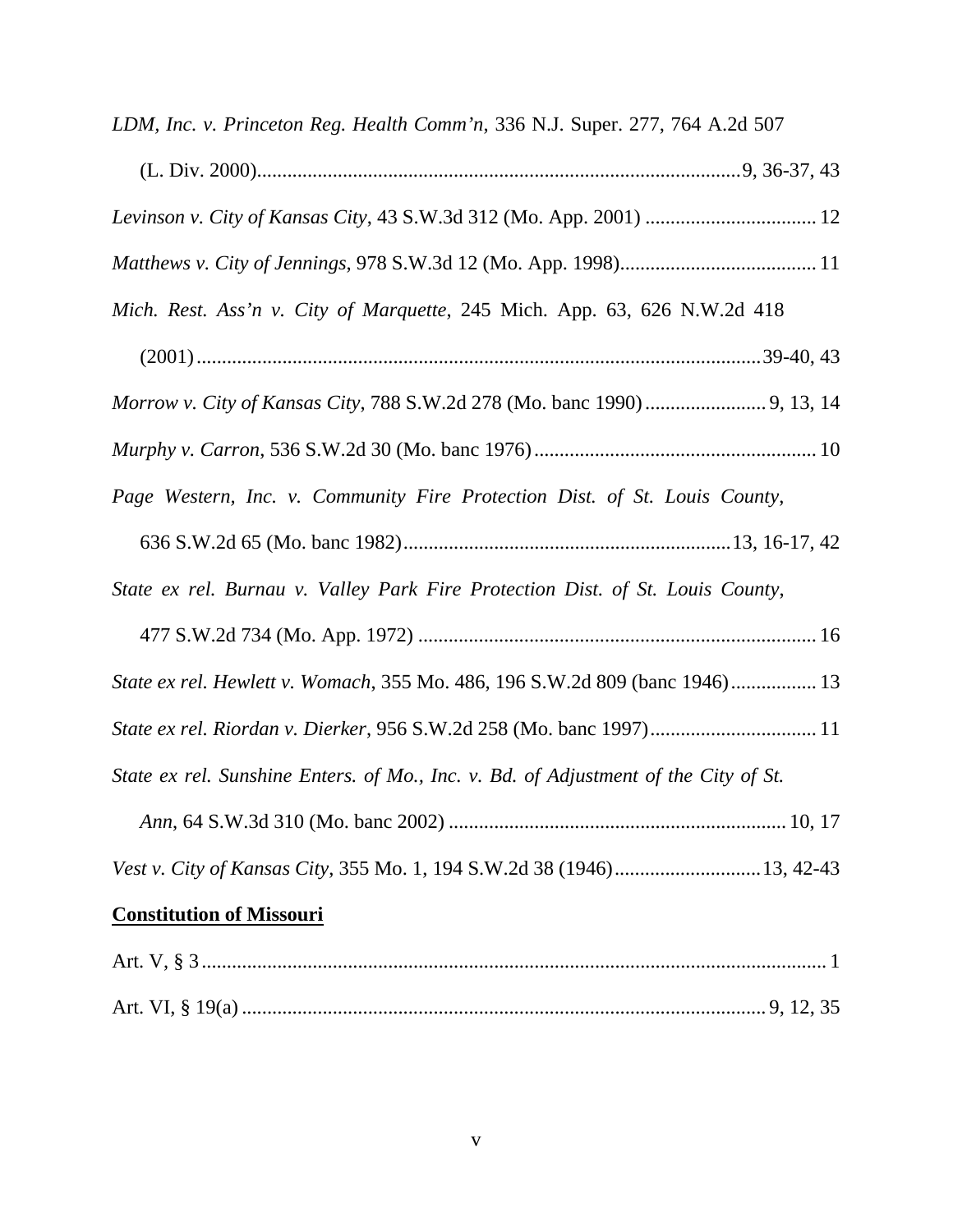## **Revised Statutes of Missouri (2008)**

## **Acts of the Missouri General Assembly**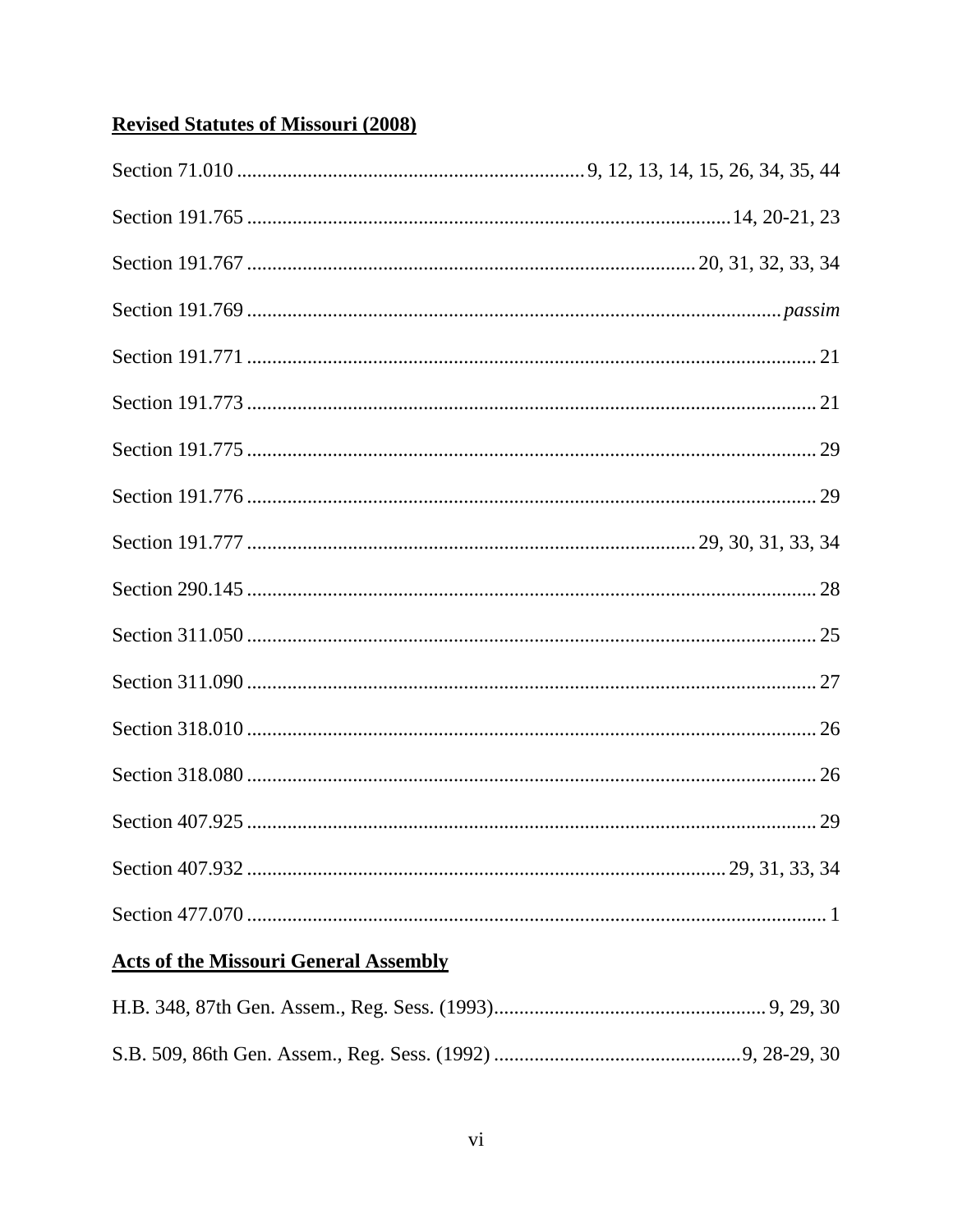## **Missouri Supreme Court Rules**

| <b>Rules of the Missouri Court of Appeals, Western District</b> |  |
|-----------------------------------------------------------------|--|
|                                                                 |  |
| <b>Opinions of the Missouri Attorney General</b>                |  |
|                                                                 |  |
| <b>City of Kansas City Code of Ordinances</b>                   |  |
|                                                                 |  |
|                                                                 |  |
|                                                                 |  |
|                                                                 |  |
|                                                                 |  |
| <b>Treatises</b>                                                |  |
|                                                                 |  |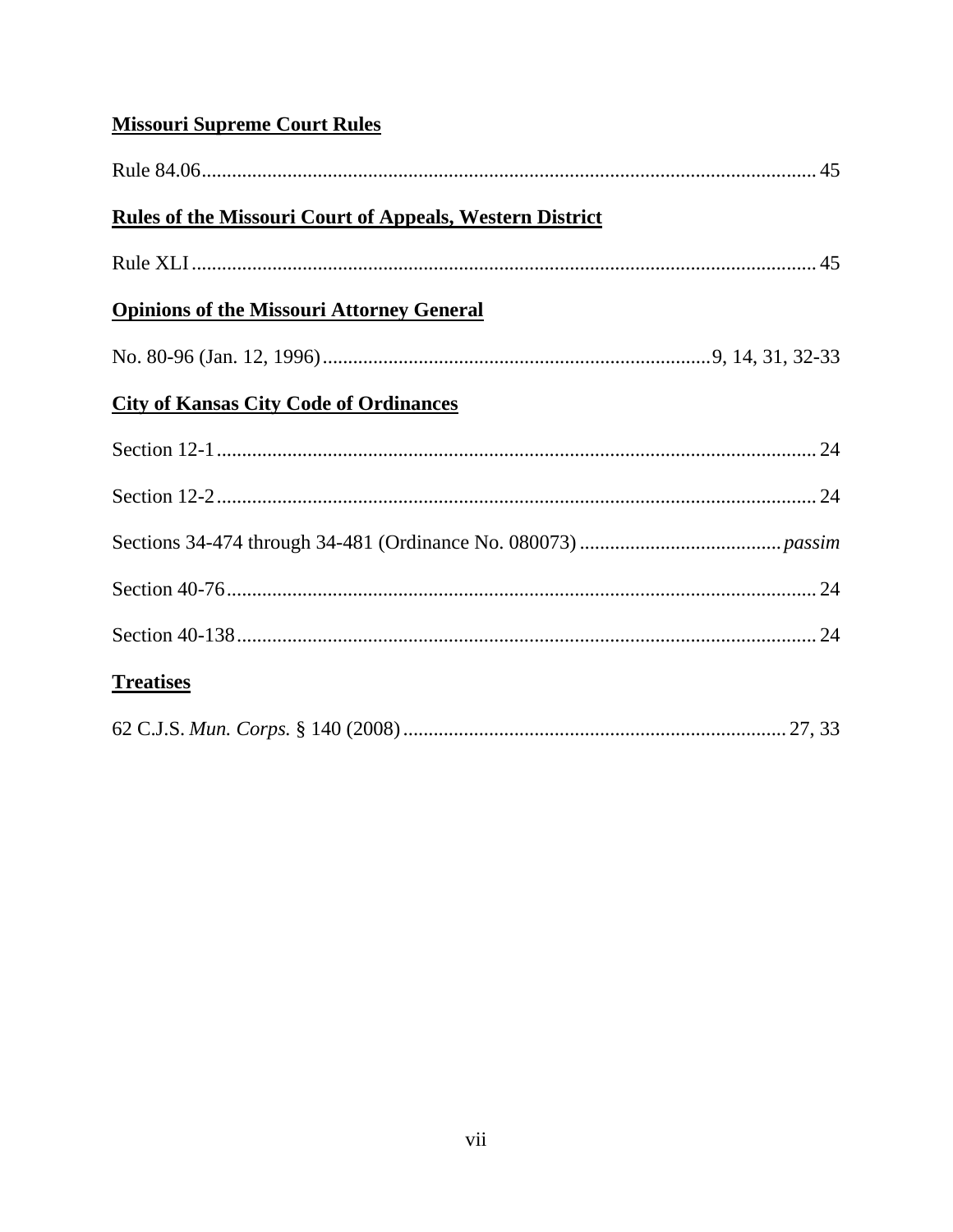#### **Jurisdictional Statement**

 Appellant appeals from a judgment of conviction and sentence entered against her in the Circuit Court of Jackson County for violating a municipal ordinance of Respondent City of Kansas City. The case was before the Circuit Court on trial *de novo* from the Kansas City Municipal Division. Appellant questions the constitutional validity of the ordinance under which she was convicted and sentenced to pay a fine.

 Cases involving the constitutional validity of a municipal ordinance are not part of the Supreme Court's exclusive jurisdiction under MO. CONST. Art. V, § 3. *Alumax Foils, Inc. v. City of St. Louis*, 939 S.W.2d 907, 911 (Mo. banc 1997). Therefore, jurisdiction of this appeal lies in the Missouri Court of Appeals. *Id.* This case arose in Jackson County. Pursuant to § 477.070, R.S.Mo., venue lies in the Western District.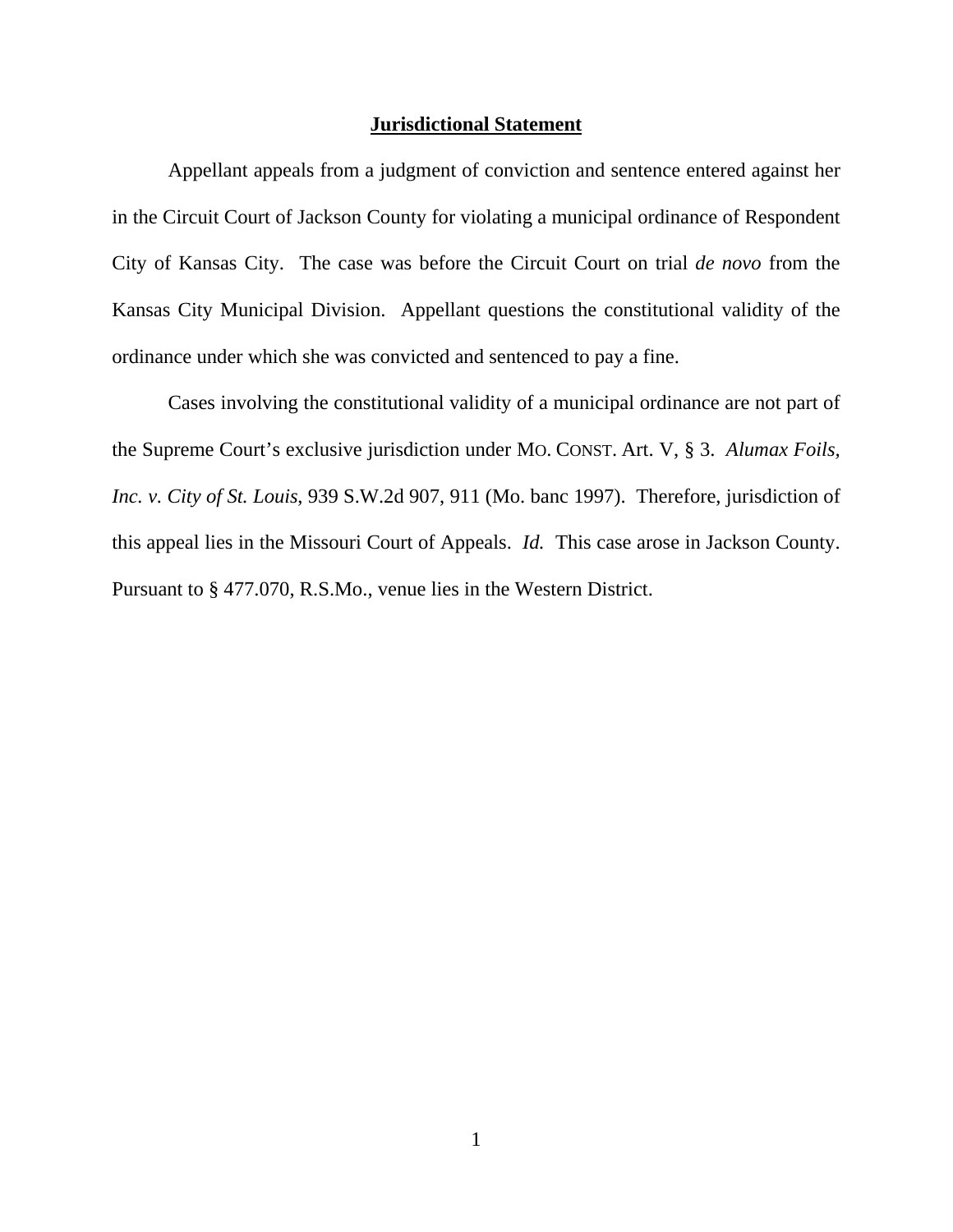#### **Statement of Facts**

#### **A. City of Kansas City Ordinance No. 080073.**

In January of 2008, the Mayor and City Council of Respondent City of Kansas City received an initiative petition containing a proposed ordinance "prohibiting smoking in enclosed places of employment and public places and public sidewalks abutting acute care hospital property lines." (Legal File 48; Appendix A6). Pursuant to the City Charter, the City Clerk certified the petition and the Mayor and City Council submitted the proposed ordinance to a citywide election to be held the following April. (L.F. 48; Appx. A6).

In the election, the proposed ordinance passed by a margin of 2,191 votes, approximately four percent of the total entered. (L.F. 61). On June 21, 2008, it went into effect as City of Kansas City Ordinance No. 080073 (hereinafter "the Ordinance"). (L.F. 48, 99; Appx. A6).

The Ordinance declares its purpose to be "that the City promotes public health by decreasing citizens' exposure to secondhand smoke and creates smoke free environments for workers and citizens through regulation in the work place and all public places." (L.F. 50; Appx. A8). It repealed the existing text of Article XII of Chapter 34 of Kansas City's Code of Ordinances, and replaced that text with its own. (L.F. 50; Appx. A8). The Ordinance comprises §§ 34-471 through 34-481 of Kansas City's Code of Ordinances. (L.F. 50-57; Appx. A8-15).

The Ordinance prohibits "the possession of lighted smoking materials in any form" in "all enclosed places of employment" and "all enclosed public places" within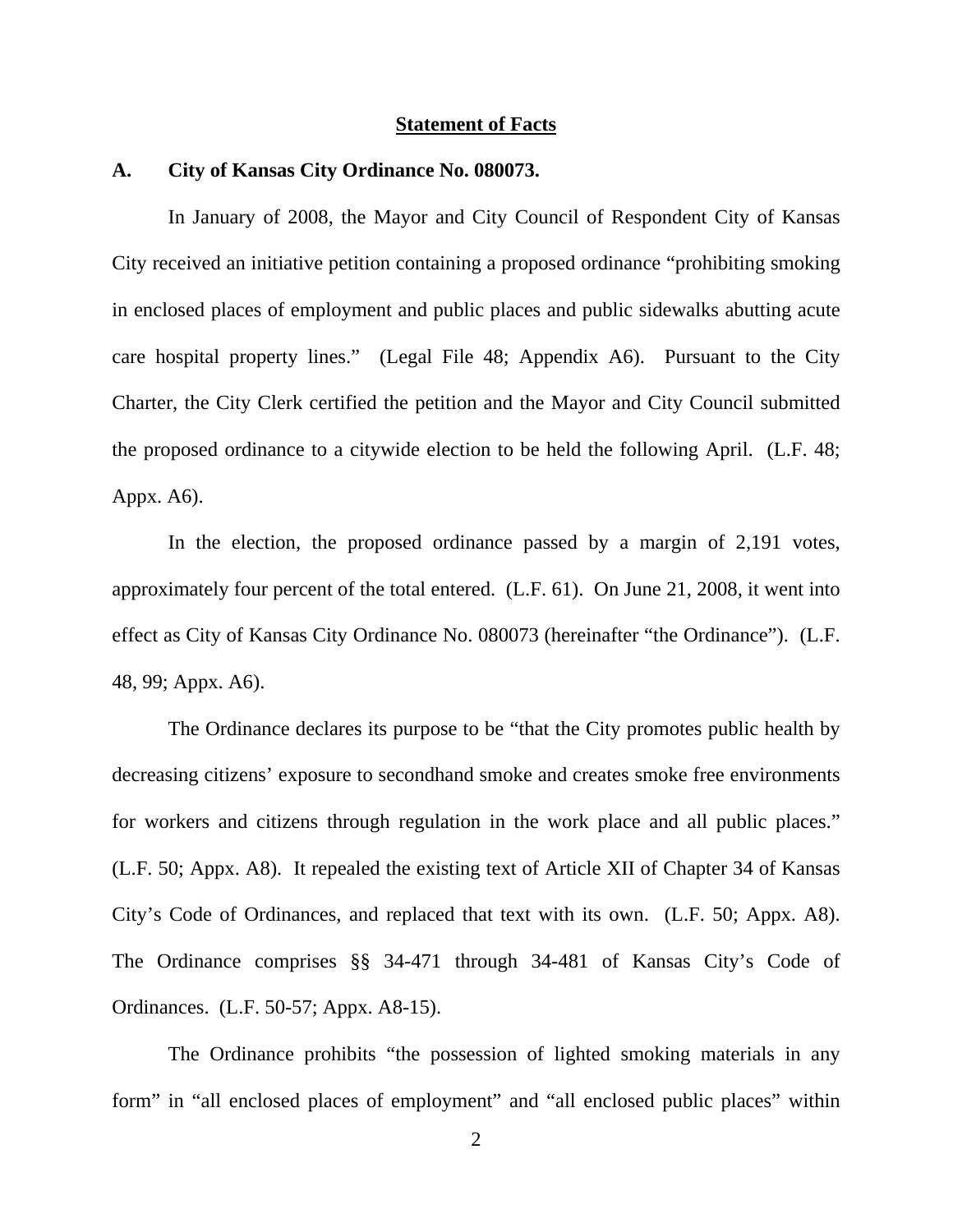Kansas City. (L.F. 52; Appx. A10). "Enclosed" means "a space bounded by walls (with or without windows) continuous from the floor to the ceiling." (L.F. 51; Appx. A9). A "place of employment" is "any enclosed area under the control of a public or private employer which employees normally frequent during the course of employment." (L.F. 51; Appx. A9). The Ordinance exempts private residences from this definition unless they are "used as a childcare, adult day care or health care facility." (L.F. 51; Appx. A9). It defines "public place" as "any enclosed area to which the public is invited or in which the public is permitted," again exempting private residences. (L.F. 52; Appx. A10).

The Ordinance lists eighteen nonexclusive examples of the "enclosed public places" where it prohibits smoking, among which are "bars" and "billiard halls." (L.F. 52-53; Appx. A10-11). The Ordinance makes it "unlawful for any person to violate" this prohibition. (L.F. 54; Appx. A12). The only areas exempted from the Ordinance's blanket prohibition are (1) "private residences, not serving as enclosed places of employment or enclosed public places," (2) a percentage of hotel and motel rooms, and (3) "casino gaming areas," which are exempt "until all casinos located in the Missouri counties of Jackson, Platte and Clay, and the Kansas counties of Johnson and Wyandotte … are obligated by ordinance, statute or law to prohibit smoking within the casino areas where gambling games are allowed." (L.F. 54-55; Appx. A12-13).

Any person who smokes in an area where the Ordinance prohibits smoking is "shall be guilty of an ordinance violation, punishable by a fine" of up to \$50.00. (L.F. 55; Appx. A13). Likewise, a person in control of a place in which the Ordinance prohibits smoking who violates his or her responsibilities under it is to be fined no more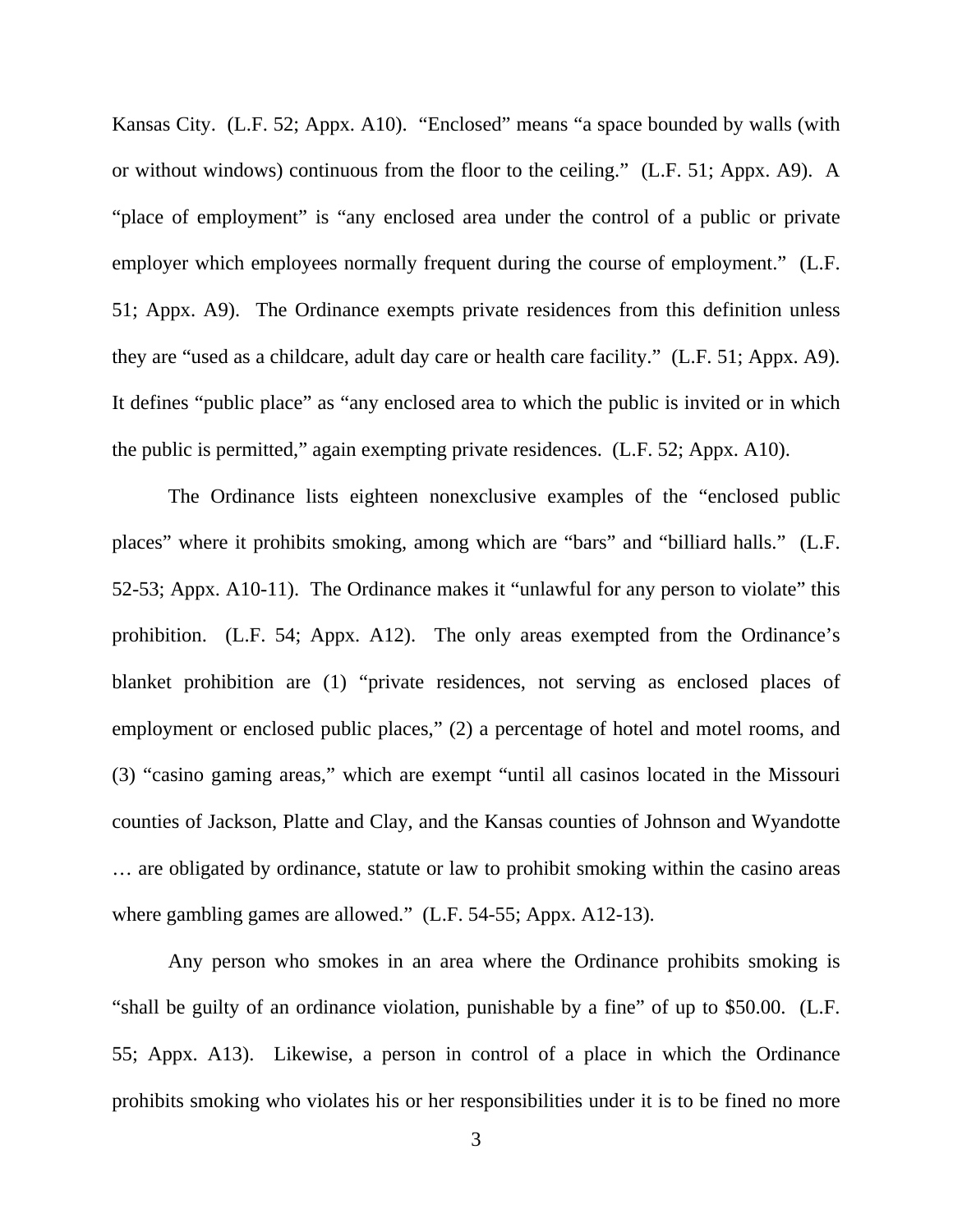than \$100.00 for the first violation, no more than \$200.00 for a second violation within a one-year period, and no more than \$500.00 for a third violation or subsequent violations within a one-year period. (L.F. 55; Appx. A13). The fines are per diem, rather than per incident. (L.F. 55; Appx. A13).

The Ordinance sets forth a variety of "[r]esponsibilities" that a person in control of a place where smoking is prohibited, such as the enclosed portion of a bar or billiard parlor, must meet in order to avoid violating it. (L.F. 54; Appx. A12). She "shall not knowingly cause to permit, cause, suffer or allow any person" to smoke tobacco "in that place." (L.F. 54; Appx. A12). She must post a "no smoking" sign near each entrance to the area and must "maintain a written smoking policy" with specific language stating that smoking is prohibited therein. (L.F. 54; Appx. A12). "It shall be the responsibility of employers to provide smoke-free workplaces for all employees." (L.F. 54; Appx. A12).

The authority to enforce the Ordinance is "vested in the Director of Health and his or her duly authorized representative," although whenever "the need arises, the Director of Health may call upon the fire and police departments and other departments of the City to aid in" enforcement. (L.F. 56-57; Appx. A14-15). Any citizen may register a complaint under the Ordinance with the Kansas City Health Department to "initiate enforcement." (L.F. 57; Appx. A15).

### **B. JC's Sports Bar**

Appellant Georgia Jean Carlson is employed as a bartender and night manager at an establishment named JC's Sports Bar (hereinafter "JC's"), a small bar and billiard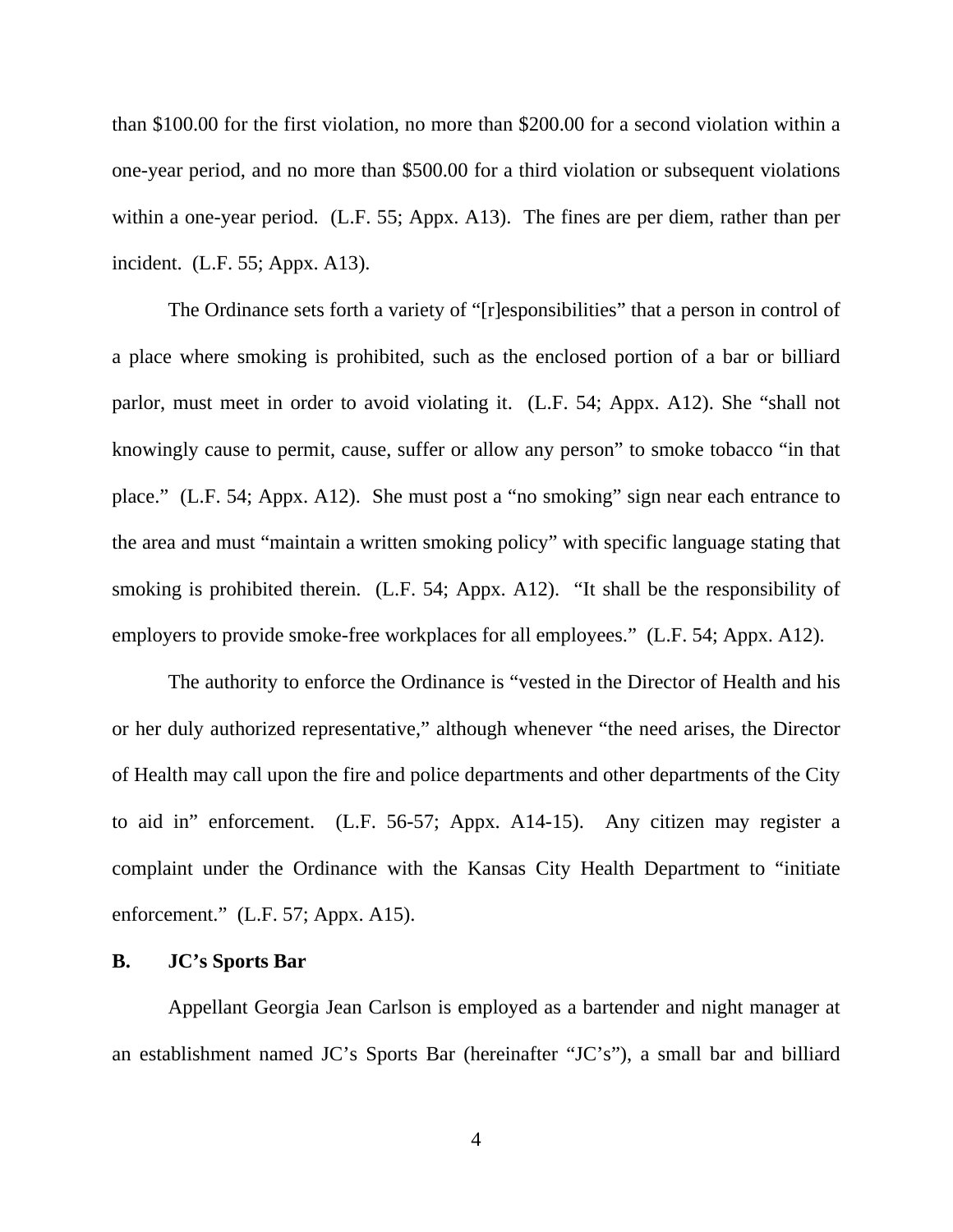parlor located at 6135 Vivion Road in Kansas City, Missouri. (L.F. 4, 23, 99). JC's is owned by Mrs. Jacklen Mattivi, Appellant's employer. (L.F. 94-98, 99).

Mrs. Mattivi holds a variety of state and local licenses for JC's. (L.F. 94-98). They are:

- a Retail Sales License issued by the State of Missouri (L.F. 94);
- a Business License issued by Kansas City (L.F. 95);
- a license to sell liquor at retail by the drink issued by the State of Missouri (L.F. 96);
- a license to sell liquor at retail by the drink until 3:00 a.m. issued by the State of Missouri (L.F. 97); and
- a license issued by Kansas City to sell liquor at retail by the drink, to do so until 3:00 a.m., and to operate pool tables. (L.F. 98).

Mrs. Mattivi has no food permit for JC's (L.F. 32). Food is neither sold nor served there. (L.F. 32). The total area of JC's enclosed space is 2,000 square feet. (L.F. 98). The establishment seats 47 people. (L.F. 32, 99).

Mrs. Mattivi always has allowed tobacco smoking inside JC's, without limitation. (L.F. 99). In doing so, she conspicuously posts signs stating that "Nonsmoking Areas are Unavailable." (L.F. 99). But for the Ordinance, Mrs. Mattivi would maintain no nonsmoking areas inside JC's. (L.F. 99).

#### **C. Proceedings below**

On the evening of July 18, 2008, while Appellant was in control of JC's Sports Bar, Mr. Yousef Jouhari of the Kansas City Health Department issued Appellant a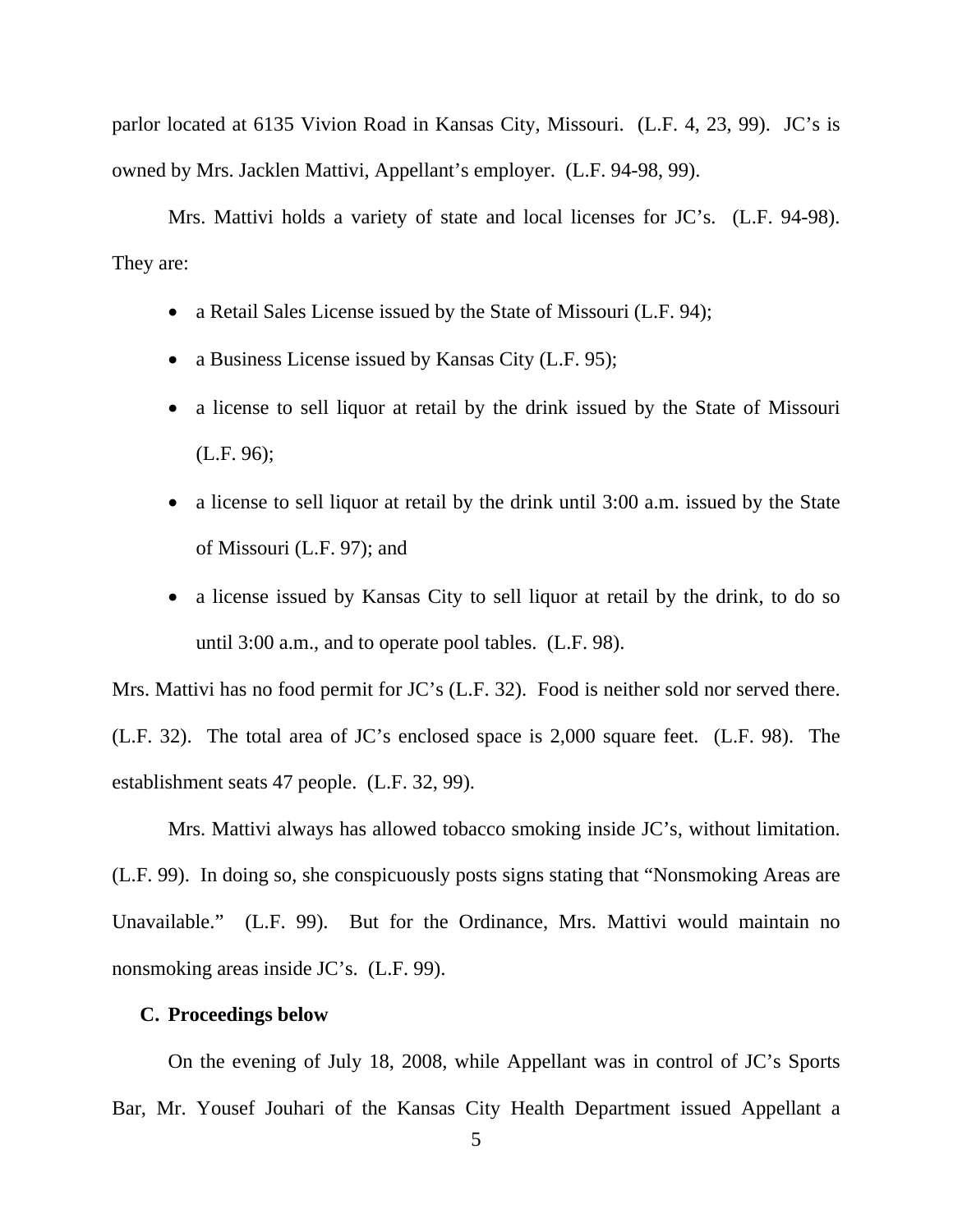citation charging her with having violated § 34-474(c) of the Ordinance because she "[d]id as a person having control of a bar, an enclosed place of employment within the City, fail or refuse to provide and maintain a workplace free of smoking of tobacco by allowing patrons to smoke in the establishment." (L.F. 4, 46).

On August 22, before her arraignment in the Municipal Division, Appellant moved to dismiss the charge against her. (L.F. 5-18). She explained that Missouri's Indoor Clean Air Act, §§ 191.765 through 191.777, R.S.Mo. (hereinafter "ICAA"), permits her to allow smoking inside JC's without limitation, and thus the Ordinance under which she was being prosecuted for allowing patrons to smoke inside JC's was in conflict with the state law and was invalid. (L.F. 5-6). Accordingly, she argued that she could not be held criminally liable for violating an ordinance that was unconstitutional *ab initio*, and thus the charge against her could not stand. (L.F. 17).

On November 14, 2008, the Municipal Division overruled Appellant's motion and proceeded with arraignment. (L.F. 19). Appellant pleaded not guilty. (L.F. 19). The court found her guilty and sentenced her to pay a fine of \$100.00. (L.F. 19).

Appellant immediately elected to try the case *de novo* before the Circuit Court of Jackson County. (L.F. 20, 21). The Municipal Division set a trial *de novo* bond of \$0.00. (L.F. 19).

On November 25, Appellant moved the Circuit Court to dismiss the charge against her, making the same conflict preemption argument she had brought before the Municipal Division. (L.F. 22). She attached copies of both the Ordinance and its election results as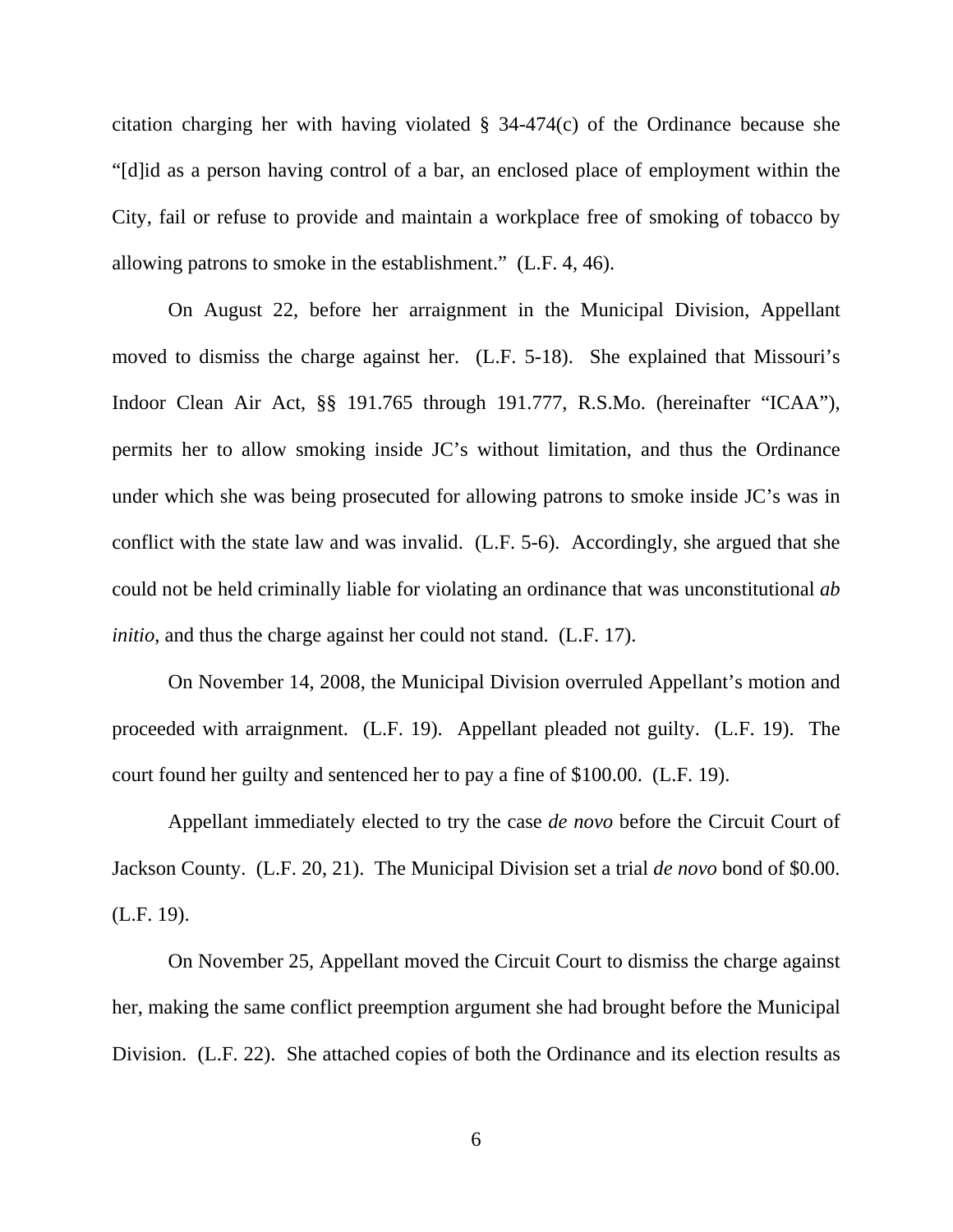exhibits to her motion. (L.F. 47-61). Both copies were certified by Respondent's City Clerk. (L.F. 47, 58).

On December 11, 2008, Appellant and the City stipulated to these facts:

1. On or about July 18, 2008, at 7:30 p.m., Defendant Georgia Jean Carlson did, as a person having control of JC's Sports Bar, a bar which is an enclosed place of employment within the City of Kansas City, Missouri, fail to provide and maintain a workplace free of tobacco smoking by allowing patrons to smoke in the establishment.

2. The owner of JC's Sports Bar is Ms. Jacklyn [*sic*] Mattivi.

3. JC's Sports Bar is a "[b]ar[] that seat[s] less than fifty people" within the meaning of § 191.769(5), R.S.Mo.

4. JC's Sports Bar is a "billiard parlor[]" within the meaning of § 191.769(5), R.S.Mo.

5. Before City of Kansas City Ordinance No. 080073 went into effect on June 21, 2008, Ms. Mattivi maintained no non-smoking areas at all in JC's Sports Bar, because Missouri's statewide Clean Indoor Air Act, §§ 191.765 through 191.777, R.S.Mo., permits her not to.

6. When Ms. Mattivi did allow smoking at JC's Sports Bar, she conspicuously posted signs stating that "Nonsmoking areas are Unavailable," within the meaning of § 191.769(5), R.S.Mo.

7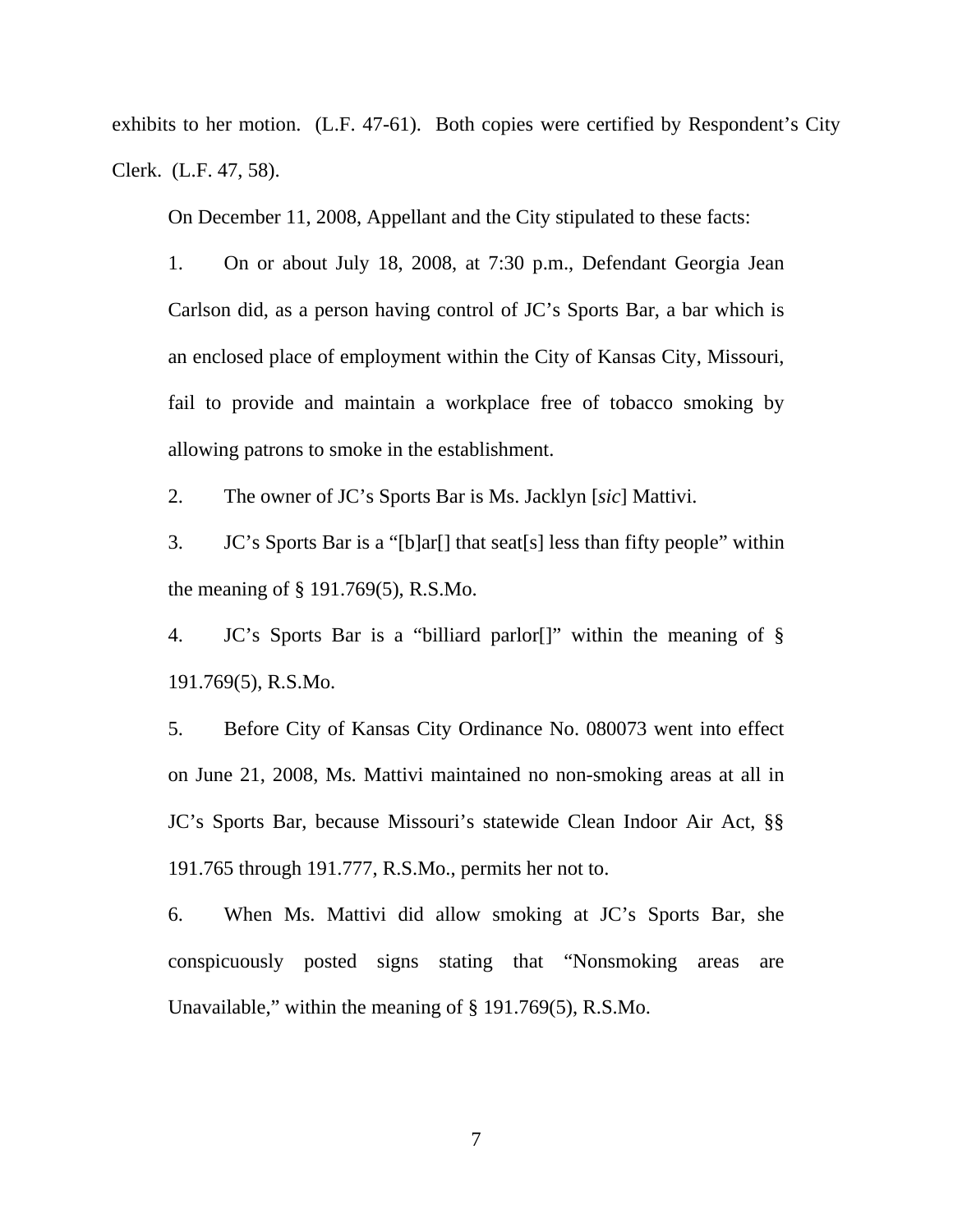(L.F. 99-100). The Circuit Court held that because of this stipulation, no evidentiary hearing was necessary. (L.F. 101; Appx. A3). The court heard arguments by counsel on December 12, and took the motion under advisement. (L.F. 101; Appx. A3).

 On January 5, 2009, the Circuit Court overruled Appellant's motion and sustained the charge against her. (L.F. 101-02; Appx. A3-4). The court held that the ICAA did not "preempt[] the field" of indoor smoking regulation and thus Respondent "is free to enact and enforce ordinances that go beyond the ICAA." (L.F. 102; Appx. A4).

 Three days later, Appellant moved the court to reconsider its order. (L.F. 103). She argued that the court had overlooked and misinterpreted her argument in her Motion to Dismiss: her point had not been that the State had "preempted the field" of indoor smoking regulation, but rather that the Ordinance conflicts with state law because it prohibits her from doing what the state law permits her to do, which in Missouri is a separate question from "field preemption," subject to different standards. (L.F. 103).

At a further hearing on January 16, 2009, the trial court denied Appellant's motion to reconsider. (L.F. 114; Appx. A2). Thereafter, the court found her guilty and sentenced her to pay a fine of \$100.00, plus court costs. (L.F. 114; Appx. A2).

Appellant timely appealed to this Court. (L.F. 115).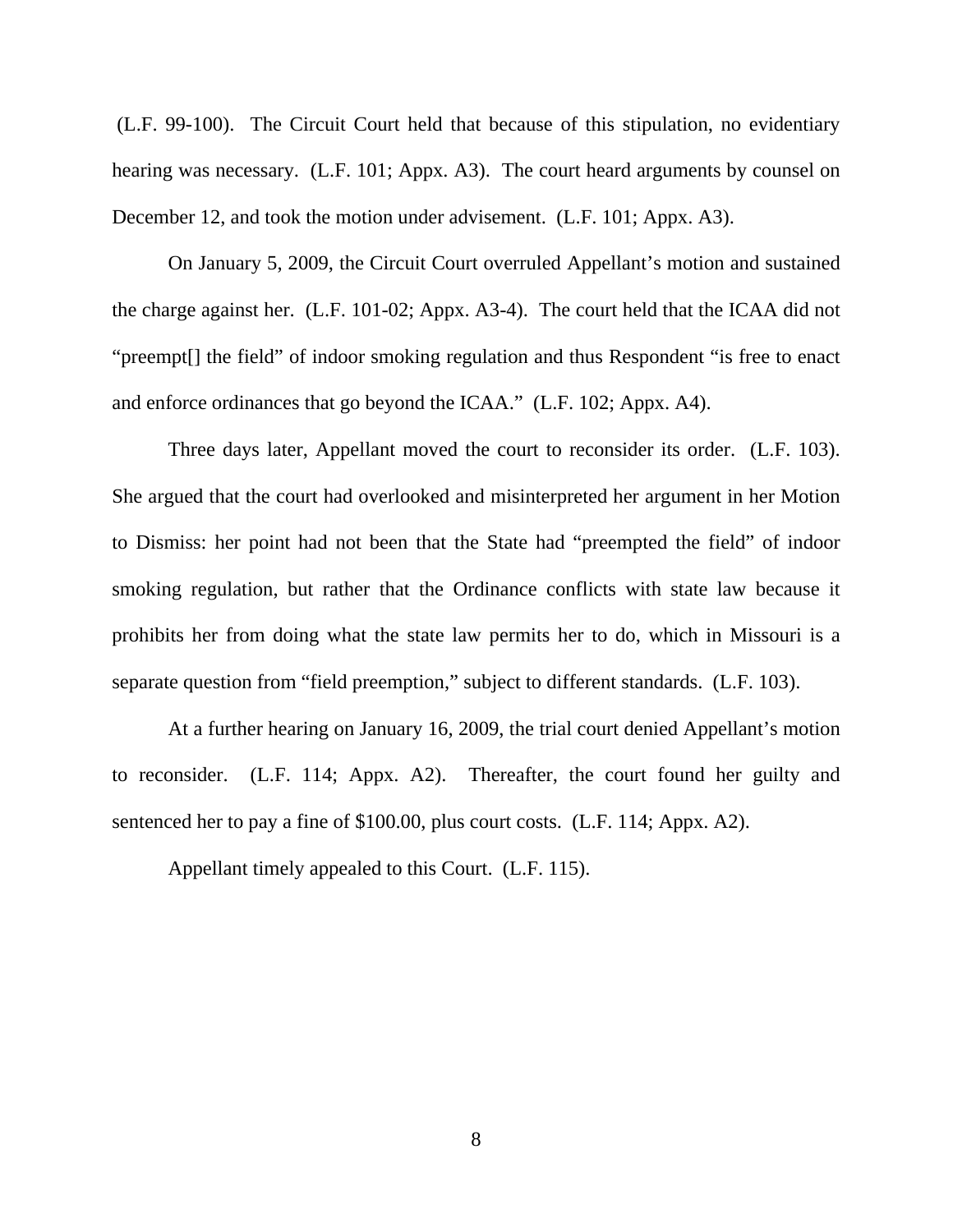#### **Point Relied On**

The trial court erred in declaring that City of Kansas City Ordinance No. 080073 is valid and applying that declaration of law so as to convict and sentence Appellant for violating said ordinance *because* said ordinance was and is preempted and invalid *in that* the ordinance prohibits that which the State of Missouri authorizes and permits.

*Morrow v. City of Kansas City*, 788 S.W.2d 278 (Mo. banc 1990).

*City of St. Louis v. Klausmeier*, 213 Mo. 119, 112 S.W. 516 (banc 1908).

*City of St. Louis v. Stenson*, 333 S.W.2d 529 (Mo. App. 1960).

*LDM, Inc. v. Princeton Reg. Health Comm'n*, 336 N.J. Super. 277, 764 A.2d 507 (L. Div. 2000).

MO. CONST. Art. VI, § 19(a).

§ 71.010, R.S.Mo.

§ 191.769, R.S.Mo.

S.B. 509, 86th Gen. Assem., Reg. Sess. (Mo. 1992).

H.B. 348, 87th Gen. Assem., Reg. Sess. (Mo. 1993).

Op. Mo. Att'y Gen. No. 80-96 (Jan. 12, 1996).

City of Kansas City Ordinance No. 080073.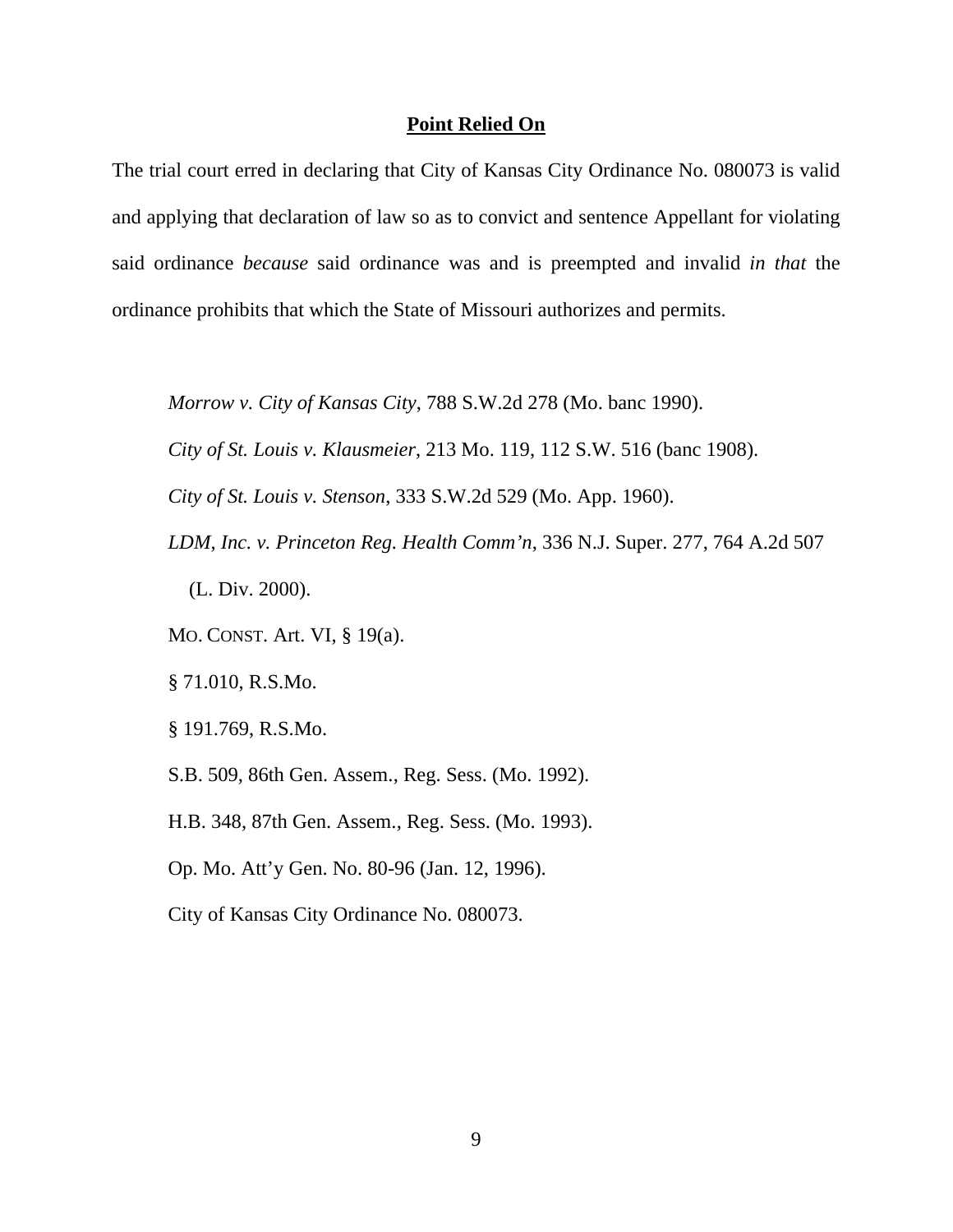#### **Argument**

The trial court erred in declaring that City of Kansas City Ordinance No. 080073 is valid and applying that declaration of law so as to convict and sentence Appellant for violating said ordinance *because* said ordinance was and is preempted and invalid *in that* the ordinance prohibits that which the State of Missouri authorizes and permits.

#### Standard of Review

Municipal ordinance violation cases such as this are quasi-criminal in nature. *City of Kansas City v. McGary*, 218 S.W.3d 449, 452 (Mo. App. 2006). Guilt must be proven beyond a reasonable doubt, and the rules of criminal procedure apply. *Id.* 

Appellant appeals from a judgment against her for violating a municipal ordinance, entered after a bench trial. As in any other court-tried case, this Court reviews such a judgment "under the standards set forth in *Murphy v. Carron*, 536 S.W.2d 30 (Mo. banc 1976)." *City of Strafford v. Croxdale*, 272 S.W.3d 401, 404 (Mo. App. 2008) (quoting *City of Ash Grove v. Christian*, 949 S.W.2d 259, 261 (Mo. App. 1971)). That is, the judgment must be affirmed unless there is no substantial evidence to support it, it is against the weight of the evidence, or it erroneously declares or applies the law. *Id*.

Appellant argues that the ordinance she was convicted of violating is invalid because it conflicts with state law. Whether an "ordinance conflicts with state law is a question of law, which the Court reviews de novo." *State ex rel. Sunshine Enters. of Mo., Inc. v. Bd. of Adjustment of the City of St. Ann*, 64 S.W.3d 310, 314 (Mo. banc 2002). The same general rules of construction apply to municipal ordinances as apply to state statutes. *Fleming v. Moore Brothers Realty Co.*, 363 Mo. 305, 251 S.W.2d 8, 15 (1952).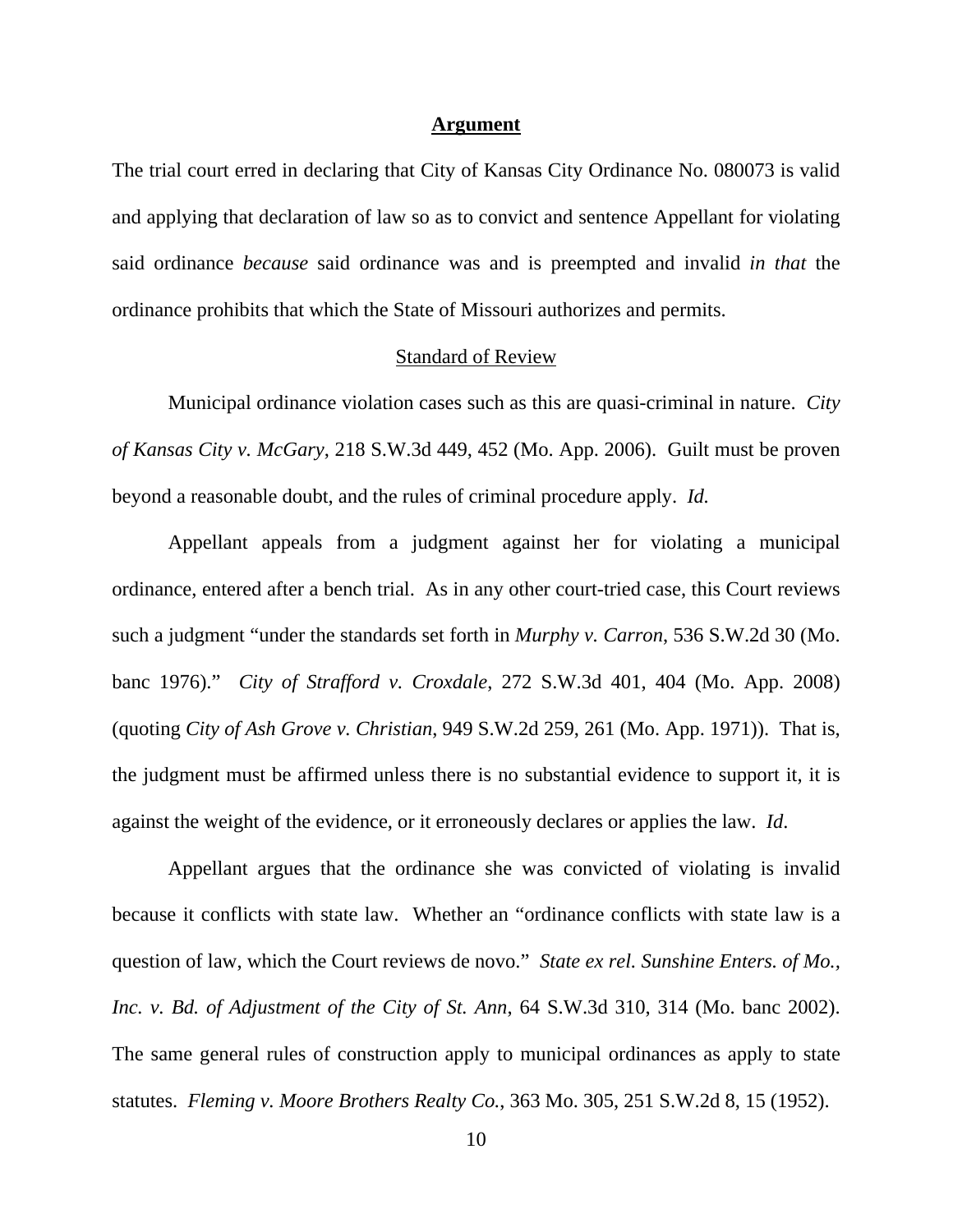In interpreting a statute, the Court must ascertain the intent of the legislature from the language used, give effect to that intent, and consider the words used in their plain and ordinary meaning. *State ex rel. Riordan v. Dierker*, 956 S.W.2d 258, 260 (Mo. banc 1997). When a statute specifically defines a phrase or term, that definition "is binding on the court and must be given effect." *Matthews v. City of Jennings*, 978 S.W.3d 12, 15 (Mo. App. 1998). If an ordinance imposes a penalty, it is "strictly construed against the municipality and will not be extended by implication." *McGary*, 218 S.W.3d at 452.

The parties entered into a stipulation before the trial court as to all the material facts in this case. Therefore, "a pure question of law is presented and" the Court's review is *de novo*. *City of Kansas City v. Dudley*, 224 S.W.3d 762, 763 (Mo. App. 2008).

\* \* \*

 In Missouri, any municipal ordinance prohibiting something a state law expressly or implicitly permits conflicts with that state law and, therefore, is preempted and void. The State of Missouri's indoor smoking law singles out and authorizes any licensed bar or billiard parlor to maintain no nonsmoking areas indoors, so long as signs warning that "Nonsmoking Areas are Unavailable" are conspicuously posted. Conversely, Respondent's ordinance prohibits anyone in control of any bar or billiard parlor from allowing any tobacco smoking therein at all. Appellant was convicted and sentenced for violating this ordinance by allowing patrons to smoke inside an establishment that the parties stipulate is a licensed bar and billiard parlor posting the signage required by the state law. Does Respondent's ordinance prohibit what Missouri's indoor smoking law expressly or implicitly permits?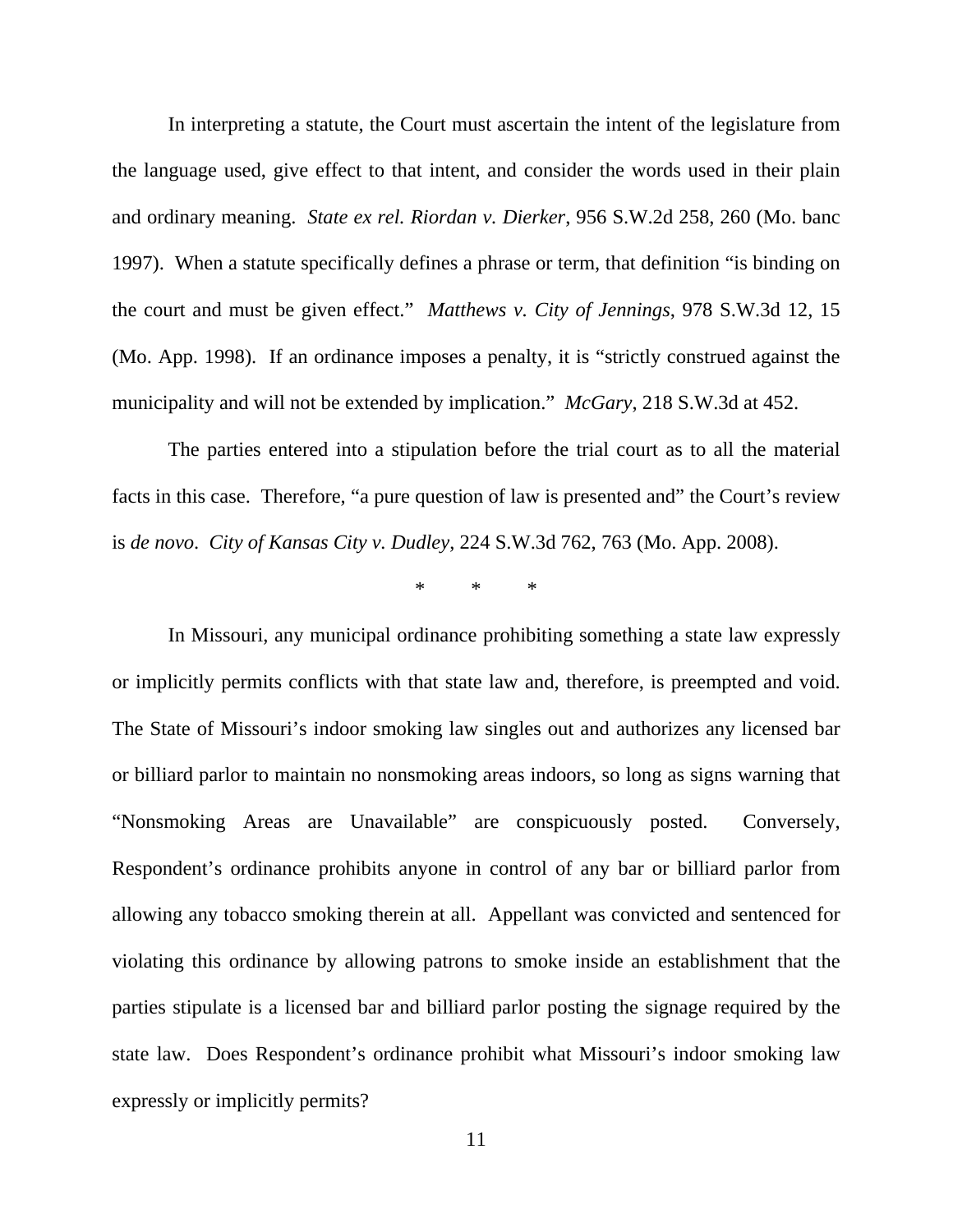# **I. Under § 71.010, R.S.Mo., an ordinance of Respondent Kansas City is preempted and invalid when it conflicts with a state law on the same subject by prohibiting what the state law permits.**

Kansas City is a constitutional charter city of the State of Missouri. *Levinson v. City of Kansas City*, 43 S.W.3d 312, 322-23 (Mo. App. 2001). This status means that Kansas City has "all powers which the general assembly of the state of Missouri has authority to confer upon any city, provided such powers are consistent with the constitution of this state and are not limited or denied … by statute." MO. CONST. Art. VI, § 19(a); (Appx. A16). Accordingly, while the powers conferred upon Kansas City are far-reaching, they are not without limitation: where the General Assembly has limited Kansas City's power or denied it a power entirely, the Constitution provides that it lacks authority to exercise that power. *Levinson*, 43 S.W.3d at 322-23. Cities are a product of the General Assembly and therefore must yield to the State's requirements. *Cape Motor Lodge, Inc. v. City of Cape Girardeau*, 706 S.W.2d 208, 211 (Mo. banc 1986).

Section 71.010, R.S.Mo. (Appx. A17), located in the chapter titled "Provisions Relative to All Cities and Towns," reads in its entirety as follows:

Any municipal corporation in this state, whether under general or special charter, and having authority to pass ordinances regulating subjects, matters and things upon which there is a general law of the state, unless otherwise prescribed or authorized by some special provision of its charter, shall confine and restrict its jurisdiction and the passage of its ordinances to and in conformity with the state law upon the same subject.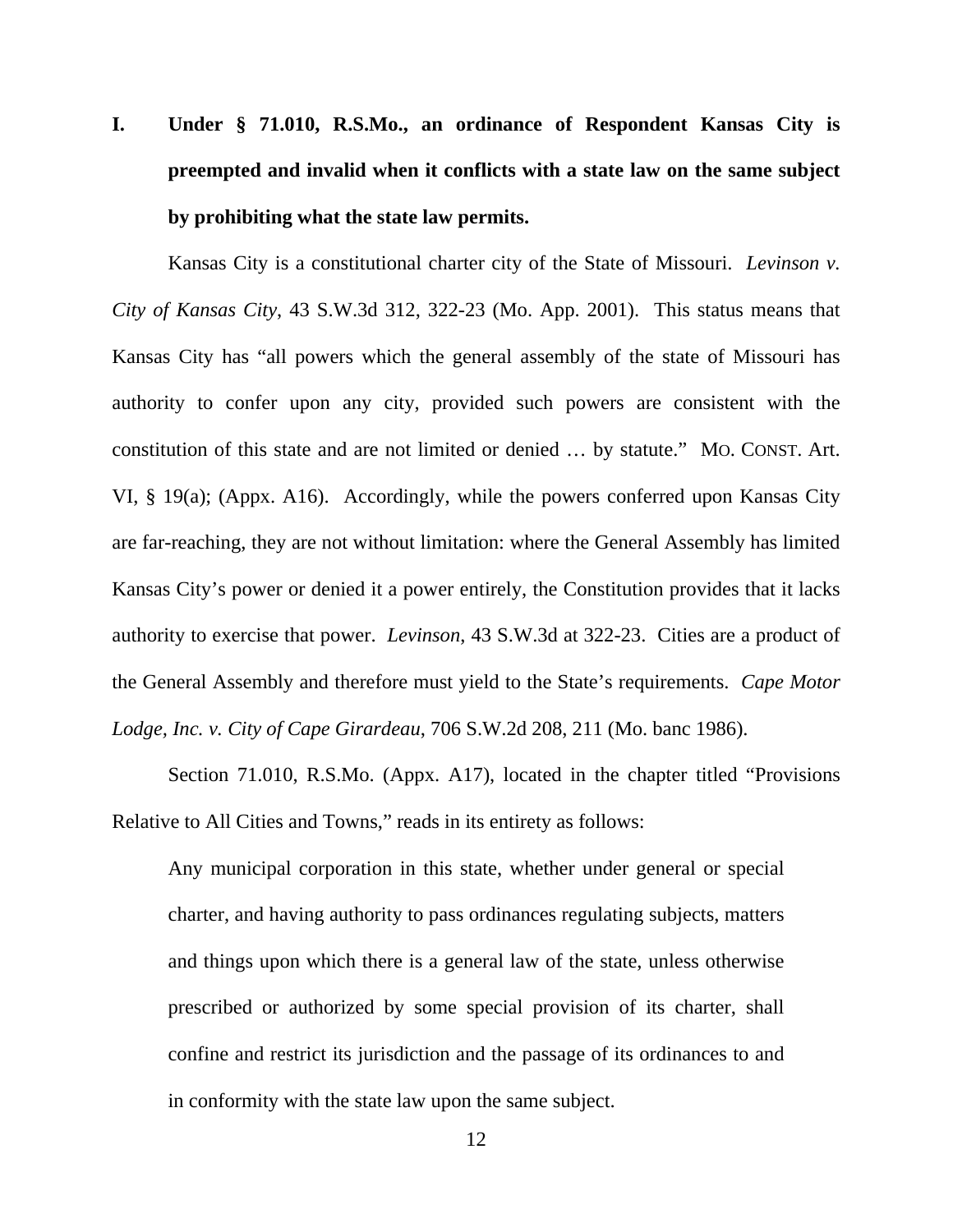As a consequence of this statute, which has been in effect without amendment for 120 years, *see* § 1902, R.S.Mo. (1889), Missouri denies all its cities, including Kansas City, the power to pass any ordinances that are inconsistent with a state law.

As such, all municipal ordinances in Missouri, even those enacted by a constitutional charter city, must "be construed in light of § 71.010." *City of St. Louis v. Stenson*, 333 S.W.2d 529, 535 (Mo. App. 1960). To this end, an ordinance of Kansas City "must be in harmony with the general law of the state and is void if in conflict." *Morrow v. City of Kansas City*, 788 S.W.2d 278, 281 (Mo. banc 1990). If Kansas City enacts an ordinance that is in conflict with a state law on the same subject, the ordinance is preempted and void. *Id.*

To determine whether a city's ordinance is preempted for conflict with state law, Missouri courts consistently and broadly apply this bright-line test: "whether the ordinance 'permits what the statute prohibits' or 'prohibits what the statute permits.'" *Id.* (quoting *Vest v. City of Kansas City*, 355 Mo. 1, 194 S.W.2d 38, 39 (1946); *State ex rel. Hewlett v. Womach*, 355 Mo. 486, 196 S.W.2d 809, 812 (banc 1946)); *see Morrow*, 788 S.W.2d at 281. "When the *expressed or implied* provisions of each are inconsistent and in irreconcilable conflict, then the statute annuls the ordinance." *Page Western, Inc. v. Community Fire Protection Dist. of St. Louis County*, 636 S.W.2d 65, 67 (Mo. banc 1982) (citing *City of St. Louis v. Klausmeier*, 213 Mo. 119, 112 S.W. 516, 518-19 (banc 1908)) (emphasis added). This is because "[t]he powers granted a municipality must be exercised in a manner not contrary to the public policy of the state and any provisions in conflict with prior or subsequent state statutes must yield." *Morrow*, 788 S.W.2d at 281.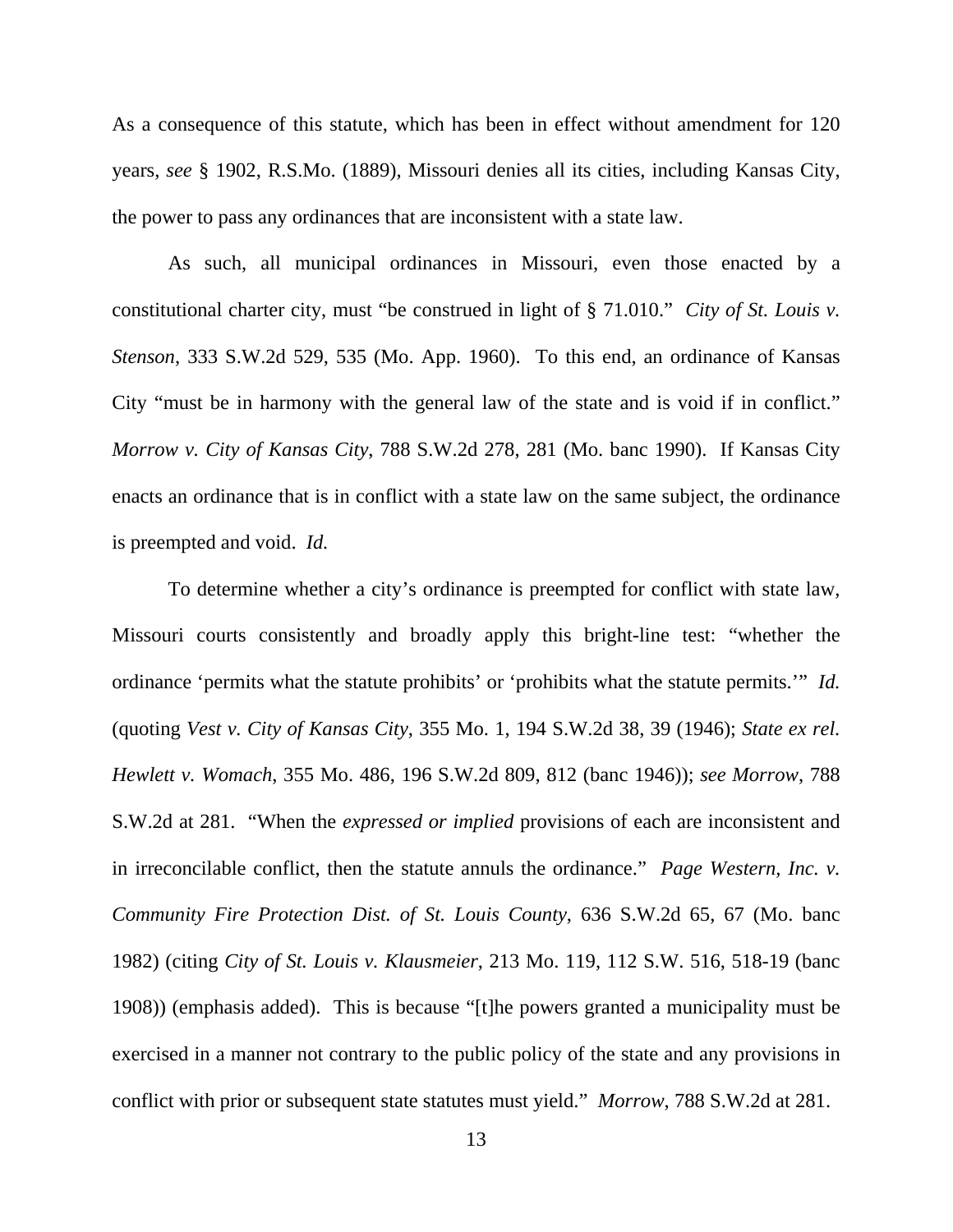Stated concisely, then, Missouri's doctrine of conflict preemption mandated by § 71.010 is this: "If a local law either prohibits what state law allows, or allows what state law prohibits, then a local law is in conflict with the state law and, therefore, preempted." *Borron v. Farrenkopf*, 5 S.W.3d 618, 620 (Mo. App. 1999). As such, if an ordinance of Kansas City prohibits what a statute of the State of Missouri expressly or implicitly permits, the ordinance is void *ab initio*. *Morrow*, 788 S.W.2d at 281.

 This doctrine applies equally to the Indoor Clean Air Act, §§ 191.765 through 191.777, R.S.Mo. (hereinafter "ICAA"), as it does to any other state law on any subject. Enacted in 1992, the ICAA comprehensively regulates where and under what circumstances tobacco smoking may occur inside "public places." (Appx. A27). The State defines a "public place" as "any enclosed indoor area used by the general public or serving as a place of work." §191.765(5), R.S.Mo.; (Appx. A18).

In 1996, a State Senator asked the Attorney General for an opinion as to whether the ICAA "preempt[s] more stringent regulation of smoking by fourth class cities." Op. Mo. Att'y Gen. No. 80-96 (Jan. 12, 1996); (Appx. A34). In his response, the Attorney General concluded that while the ICAA does not expressly preempt all more stringent regulation of indoor smoking by local governments, and it is not so pervasive that it preempts all local regulation of the field of indoor smoking in general, nonetheless any local ordinance regulating indoor smoking still "must not attempt to prohibit what [the ICAA] prohibits or prohibit what [the ICAA] permits." *Id.*; (Appx. A35-36).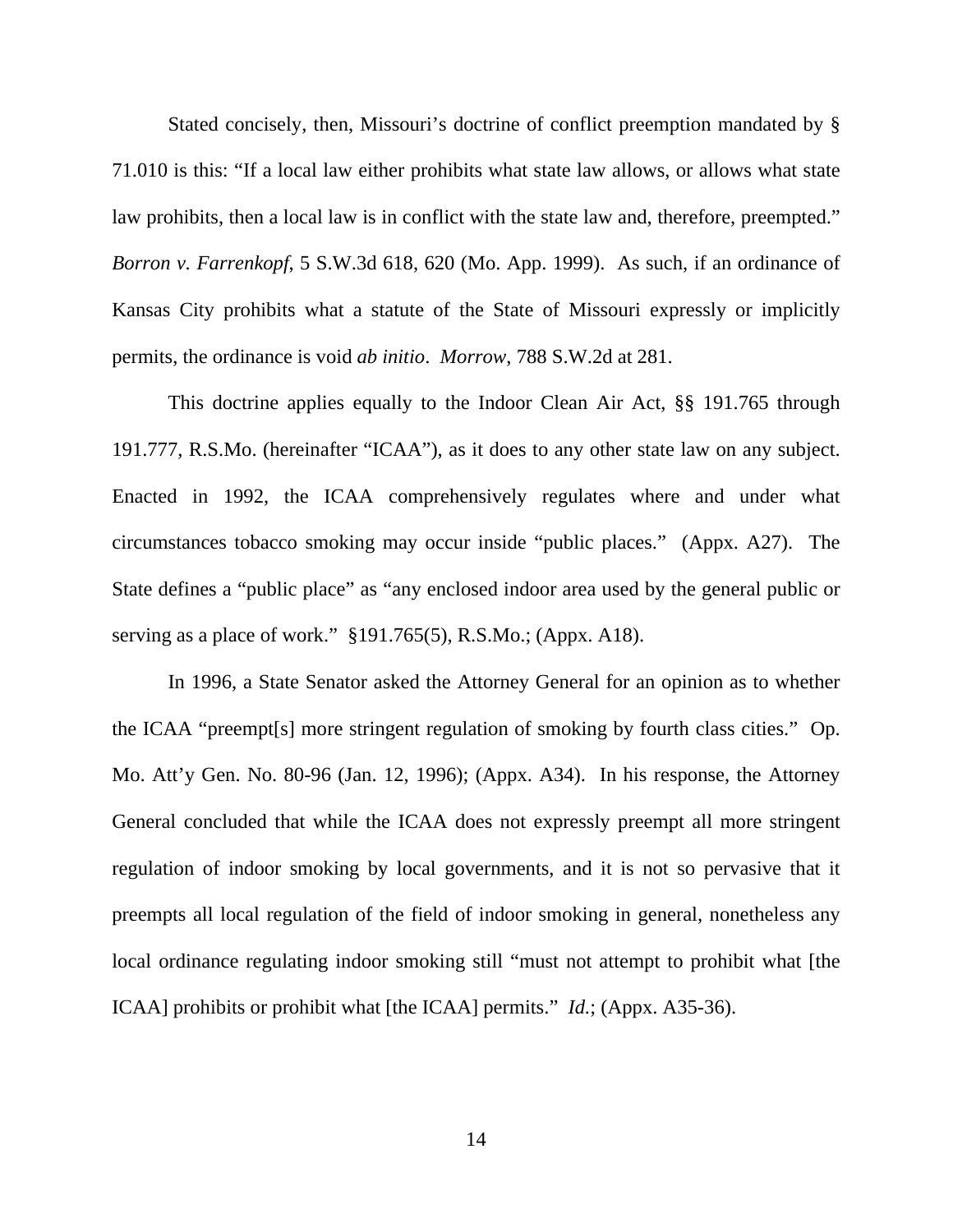Thus, under § 71.010, if an ordinance of Respondent Kansas City also regulates smoking inside places to which the public is permitted or that serve as a place of work but prohibits what the ICAA permits, then the ordinance is preempted and void.

Appellant appeals from a judgment of conviction and sentence for violating City of Kansas City Ordinance No. 080073 (hereinafter "the Ordinance"). (L.F. 48-57; Appx. A5-15). The Ordinance prohibits any person in control of an enclosed place in Kansas City to which the public is invited or that serves as a place of employment, including such bars and billiard parlors, from allowing any tobacco smoking inside that place whatsoever, under penalty of a fine. (Appx. A8-12). Appellant violated it by allowing patrons to smoke inside JC's Sports Bar, a small bar and billiard parlor where she was in charge at the relevant time and where the owner had posted conspicuous signs stating "Nonsmoking Areas are Unavailable."

Kansas City's ordinance does exactly what the Attorney General warned against: in completely prohibiting any person in control of any bar or billiard parlor from allowing any smoking indoors at all, it plainly prohibits what the ICAA permits. Using plain and unambiguous language, in § 191.769 the ICAA permits a bar or billiard parlor like JC's Sports Bar to post signs conspicuously warning "Nonsmoking Areas are Unavailable" and thereby allow smoking indoors without limitation. The General Assembly expressly contemplated that a licensed bar or licensed billiard parlor would post these signs so as to be free to maintain no indoor nonsmoking section at all. The obvious, intended effect of § 191.769 is to permit a person in control of such a bar or billiard parlor – like Appellant – to allow smoking unreservedly therein, as if the place were a private residence.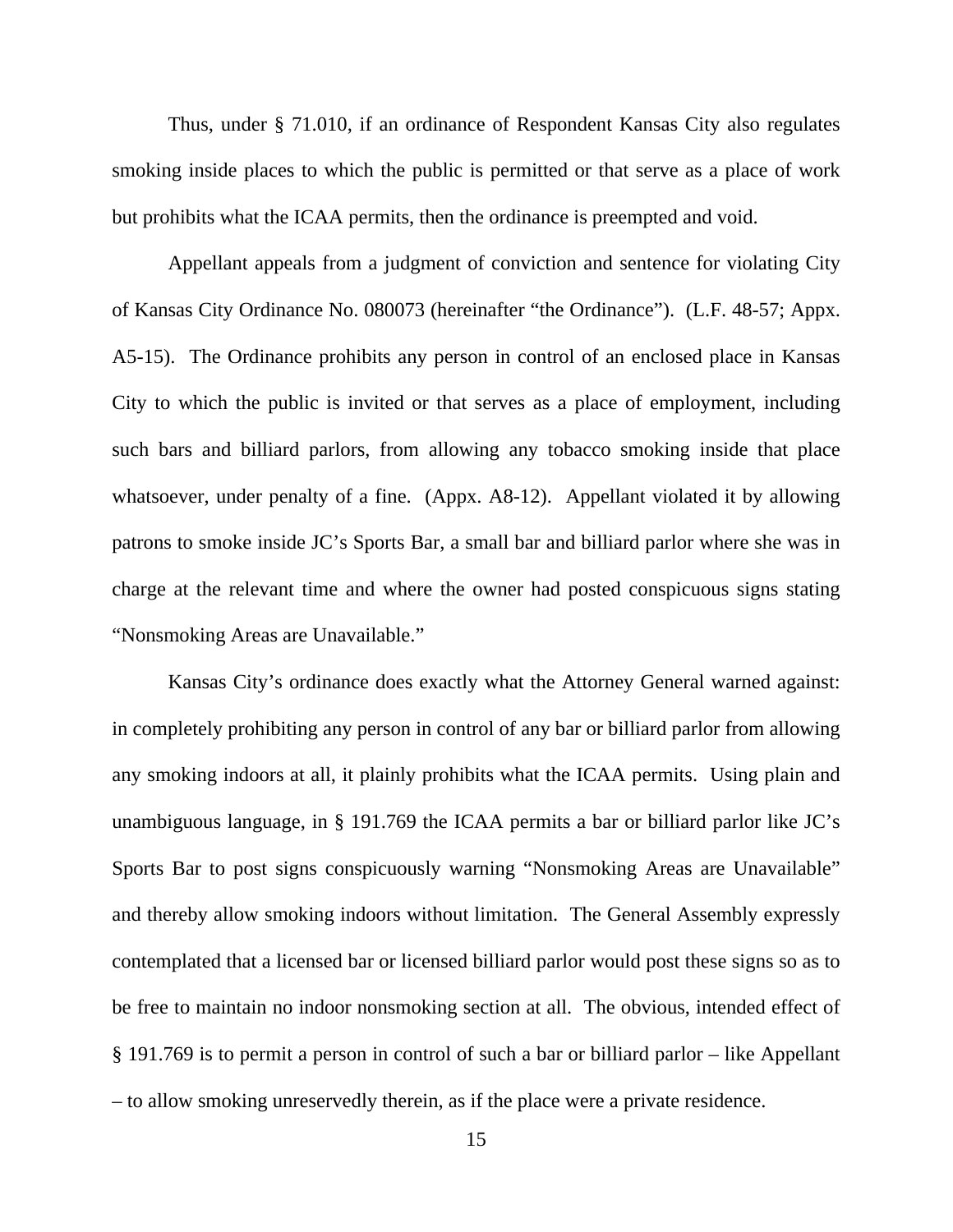- **II. In § 191.769, R.S.Mo., the ICAA permits Appellant to allow smoking freely inside JC's Sports Bar.** 
	- **a. When a prohibitory state statute expressly exempts some specific conduct from all of its restrictions, it is construed to permit that conduct.**

In conflict preemption cases such as this, the "permission" granted by a state statute is construed very broadly. This is because it is "the *expressed or implied* provisions of" both the ordinance and the statute that are at issue. *Page Western*, 636 S.W.2d at 67 (citing *Klausmeier*, 112 S.W. at 518-19) (emphasis added). If a state law permits some conduct in any way, even implicitly, then a city lacks the authority to prohibit that conduct entirely. *Id.*

Even where a state law merely contemplates a particular thing's existence, Missouri courts consistently hold that it permits that thing to exist, such that a city has no authority to prohibit the thing entirely. *See*, *e.g.*, *City of Meadville v. Caselman*, 240 Mo. App. 1220, 227 S.W.2d 77, 80 (1950) (where state law contemplates the existence of pool tables, a city cannot absolutely prohibit businesses from having pool tables); *Hagerman v. City of St. Louis*, 365 Mo. 403, 283 S.W.2d 623, 629-30 (1955) (where state law contemplates auctions of general merchandise, a city cannot entirely prohibit auctioneers from selling jewelry); *State ex rel. Burnau v. Valley Park Fire Protection Dist. of St. Louis County*, 477 S.W.2d 734, 736 (Mo. App. 1972) (where state law contemplates the sale of fireworks, a local government cannot absolutely prohibit fireworks from being sold); *Page Western*, 636 S.W.2d at 67-68 (where state law contemplates the retail sale of gasoline in self-service pumps, a city cannot absolutely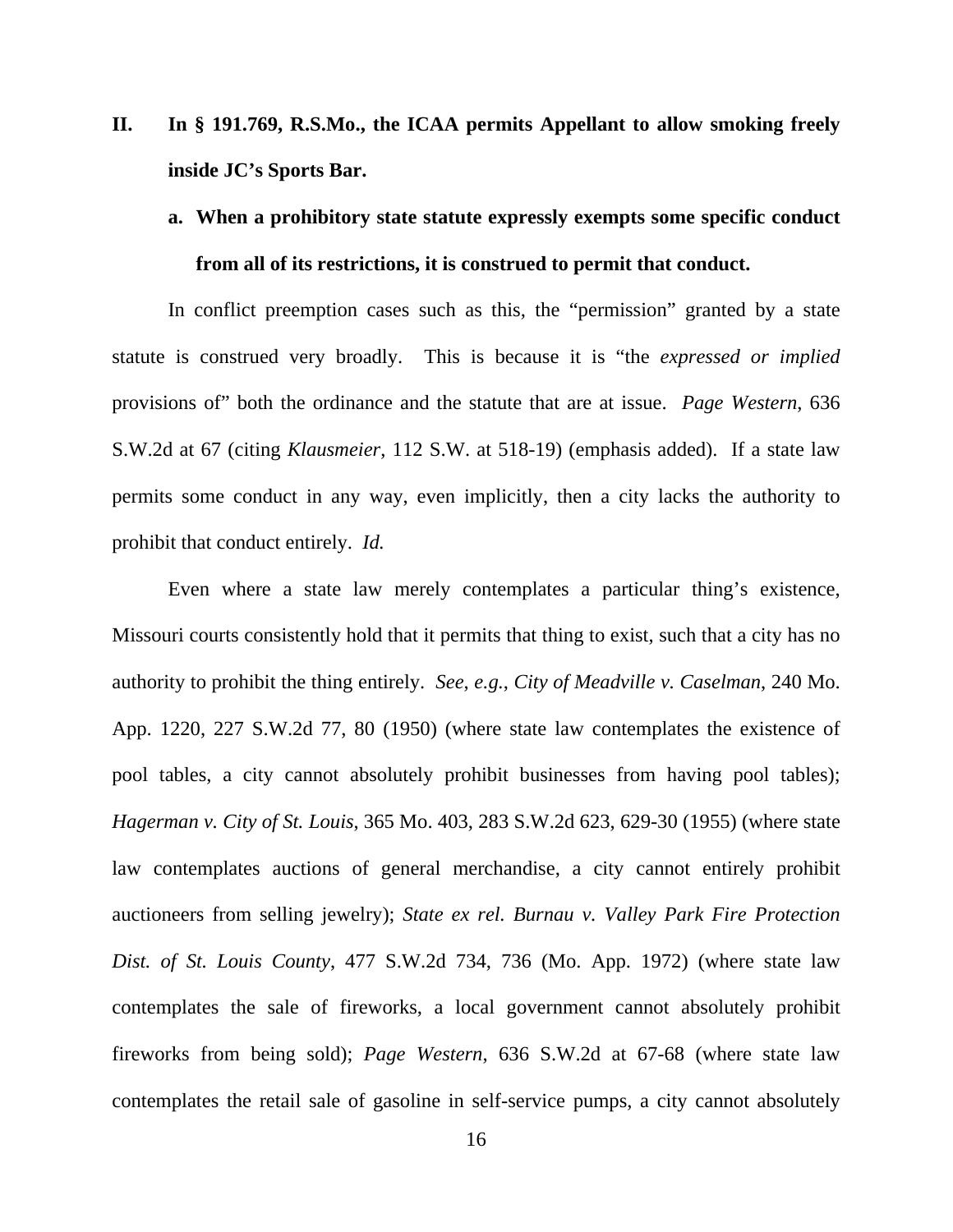prohibit petroleum retailers from selling self-serve gasoline); *State ex rel. Sunshine Enters. of Mo., Inc. v. Bd. of Adjustment of the City of St. Ann*, 64 S.W.3d 310, 313-14 (Mo. banc 2002) (where state law contemplates the existence of "payday loan" businesses, a city cannot totally zone them out of existence).

Similarly, when a state statute is generally prohibitory but specifically exempts certain conduct it otherwise would prohibit, the State of Missouri has expressly contemplated that the conduct would exist and thus permits it. *See, e.g.*, *Stenson*, 333 S.W.2d at 535-36; *Klausmeier*, 112 S.W. at 518-19. This is because,

In order to be a conflict of any kind, two things must of necessity exist, and when it is contended that there is a conflict between two laws both must contain either express or implied provisions which are inconsistent and irreconcilable with each other. If either is silent where the other speaks, there can be no conflict between them.

*Klausmeier*, 112 S.W. at 518. A prohibitory statute expressly exempting specific conduct from its restrictions is not silent. *Id.* Instead, it constitutes positive law permitting that conduct, such that a city has no authority to prohibit it entirely. *Id.* at 518-19; *Stenson*, 333 S.W.2d at 535-36.

In *Klausmeier*, an ordinance of the City of St. Louis prohibited the sale of "skimmed milk" that did not contain at least 10.5% milkfat. Conversely, a state statute prohibited the sale of "skimmed milk" that did not contain contain at least *9.25%* milkfat. 112 S.W. at 518. The Supreme Court held that this portion of St. Louis's ordinance was in conflict with the state law and therefore void, because "a person might sell skimmed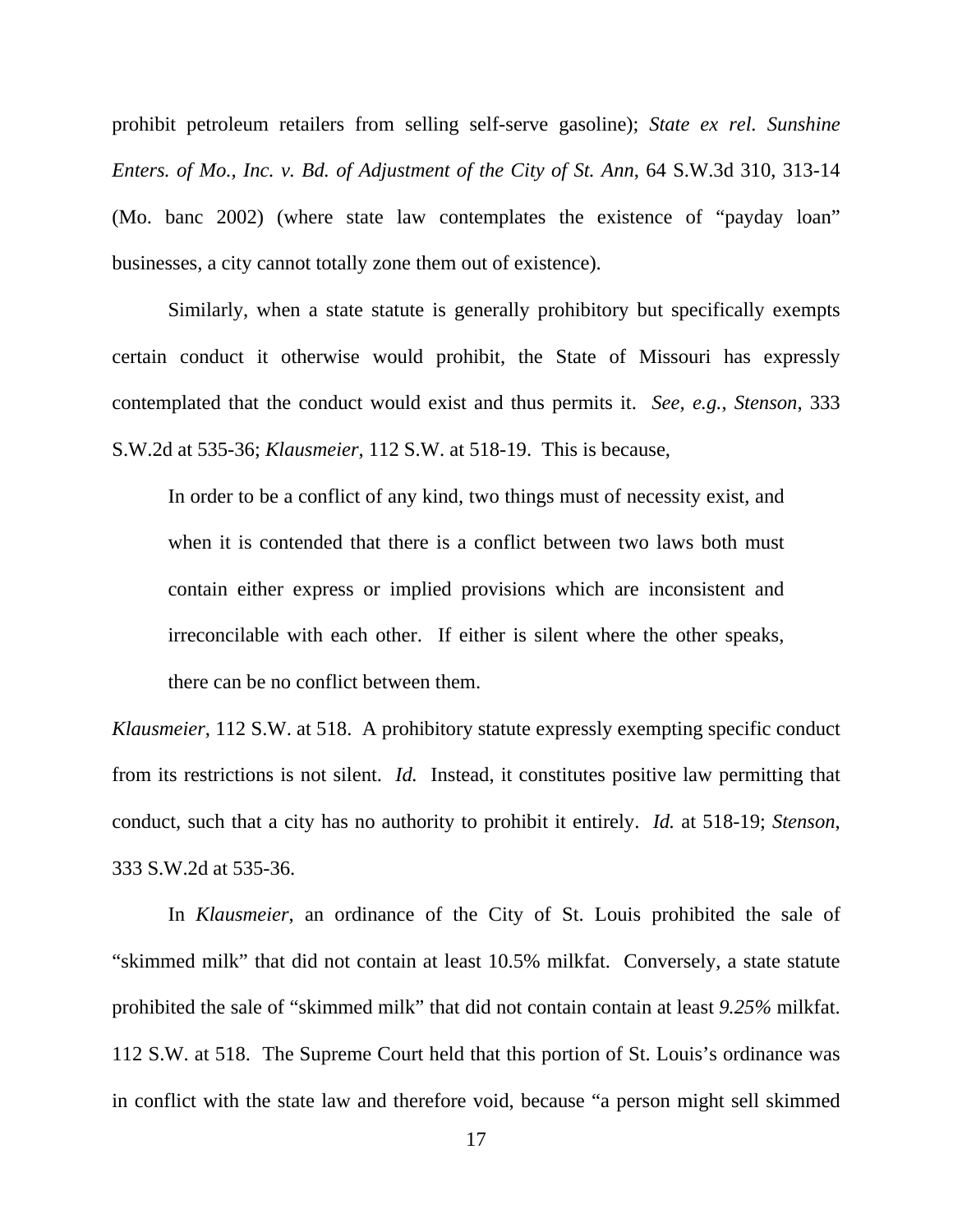milk containing 9.25 per cent of solids, as prescribed by the State law, and still be guilty of an offense under the ordinance. In other words, the ordinance denounces that to be a crime which the statute authorizes to be done." *Id.* at 519. "To hold otherwise would be to subject the statute of the State to the operation of the ordinance of the city." *Id.* As such, the Court held that this portion of St. Louis's ordinance was "in direct conflict with the acts of the Legislature mentioned," and was "repealed by necessary implication." *Id.*

This Court reached the same result in *Stenson*, 333 S.W.2d at 529. In that case, St. Louis had enacted an ordinance prohibiting anyone from driving a vehicle or a combination of vehicles having an overall length of more than 33 feet on a particular public road, Riverview Boulevard. 333 S.W.2d at 531. Conversely, a state statute provided that "no combination of [motor] vehicles coupled together of a total or combined length … in excess of forty-five feet shall be operated on [the] highways [of this state]." *Id.* at 533. The appellant drove a tractor-trailer greater than 33 feet long but less than 45 feet long on Riverview Boulevard, was convicted of violating St. Louis's ordinance, and was sentenced to pay a fine. *Id.* at 531.

On appeal, citing and applying *Klausmeier*, the Court held that by expressly exempting the operation of a combined vehicle with a length of 45 feet or less from its otherwise prohibitory statute, the State of Missouri had "authorized" the use of such vehicles on public roads. *Id.* at 534. "Absent any statutory or ordinance regulation, commercial vehicles and combinations of same of any weight, height, or length would be permitted to use the highways of the City of St. Louis." *Id.* But, since the "State of Missouri has seen fit through [the state statute] to prohibit the operation on its highways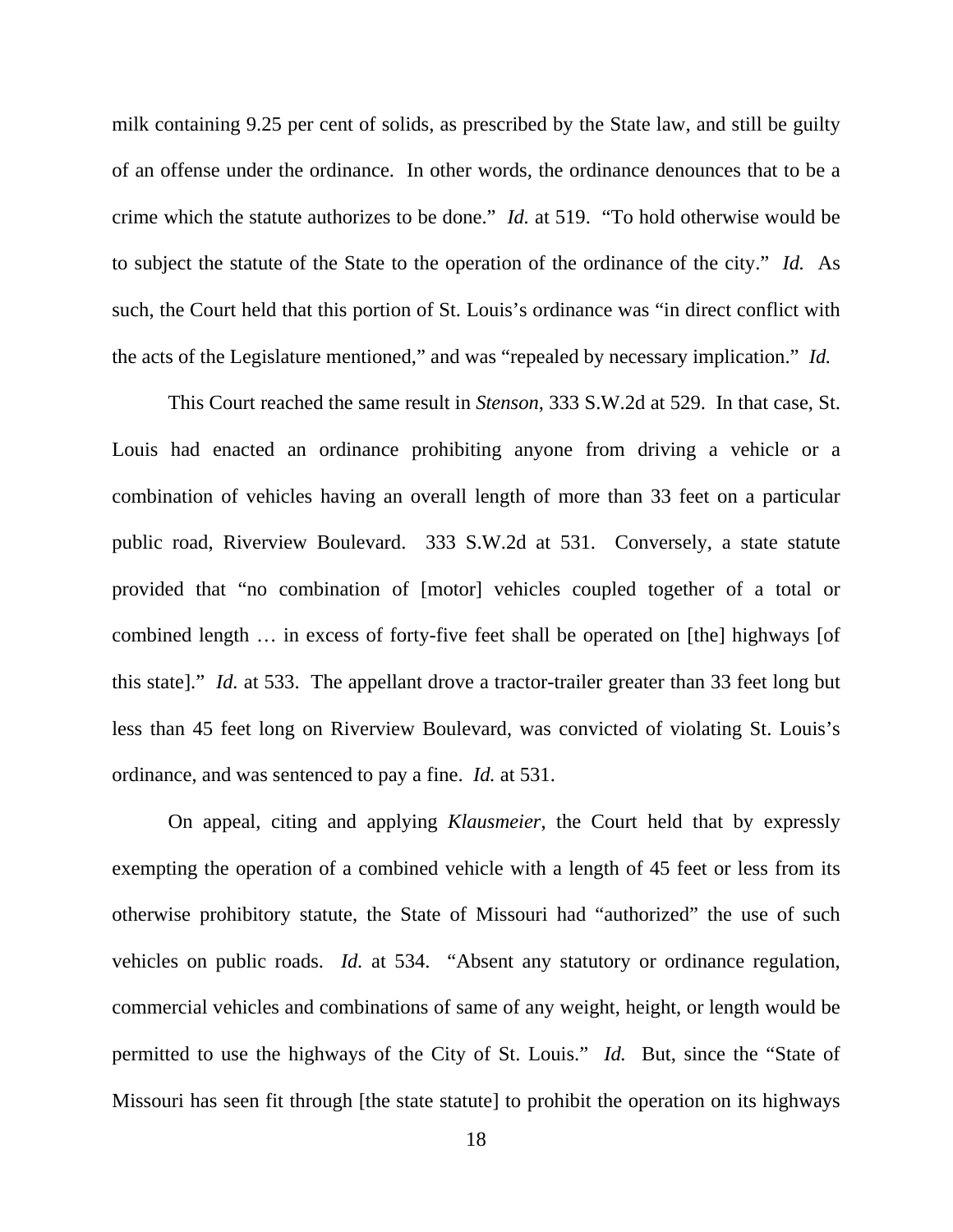of a combination of vehicles that exceed 45 feet in length," thus the "State of Missouri has spoken and any attempt by ordinance to lower that limit would be in conflict with" the state statute. *Id.* Accordingly, the court held that St. Louis's ordinance violated § 71.010 and was invalid, because it "prohibits the driving of certain vehicles over the designated parts of Riverview Boulevard which the statute permits to be done." *Id.* at 534-35.

In contrast, only where a prohibitory state statute simply states the elements of a criminal offense without exempting anything is the doctrine of conflict preemption not invoked when an ordinance requires more. For,

where both an ordinance and a statute are prohibitory, and the only difference between them is that the ordinance goes further in its prohibition but not counter to the prohibition under the statute, and the municipality does not attempt to authorize by the ordinance what the legislature has forbidden or forbid what the legislature has expressly licensed, authorized, or required, there is nothing contradictory between the provisions of the statute and the ordinance because of which they cannot coexist and be effective.

*City of Kansas City v. LaRose*, 524 S.W.2d 112, 117 (Mo. banc 1975).

In *LaRose*, for example, the defendant was found guilty of hindering and interfering with a police officer in the discharge of his official duties, in violation of a Kansas City ordinance. *Id.* at 113. A state statute proscribed the same conduct. *Id.* at 117. The statute required that the *actus reus* be "knowingly and willfully done," but the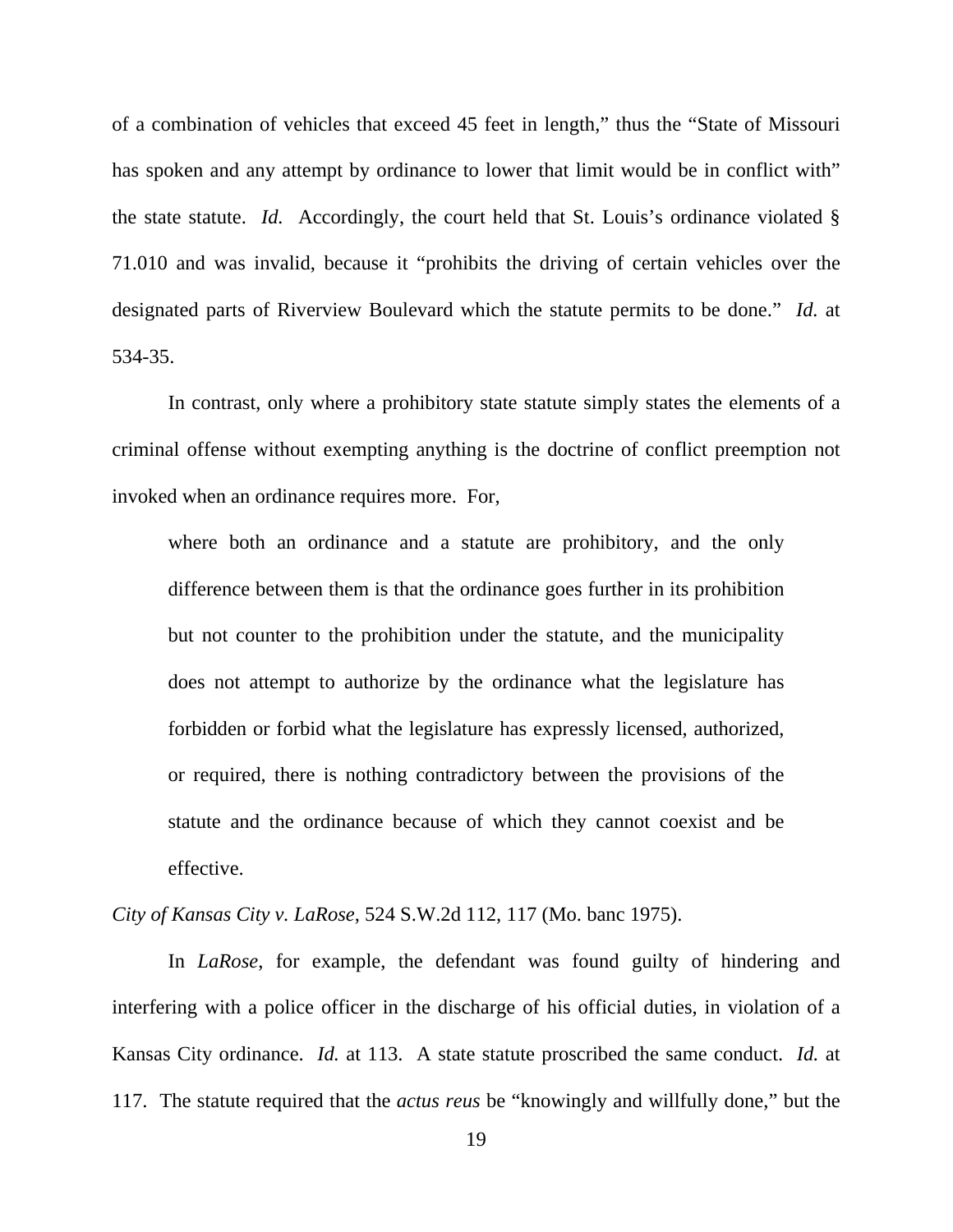ordinance did not. *Id.* This difference in *mens rea* was the only dissimilarity between the ordinance and the statute. *Id.* The Court upheld the ordinance because it "has simply gone further and prohibited interference in cases where willfulness is not shown." *Id.* Violation of the purely prohibitory statute also violated the purely prohibitory ordinance, and conflict preemption did not apply. *Id.*

The ICAA is akin to the statutes at issue in *Klausmeier* and *Stenson*, rather than *LaRose*. Unlike the statute in *LaRose*, the ICAA is not purely prohibitory. Although most of the ICAA greatly restricts smoking indoors in places open to the public or that serve as a workplace, the General Assembly enacted § 191.769 expressly to carve out a few areas, including private homes, as places authorized to allow smoking indoors without reservation. The parties stipulate that JC's Sports Bar, where Appellant allowed smoking in violation of the Ordinance, is one of these places.

# **b. In § 191.769, the ICAA expressly exempts JC's Sports Bar from all its restrictions, permitting smoking to be allowed freely therein.**

As mentioned above, the ICAA broadly defines a "public place" as "any enclosed indoor area used by the general public or serving as a place of work." § 191.765(5), R.S.Mo.; (Appx. A18). Among its nonexclusive list of examples of "public places" are "any retail or commercial establishment." *Id.* It provides that "[a] person shall not smoke in a public place or in a public meeting except in a designated smoking area." § 191.767(1), R.S.Mo.; (Appx. A20). "A smoking area may be designated by persons having custody or control of public places, except in places in which smoking is prohibited by the fire marshal or by other law, ordinance or regulation." § 191.767(2);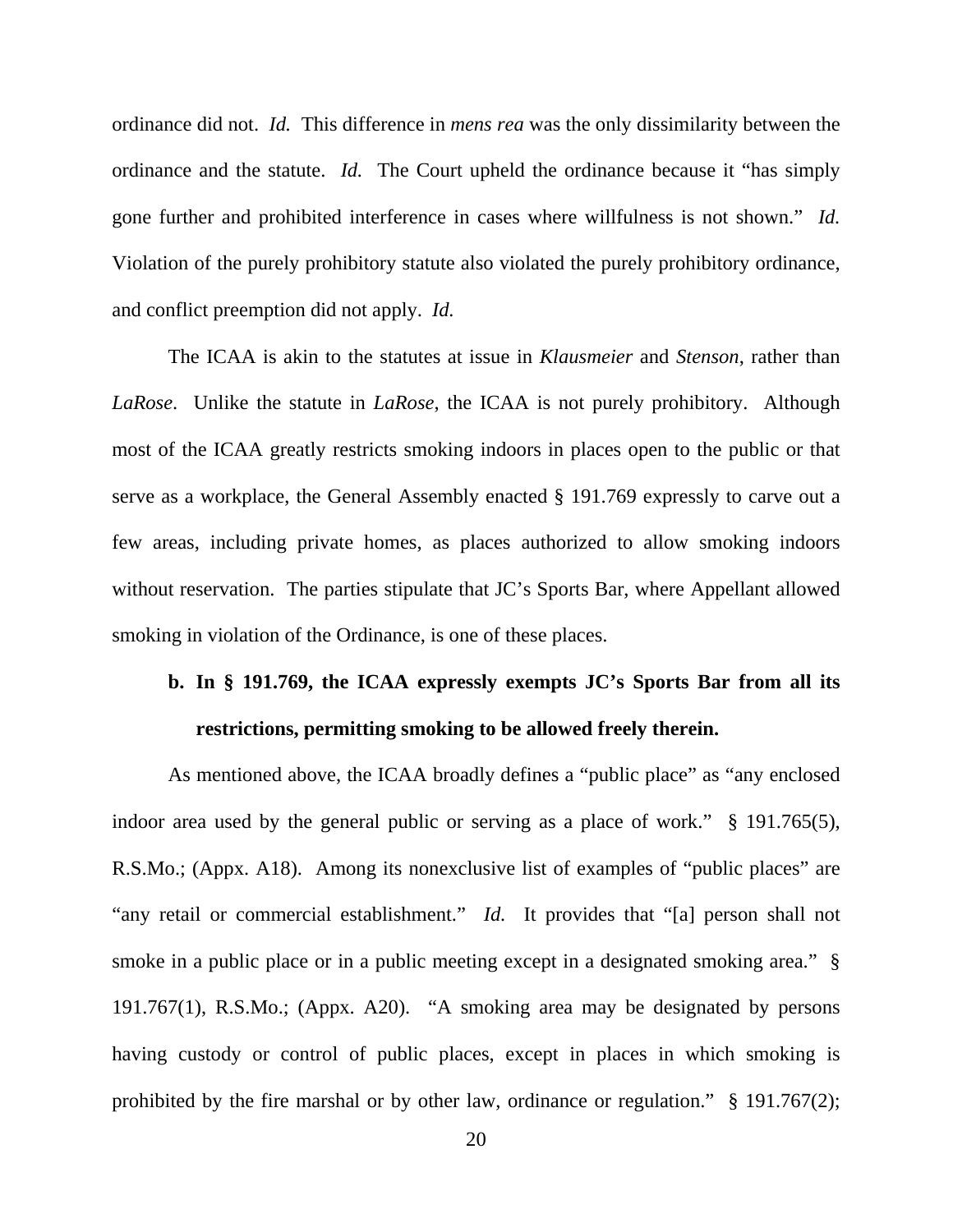(Appx. A20). "No public place shall have more than thirty percent of its entire space designated as a smoking area." § 191.767(3); (Appx. A20).

Under the ICAA, a "person having custody or control of a public place" must "make reasonable efforts to prevent smoking" therein by posting appropriate, easily viewable, and un-obscured "signs indicating no-smoking or smoking area and [must] arrange seating accordingly." § 191.771(1); (Appx. A22). He or she must "[a]rrange seating and utilize available ventilation systems and physical barriers to isolate designated smoking areas" and "[m]ake a reasonable request of persons smoking to move to a designated smoking area."  $\S$  191.771(2) through (3); (Appx. A22).

A person who smokes in an area where the ICAA prohibits smoking is guilty of an infraction. § 191.773(1); (Appx. A23). Similarly, "A proprietor or other person in charge of a public place or public meeting who permits, causes, suffers or allows a person to smoke" in an area where the ICAA prohibits smoking is also guilty of an infraction. § 191.773(2); (Appx. A23).

Then, however, in a separate statute, § 191.769 (Appx. A21), which reads in its entirety as follows, the ICAA declares:

The following areas are not considered a public place:

(1) An entire room or hall which is used for private social functions, provided that the seating arrangements are under the control of the sponsor of the function and not of the proprietor or other person in charge;

(2) Limousines for hire and taxicabs, where the driver and all passengers agree to smoking in such vehicle;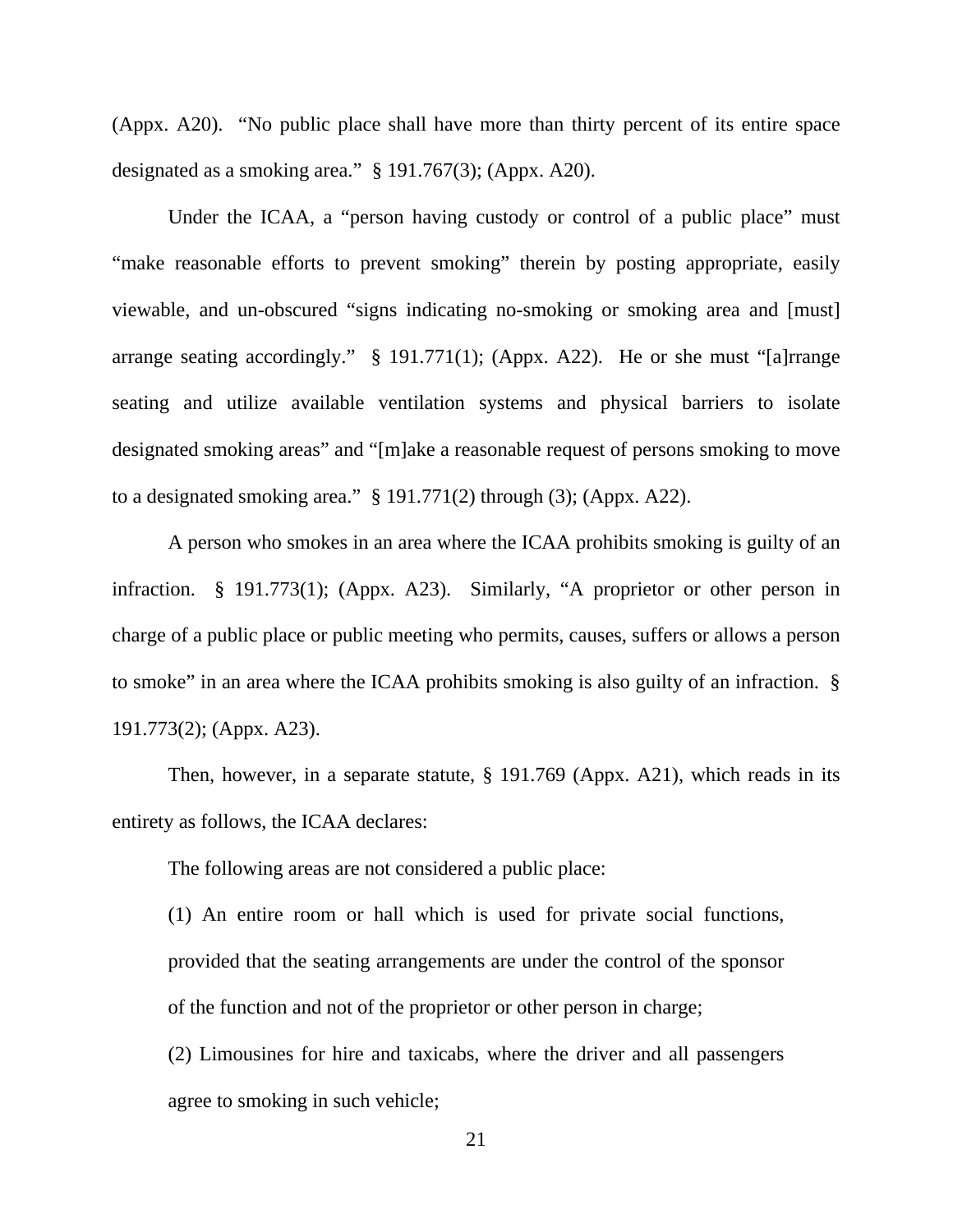(3) Performers on the stage, provided that the smoking is part of the production;

(4) A place where more than fifty percent of the volume of trade or business carried on is that of the blending of tobaccos or sale of tobaccos, cigarettes, pipes, cigars or smoking sundries;

*(5) Bars, taverns, restaurants that seat less than fifty people, bowling alleys and billiard parlors, which conspicuously post signs stating that "Nonsmoking Areas are Unavailable"*;

*(6) Private residences*; and

(7) Any enclosed indoor arena, stadium or other facility which may be used for sporting events and which has a seating capacity of more than fifteen thousand persons.

(Emphasis added).

The effect of this § 191.769 is that "bars" and "billiard parlors" posting conspicuous signs warning that "Nonsmoking Areas are Unavailable" are thereby exempt from all restrictions on indoor smoking. They are able to do exactly what their statemandated signs say: make any nonsmoking areas "unavailable." The State of Missouri plainly treats the places listed in § 191.769 as private homes, authorizing them to allow smoking indoors freely. Although most of the areas listed in § 191.769 are enclosed indoor areas used by the general public or serving as a place of work ordinarily falling under the ICAA's definition of "public place," if such a place meets this section's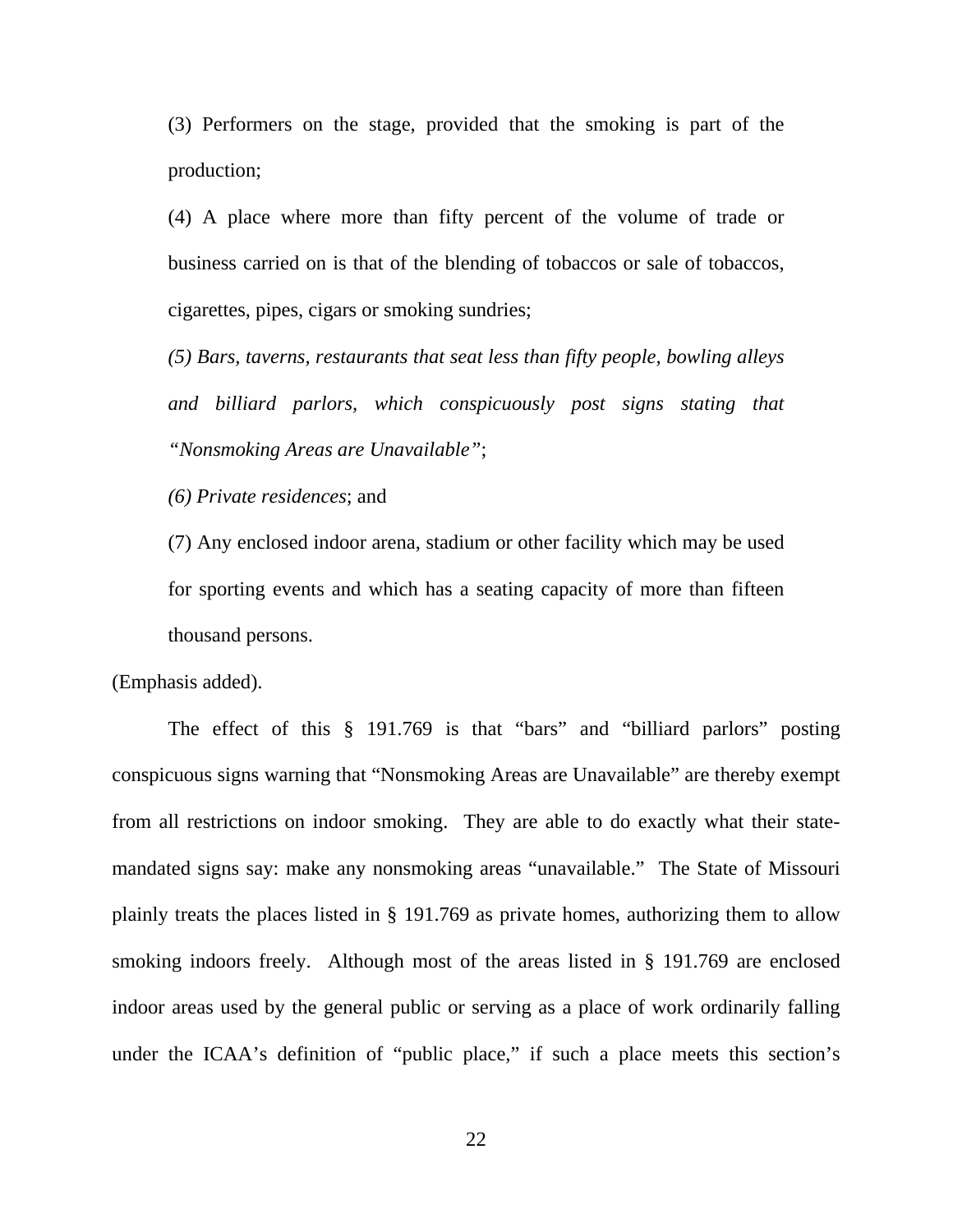qualifications then it is "not considered a public place." It is not an infraction to smoke or allow smoking anywhere in these areas.

Consequently, unlike the vast majority of places in Missouri used by the general public or serving as a place of work, a person having custody or control of a bar or billiard parlor where signs are conspicuously posted stating "Nonsmoking Areas are Unavailable" is alleviated of the ICAA's requirements to designate smoking and nonsmoking sections, make reasonable efforts to prevent smoking therein, and post "signs indicating no-smoking or smoking area." Indeed, her allowed and required signage indicates something completely different: nonsmoking areas are entirely *unavailable*. She does not face the ICAA's requirements to arrange seating and utilize available ventilation systems and physical barriers to isolate designated smoking areas. The smoking areas of covered bars and billiard parlors are not limited to "no more than thirty percent." Instead, the effect of § 191.769 is that the bars and billiard parlors it covers may allow smoking in *100%* of their enclosed space, like private homes, which the statute places in the same class.

 The ICAA defines a "bar" as "any licensed establishment which serves liquor on the premises for which not more than ten percent of the gross sales receipts of the business are supplied by food purchases, either for consumption on the premises or elsewhere." § 191.765(1); (Appx. A18). The parties stipulate that JC's Sports Bar, where Appellant allowed patrons to smoke indoors in violation of the Ordinance, is a "bar" within the meaning of § 191.769. (L.F. 99).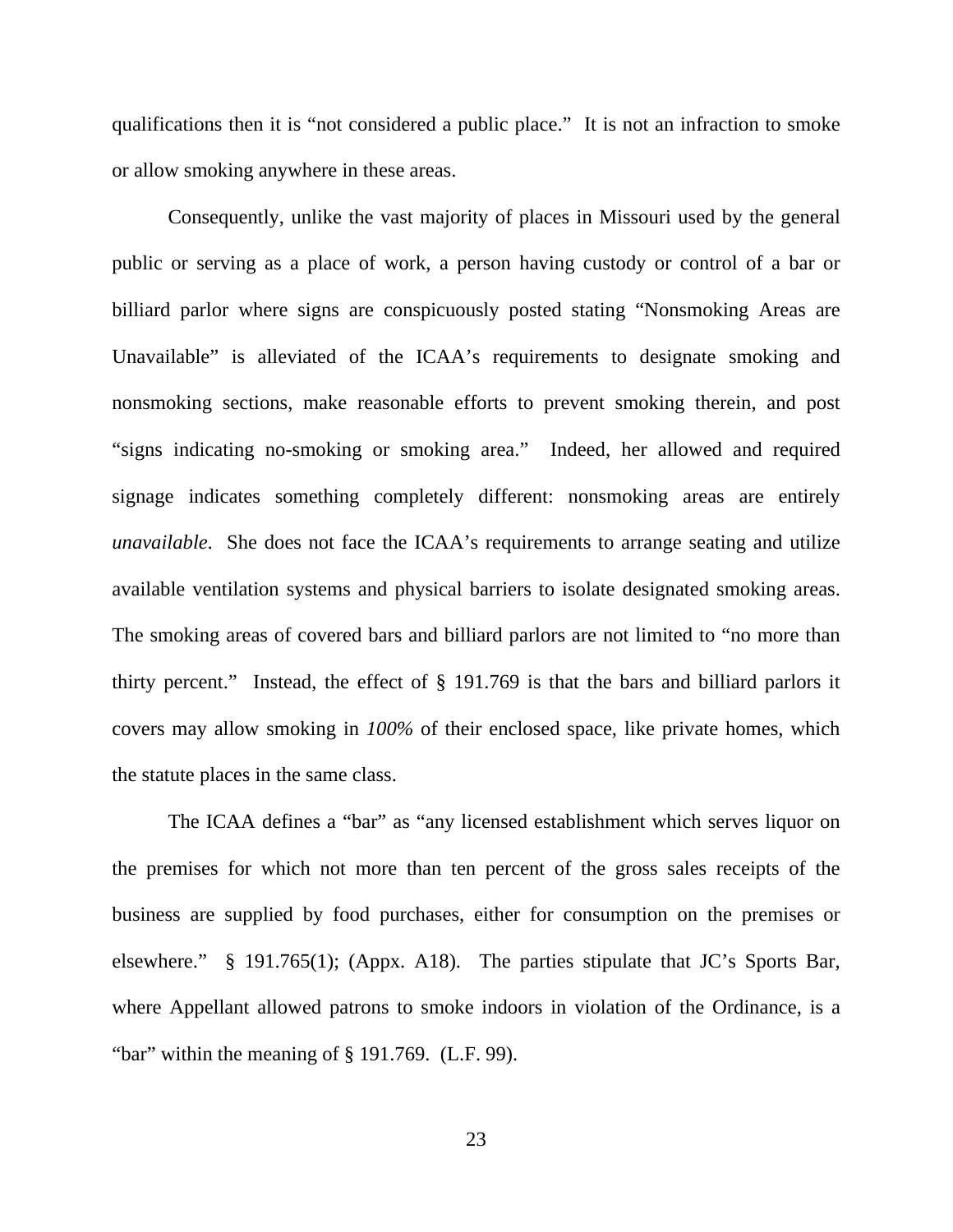Although the ICAA does not define the term "billiard parlor," that term plainly refers to an establishment that maintains licensed pool tables it holds out for its customers to use. Chapter 318, R.S.Mo., titled "Pool Tables," promulgates a comprehensive regulatory system for commercial, coin-operated pool tables, which must be licensed with local political subdivisions. Any business establishment that operates licensed, commercial pool tables under Chapter 318 and holds them out for the public to use is a "billiard parlor" within the plain meaning of that term.

Indeed, in §§ 12-1 and 12-2 of its Code of Ordinances, Respondent Kansas City itself adopts this definition of "billiard hall." (L.F. 63-66). Section 12-1(a) states, "No person shall keep or operate a billiard or pool hall … open to public patronage within the limits of the city without first securing and having in effect a license from the commissioner of revenue to operate such enterprise." (L.F. 64). That section then refers the reader to the license fees for billiard tables and pool tables set forth in §§ 40-76 and 40-138, which in turn describes those licenses respectively as the "license required for billiard halls." (L.F. 65-68). JC's Sports Bar maintains commercial pool tables and is properly licensed to do so. (L.F. 98). Accordingly, the parties stipulate that JC's Sports Bar is a "billiard parlor" within the meaning of § 191.769. (L.F. 99).

 Appellant therefore allowed smoking in a place that is a "bar" and "billiard parlor" under § 191.769. Additionally, the parties stipulate that the owner of JC's Sports Bar conspicuously posted signs stating "Nonsmoking Areas are Unavailable." (L.F. 99). The parties further stipulate that because of this status, the owner of JC's Sports Bar "maintained no non-smoking areas at all in JC's Sports Bar, because the Clean Indoor Air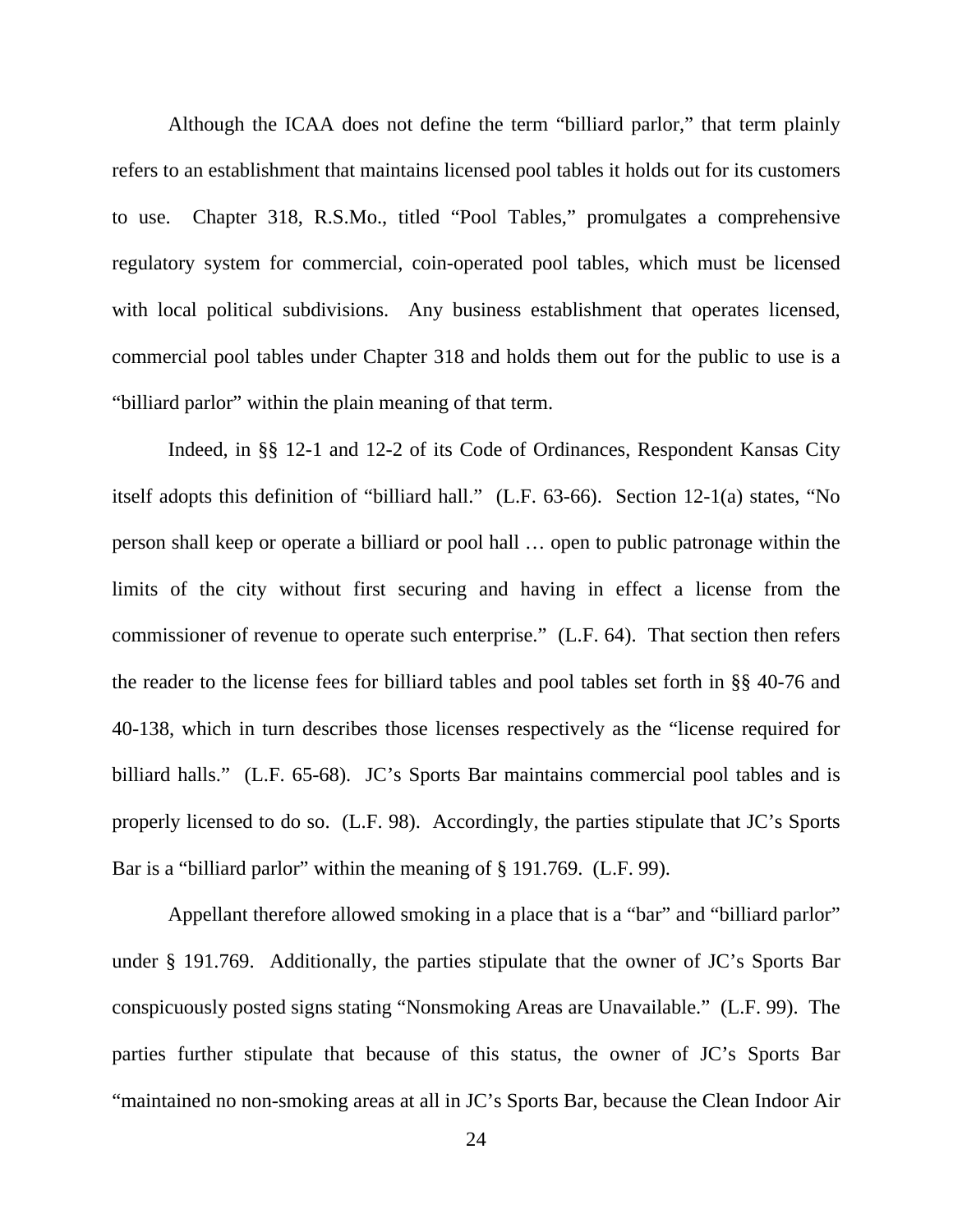Act, §§ 191.765 through 191.777, R.S.Mo., *permits* her not to." (L.F. 99) (emphasis added).

Section 191.769 singles out the few places where the State of Missouri grants the proprietor an absolute privilege to decide her own indoor smoking policy. The places where smoking can be allowed indoors freely are limited to those places alone. Consequently, as in *Klausmeier* and *Stenson*, the ICAA must be construed by its plain and unambiguous meaning to permit the places specifically listed in § 191.769 to allow smoking indoors, without limitation: their maximum allowed indoor smoking area is 100%. It thus comes as no surprise that "private residences" are among the places listed. Indeed, Respondent itself agrees that § 191.769 permits the owner of JC's Sports Bar to maintain no nonsmoking areas therein. (L.F. 99).

Moreover, certain places listed in § 191.769, such as bars and billiard parlors like JC's Sports Bar, are required to be particularly licensed by the State in order to operate lawfully in the first place. Effectively, in these places, the ICAA makes the privilege of allowing smoking freely indoors into an extension of the other privileges given in their operating licenses.

In Missouri, to operate lawfully as a "bar" under the ICAA – a "licensed establishment which serves liquor on the premises for which not more than ten percent of the gross sales receipts of the business are supplied by food purchases" – an establishment first must be appropriately licensed by the State and locally to sell intoxicating liquor at retail by the drink. § 311.050, R.S.Mo. Through the ICAA, any establishment properly licensed to sell liquor at retail by the drink that fits the additional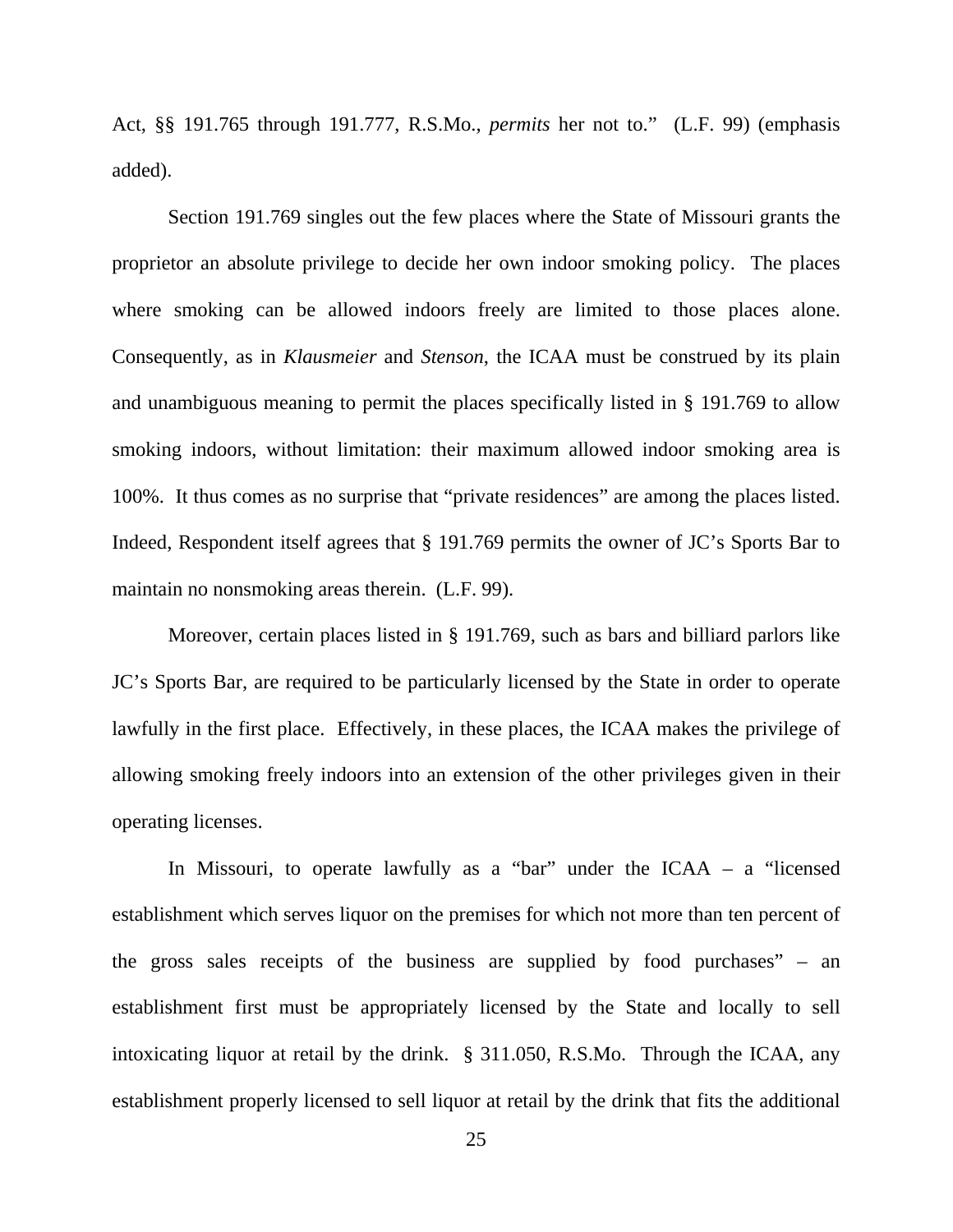requirements that it (1) receive no more than 10% of its revenue from food purchases and (2) post the appropriate signage is written out of all restrictions on allowing smoking indoors, and thus is authorized to allow smoking indoors freely.

 The same is true for billiard parlors. In Missouri, to operate lawfully as a billiard parlor, a "keeper[] of billiard tables" first must obtain the appropriate license, or else commits an infraction. §§ 318.010 and 318.080, R.S.Mo. Through the ICAA, any establishment properly licensed to operate as a billiard parlor that meets the express additional requirement of posting the appropriate warning signage is expressly authorized to allow smoking indoors freely.

The logical conclusion to be gleaned from § 191.769 is that the General Assembly intended to exclude qualified, licensed bars and billiard parlors, as well as the other facilities, establishments, and activities specifically set forth in that statute, from any and all smoking regulations, including the mere requirement that they even establish a nonsmoking area. Plainly, as with the state statutes at issue in *Stenson* and *Klausmeier* that authorized their specified conduct through express exemptions from prohibitory statutes, § 191.769 authorizes smoking to be allowed throughout the places singled out therein. Those places, including JC's Sports Bar, are permitted to allow smoking freely, without any limitation whatsoever.

Respondent therefore has criminalized Appellant under its Ordinance for allowing patrons to smoke inside a licensed establishment that meets Missouri's explicit qualifications to be treated like a private home and allow smoking freely indoors. Section 71.010 and its consequential doctrine of conflict preemption exist to prevent just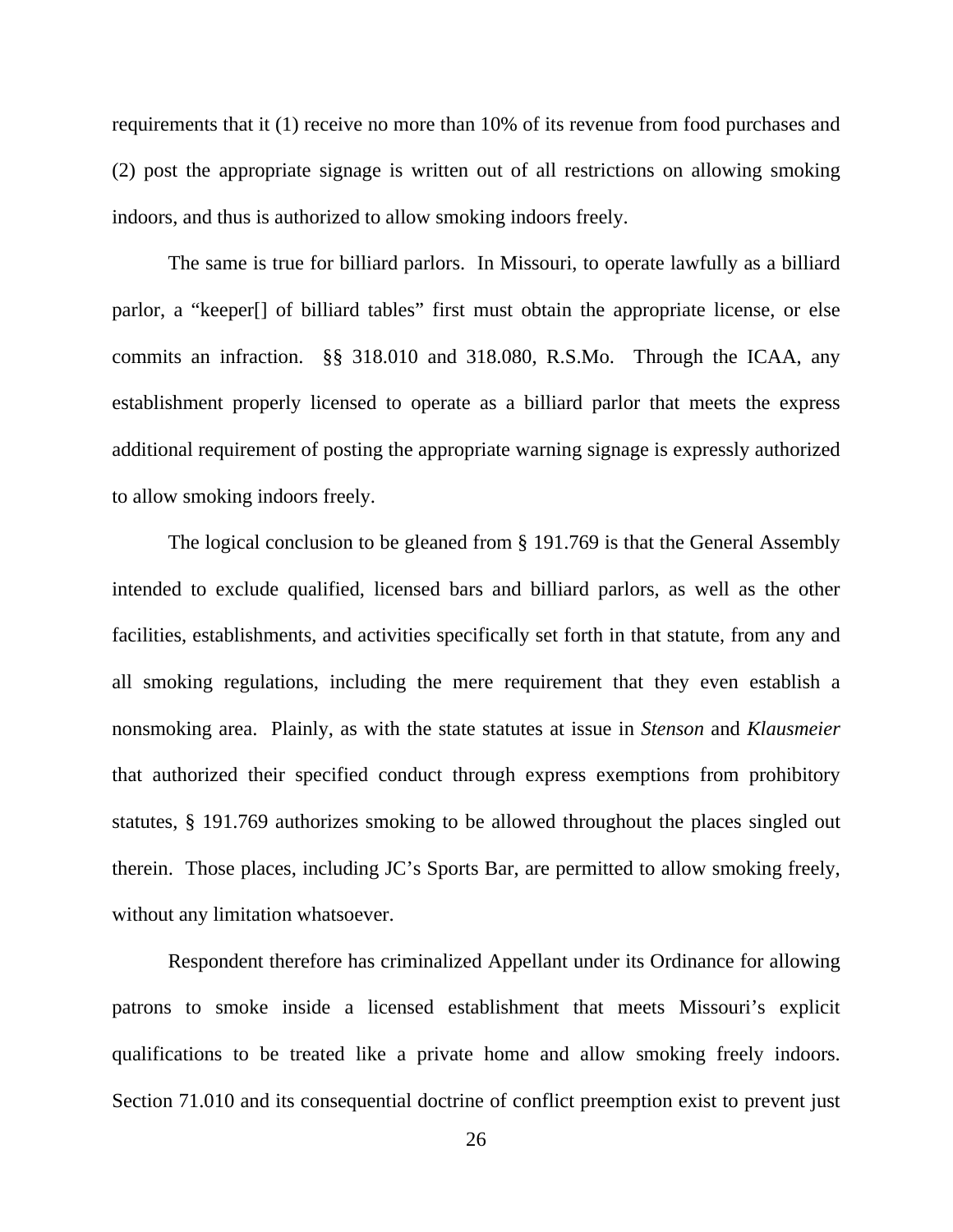this conundrum. Kansas City's ordinance prohibits what the ICAA permits. Absent some other specific provision of law manifesting the General Assembly's intent to delegate or reserve to localities the authority to supersede § 191.769, Kansas City's ordinance must yield.

# **III. No provision of the ICAA manifests any intent of the General Assembly to delegate or reserve to any city the authority to supersede § 191.769.**

Conflict preemption functions to preempt a municipality's authority to prohibit conduct expressly or implicitly permitted by a state statute "unless a clear intent to the contrary is manifest" in the state law. 62 C.J.S. *Mun. Corps.* § 140 (2008). That is, some state statutes contain an "anti-preemption clause" expressly delegating or reserving to local governments the power to enact more stringent regulations than the state law on the same subject. *See, e.g.,* § 311.090.1, R.S.Mo. (in placing requirements on business to obtain liquor licenses, cities may require more than the statewide Liquor Control Law).

If in the ICAA the General Assembly manifested an intent to delegate or reserve to localities the authority to supersede § 191.769 and absolutely prohibit the places listed therein from allowing any smoking at all, then the doctrine of conflict preemption would not apply. Because a city is "a creature of the legislature," however, "Any reasonable doubt as to whether a power has been delegated to a municipality is resolved in favor of nondelegation." *City of Raytown v. Danforth*, 560 S.W.2d 846, 848 (Mo. banc 1977) (quoting *Anderson v. City of Olivette*, 518 S.W.2d 34, 39 (Mo. 1975)).

The three pieces of legislation that created the ICAA contain several references to local governments passing laws on the subject of indoor smoking. None of these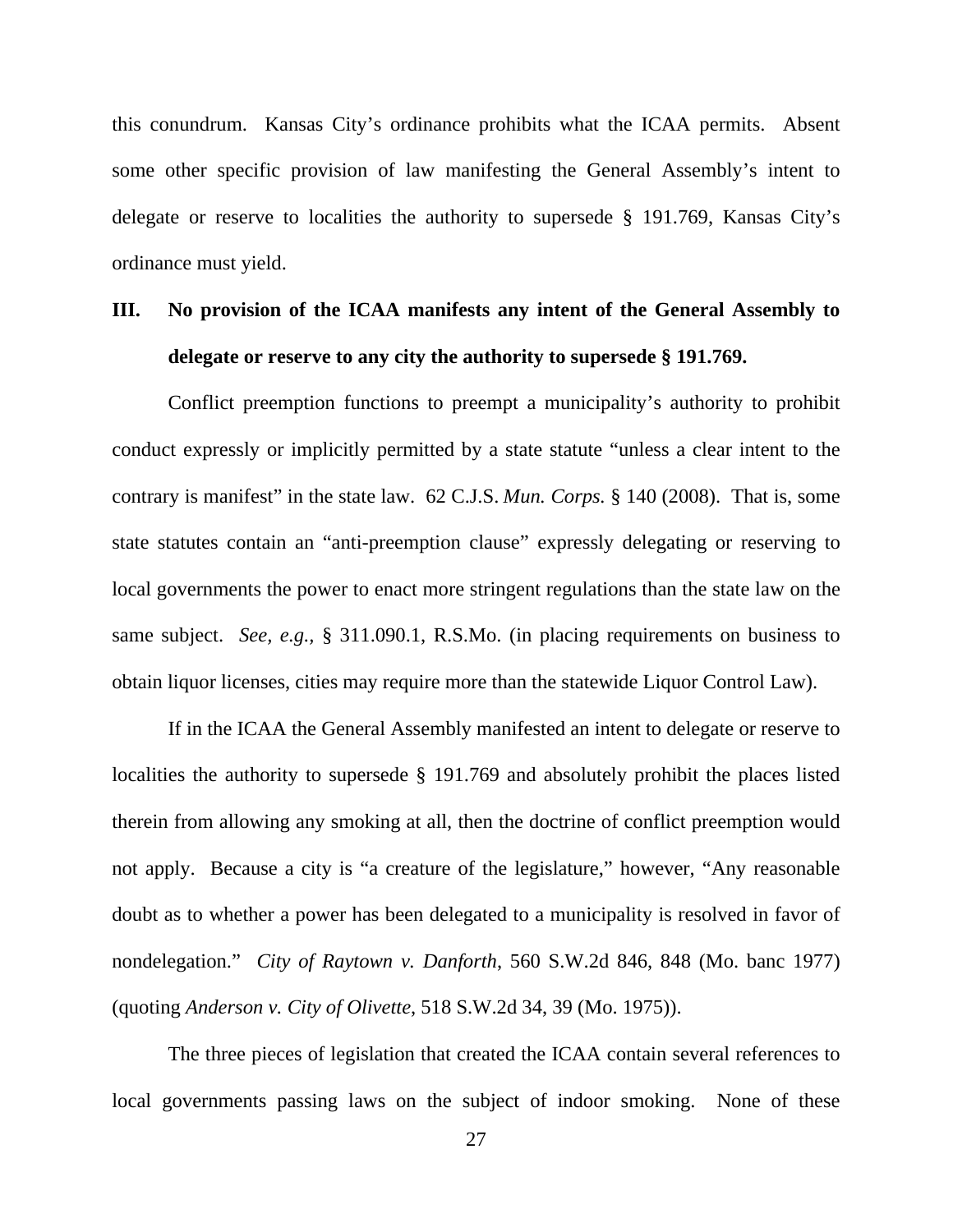provisions, however, manifest any intent by the General Assembly – and certainly not beyond a reasonable doubt – to allow localities to supersede § 191.769 and enact total prohibitions on allowing smoking in the places the ICAA singles out in that section, like private residences, as permitted to allow smoking indoors freely.

# **a. The ICAA authorizes cities to enact more stringent regulation only of the tobacco purchase age and smoking in schools.**

The legislation that first created the ICAA, Senate Bill 509, 86th Gen. Assem., Reg. Sess. (Mo. 1992) (Appx. A27-32), included three disconnected sets of regulations regarding tobacco smoking, which later were codified separately.

The first five sections of S.B. 509 comprise the portion of the ICAA at issue in this case that are discussed extensively above. They control where and under what circumstances tobacco smoking can occur in public places. (Appx. A27-30). The Reviser of Statutes codified these sections at §§ 191.765 through 191.773, R.S.Mo. Chapter 191 generally deals with "Health and Welfare." The General Assembly has never amended the text of these sections. Section 191.769 was enacted as § 3 of this Act. (Appx. A29).

The second regulation, § 6 of S.B. 509, deems it generally "an improper employment practice" in Missouri for an employer to retaliate against any individual because that individual "uses lawful alcohol or tobacco products off the premises … during hours when such individual is not working for the employer …" (Appx. A30). The Reviser codified this section at § 290.145, R.S.Mo., under the chapter containing statutes covering "Wages, Hours, and Dismissal Rights."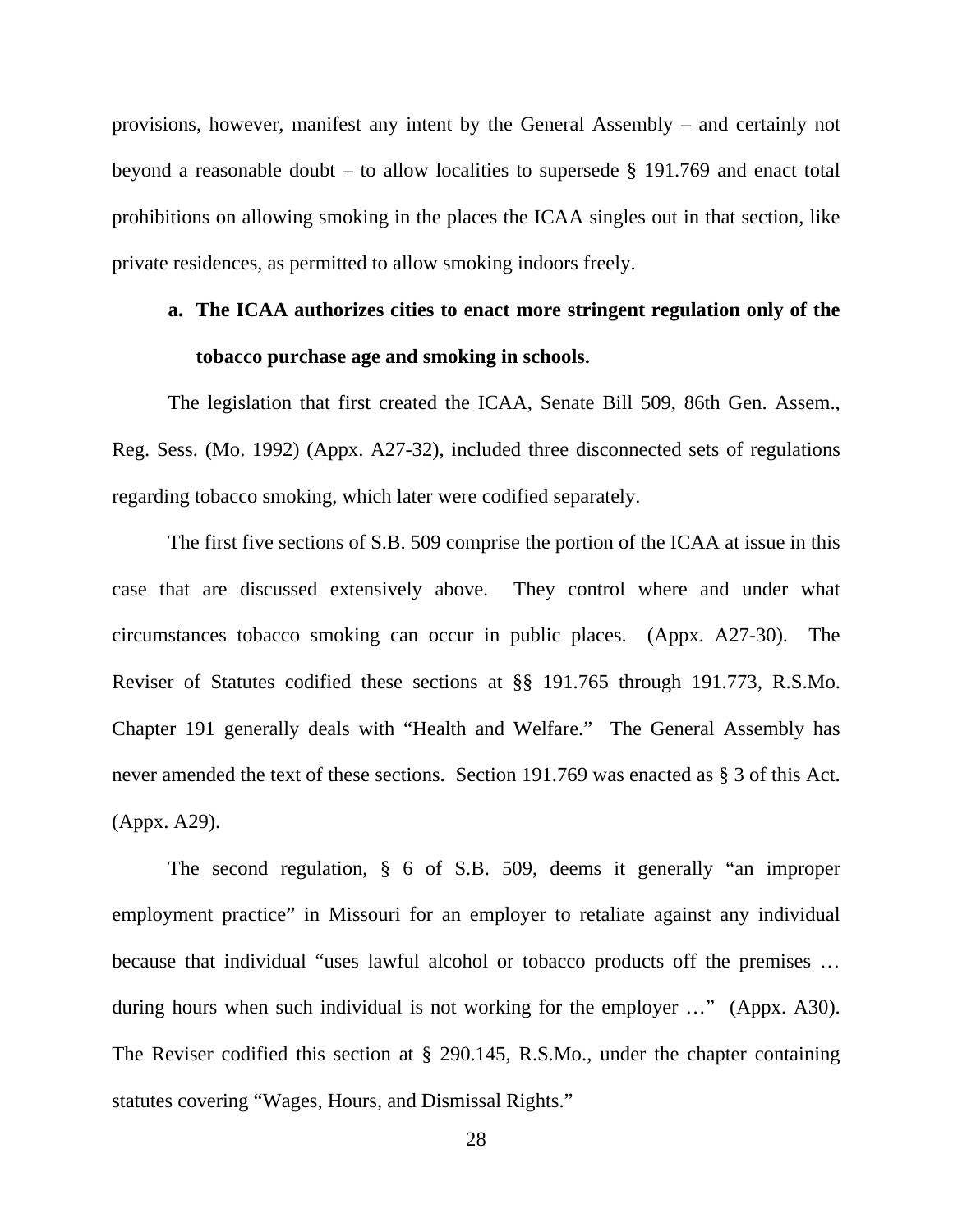The final set of regulations in S.B. 509, §§ 7 through 14, enacted Missouri's current minimum purchase age for tobacco. (Appx. A30-32). Those provisions are codified at §§ 407.925 through 407.932, R.S.Mo., under the chapter concerning "Merchandising Practices."

One year after S.B. 509 became law, the State enacted House Bill 348, 87th Gen. Assem., Reg. Sess. (Mo. 1993) (Appx. A33), which added three new sections to the end of the Chapter 191 public smoking portion of the ICAA. These separately regulated smoking in schools, school buses, and licensed childcare facilities. (Appx. A33). They are codified at §§ 191.775 through 191.777, immediately after S.B. 509's first five sections. (Appx. A24-26).

Both S.B. 509 and H.B. 348 each contained an anti-preemption clause, codified today at §§ 407.932 and 191.777, R.S.Mo., respectively. Both of these provisions, however, expressly limit their effect to other portions of the ICAA besides the indoor smoking provisions at issue in this case.

The first of the two anti-preemption clauses began as § 14 of S.B. 509. (Appx. A32). It is codified at § 407.932, at the end of the portion of the ICAA enacting the minimum purchase age for tobacco. It stated, "Nothing in sections 7 to 14 of this act" – the sections containing the minimum purchase age laws – "shall prohibit local political subdivisions from enacting more stringent ordinances or rules." (Appx. A32). Today, this statute provides, "Nothing in sections 407.925 to 407.932 shall prohibit local political subdivisions from enacting more stringent ordinances or rules." § 407.932.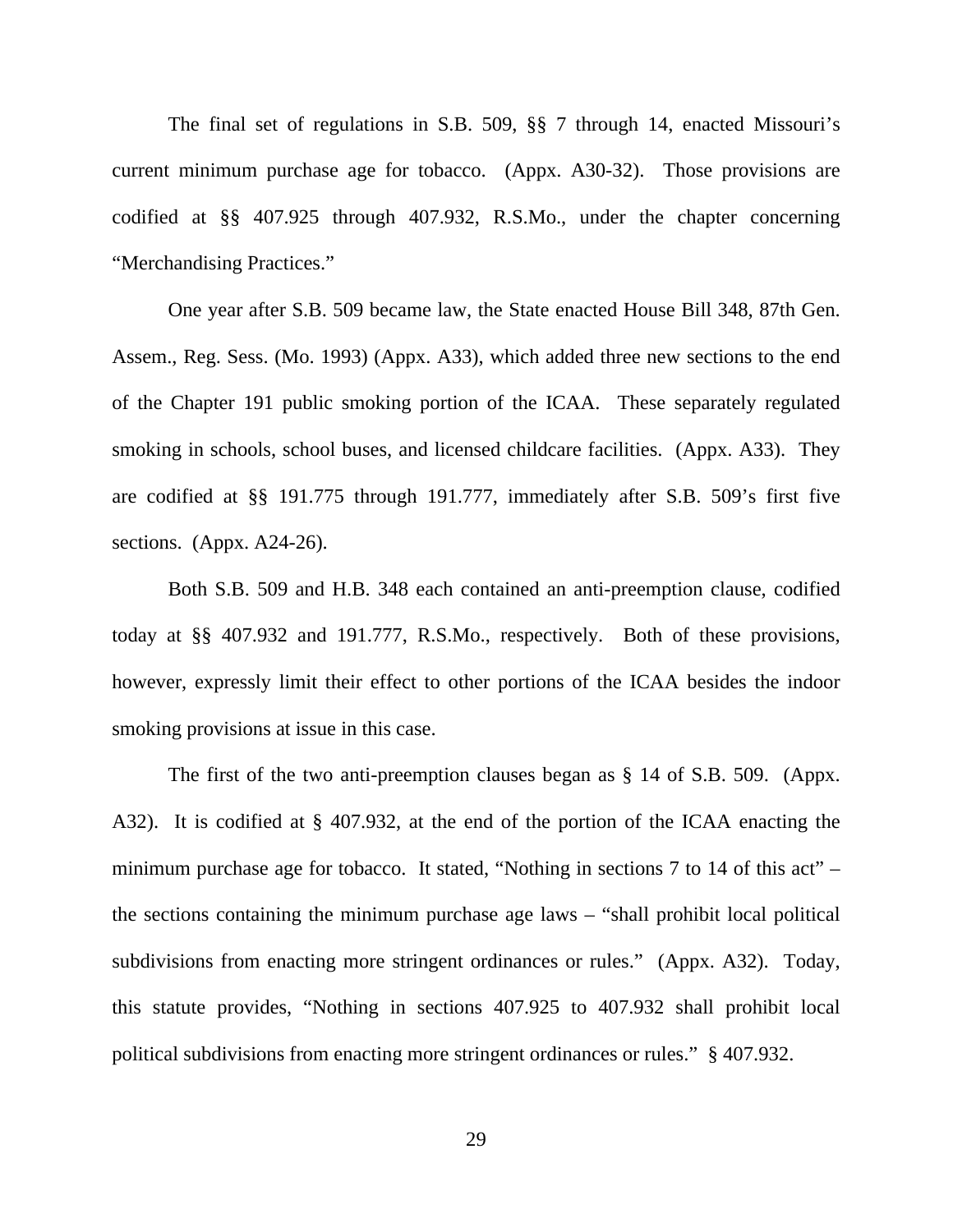S.B. 509, however, contained no anti-preemption clause covering *the rest* of the ICAA enacted through that bill – that is, the first five sections containing §§ 191.765 through 191.773, R.S.Mo., the portion at issue in this case. The General Assembly easily could have written S.B. 509's anti-preemption clause so as to cover §§ 191.765 through 191.773: "Nothing in this act shall prohibit local political subdivisions from enacting more stringent ordinances or rules." But it chose not to do so. It specifically limited the manifestation of its intent to authorizing a city to have total local control only over its minimum tobacco purchase age laws, rather than its indoor smoking laws.

The second anti-preemption clause was § 3 of H.B. 348. (Appx. A33). As mentioned above, this legislation added to the ICAA the two §§ 191.775 and 191.776 prohibiting smoking in schools, school buses, and childcare centers one year after the original ICAA was passed. (Appx. A33). This section stated, "Nothing in sections 1 and 2 of this act shall prohibit local political subdivisions or local boards of education from enacting more stringent ordinances or rules." (Appx. A33). Today, it is codified at § 191.777, which states, "Nothing in sections 191.775 and 191.776 shall prohibit local political subdivisions or local boards of education from enacting more stringent ordinances or rules." Once again, the General Assembly easily could have written this anti-preemption clause to cover the rest of the ICAA, including § 191.769. Again, it deliberately chose not to.

Plainly, it was not the manifest intent of the General Assembly, as expressed through the ICAA's two anti-preemption clauses, to set aside the doctrine of conflict preemption as it applies to §§ 191.765 through 191.773, which are at issue here. Those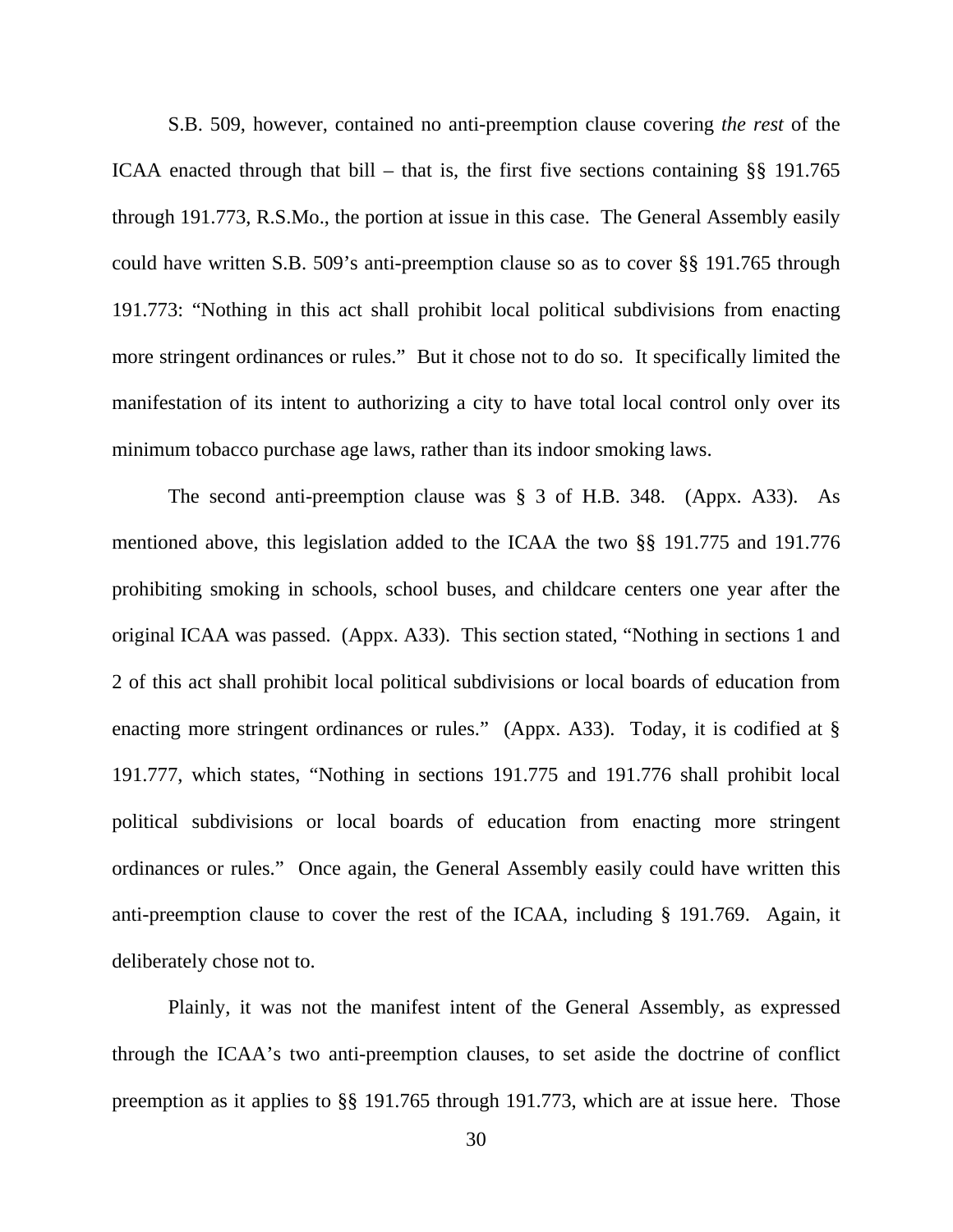clauses cannot be construed to give cities the authority to prohibit smoking outright in the places that § 191.769 permits to allow smoking indoors freely. The General Assembly only saw fit to allow cities to supersede the ICAA's provisions governing the minimum tobacco purchase age and smoking in schools. It left the rest of the ICAA regulating indoor smoking untouched.

# **b. Another provision of the ICAA alludes to cities prohibiting smoking in areas that** *are* **considered public places, but does not affect areas "not considered a public place," like JC's Sports Bar.**

Outside of the anti-preemption clauses in §§ 407.932 and 191.777, another provision of the ICAA, § 191.767.2 (Appx. A20), refers to local government regulation of smoking. It states, "A smoking area may be designated by persons having control of public places, except in places in which smoking is prohibited by the fire marshal or by other law ordinance or regulation." § 191.767.2; (Appx. A20).

This provision contemplates ordinances prohibiting smoking in "public places." But this should not seem out of place, for as the Attorney General observed, the ICAA does not expressly or implicitly preempt cities from regulating indoor smoking in general. Op. Mo. Att'y Gen. No. 80-96, *supra*; (Appx. A35-36). Section 191.767.2 reinforces that the permission given to places that *are* considered public places is not absolute, but rather is contingent on what regulations other bodies may wish to enact.

For instance, this clause would prevent a place that the ICAA *does* consider to be a "public place", such as an indoor shopping mall, from claiming that an ordinance prohibiting smoking inside shopping malls conflicts with state law because state law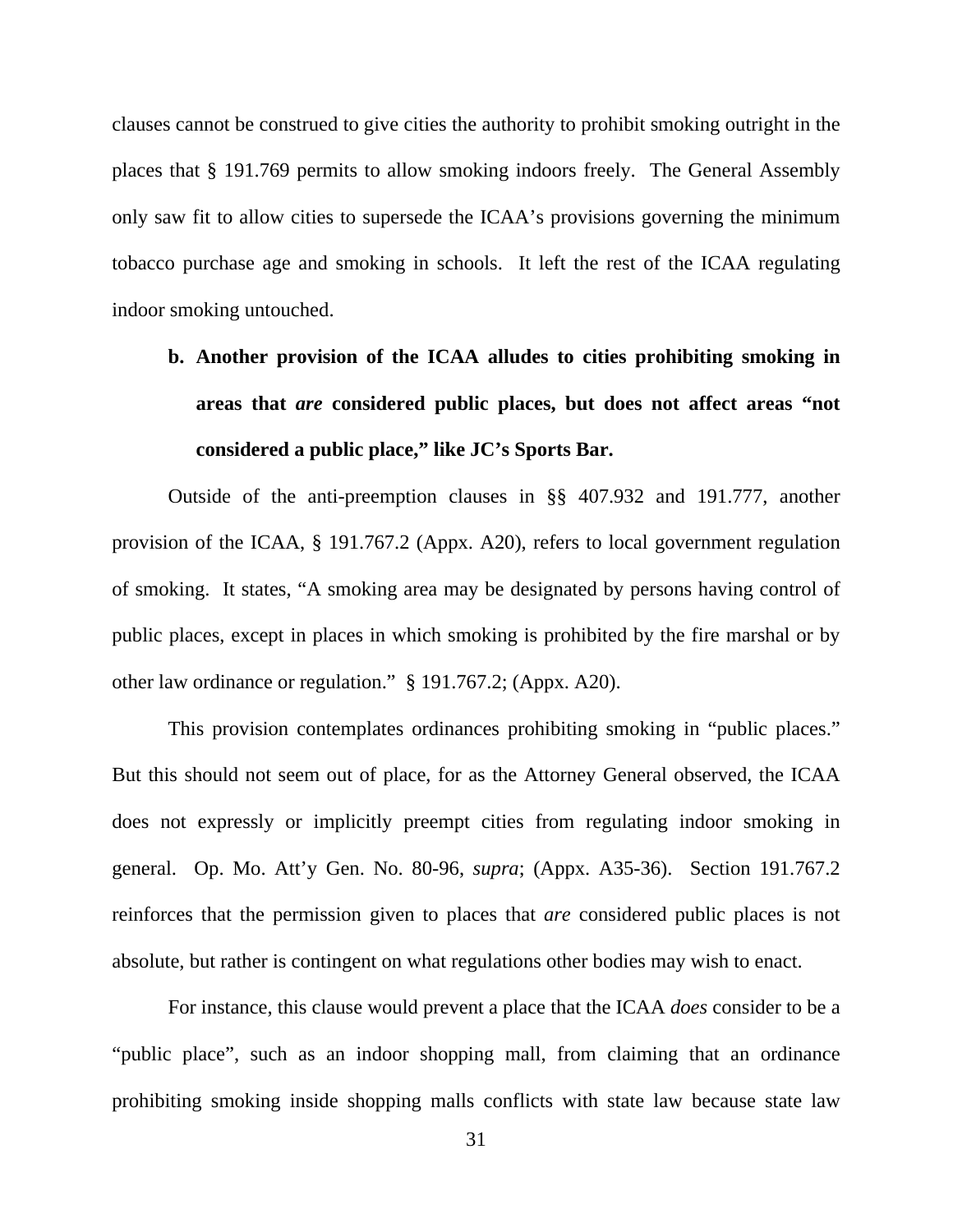provides that "a smoking area may be designated by persons having control of public place." Instead, § 191.767.2 adds a qualifier that, in public places – those areas that the ICAA requires to maintain at least 70% of their enclosed area as nonsmoking in the first place – smoking might be prohibited by a municipal ordinance, the fire marshal, or some other regulation.

But this provision says nothing of the places that § 191.769 expressly deems "are not considered a public place." Rather, it principally deals with designating smoking and nonsmoking sections, a requirement that § 191.769 explicitly alleviates places like JC's Sports Bar from following. While § 191.767.2 arguably may contemplate a city prohibiting smoking in any place *not* listed in § 191.769, it plainly does not touch private residences and other places like JC's Sports Bar that are treated the same, where the ICAA's permission to allow smoking without limitation is absolute. The plain language "A smoking area may be designated by persons having control of public places, except in places in which smoking is prohibited by ... ordinance" gives no sign that the General Assembly intended to authorize cities to enact outright prohibitions on smoking in the places like JC's Sports Bar that state law provides "are not considered a public place" and thus specially qualify as being permitted to allow smoking indoors freely.

Addressing this provision, the Attorney General observed:

The [ICAA] regulates smoking in public places. The legislature obviously considered the possibility of a local government body more strictly regulating smoking when it enacted § 191.767.2 … Here, the [ICAA] does not limit regulation for all cases to its own prescriptions but rather leaves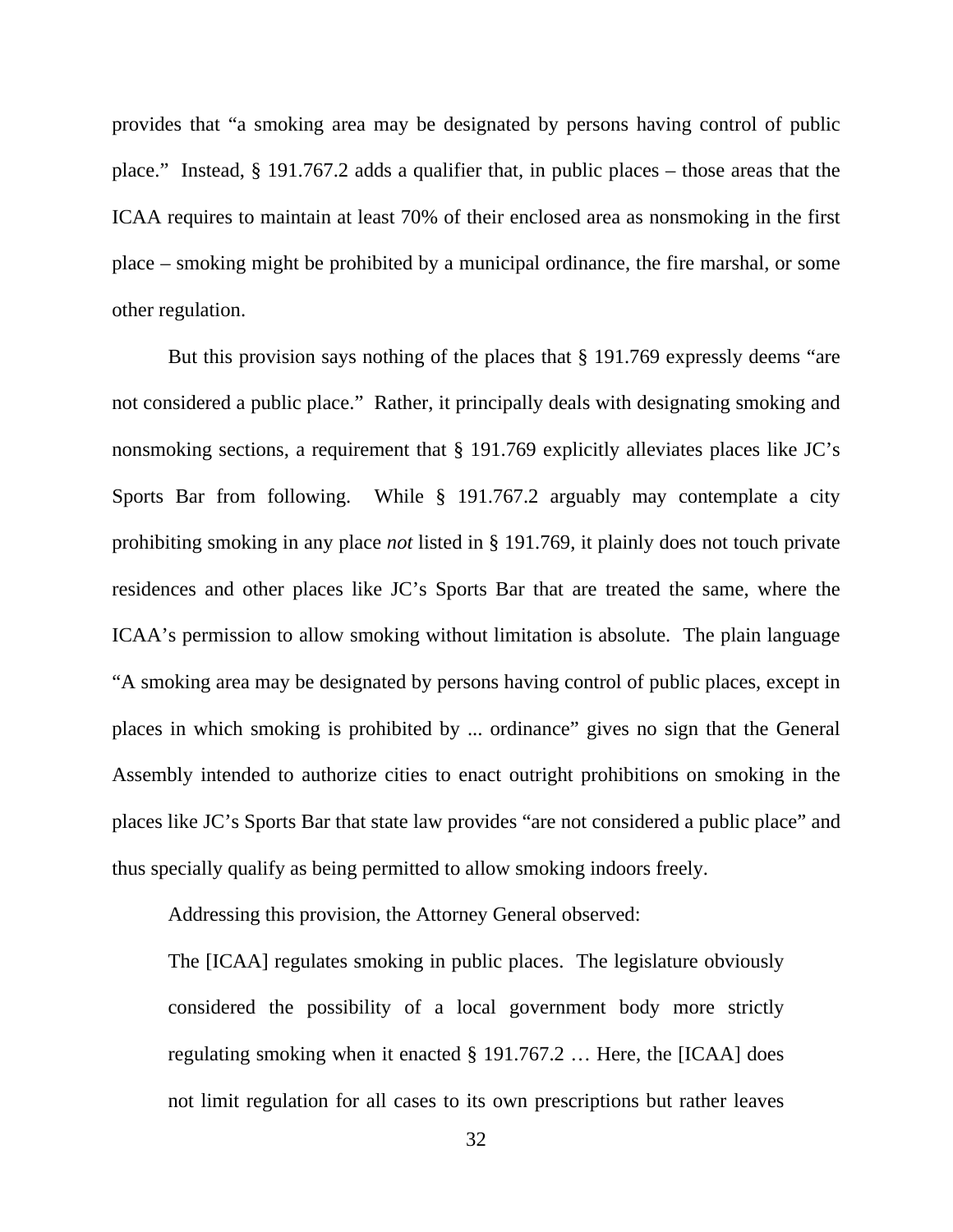*some* flexibility for local governing bodies to shape their own smoking regulations.

Op. Mo. Att'y Gen. No. 80-96, *supra* (emphasis added); (Appx. A35).

Accordingly, the reference in § 191.767.2 to cities prohibiting smoking in "public places" bore nothing on the Attorney General's ultimate conclusion as to conflict preemption: "no provision of the [ICAA] … prohibits a … city from enacting a more stringent ordinance that regulates smoking. However, any such ordinance must not attempt to permit what [the ICAA] prohibits or prohibit what [the ICAA] permits." *Id.*; (Appx. A36).

The brief reference in § 191.767.2 to cities prohibiting smoking in public places manifestly is not an anti-preemption clause giving cities a specific authorization to prohibit smoking entirely in the places that "are not considered a public place" under § 191.769. The ICAA already contains two anti-preemption clauses, wherein the General Assembly expressly limited a city's authority to supersede that legislation to other portions besides its indoor smoking provisions. If the General Assembly had intended the ICAA to authorize cities to enact ordinances absolutely prohibiting smoking in the areas permitted to allow smoking freely in § 191.769, it would have manifested that intent by changing a few simple words in one of the ICAA's two actual anti-preemption clauses, §§ 407.932 and 191.777. After all, the function of an anti-preemption clause is to manifest precisely that intent. 62 C.J.S. *Mun. Corps.* at § 140.

The sentence "A smoking area may be designated by persons having control of public places, except in places in which smoking is prohibited by … ordinance" cannot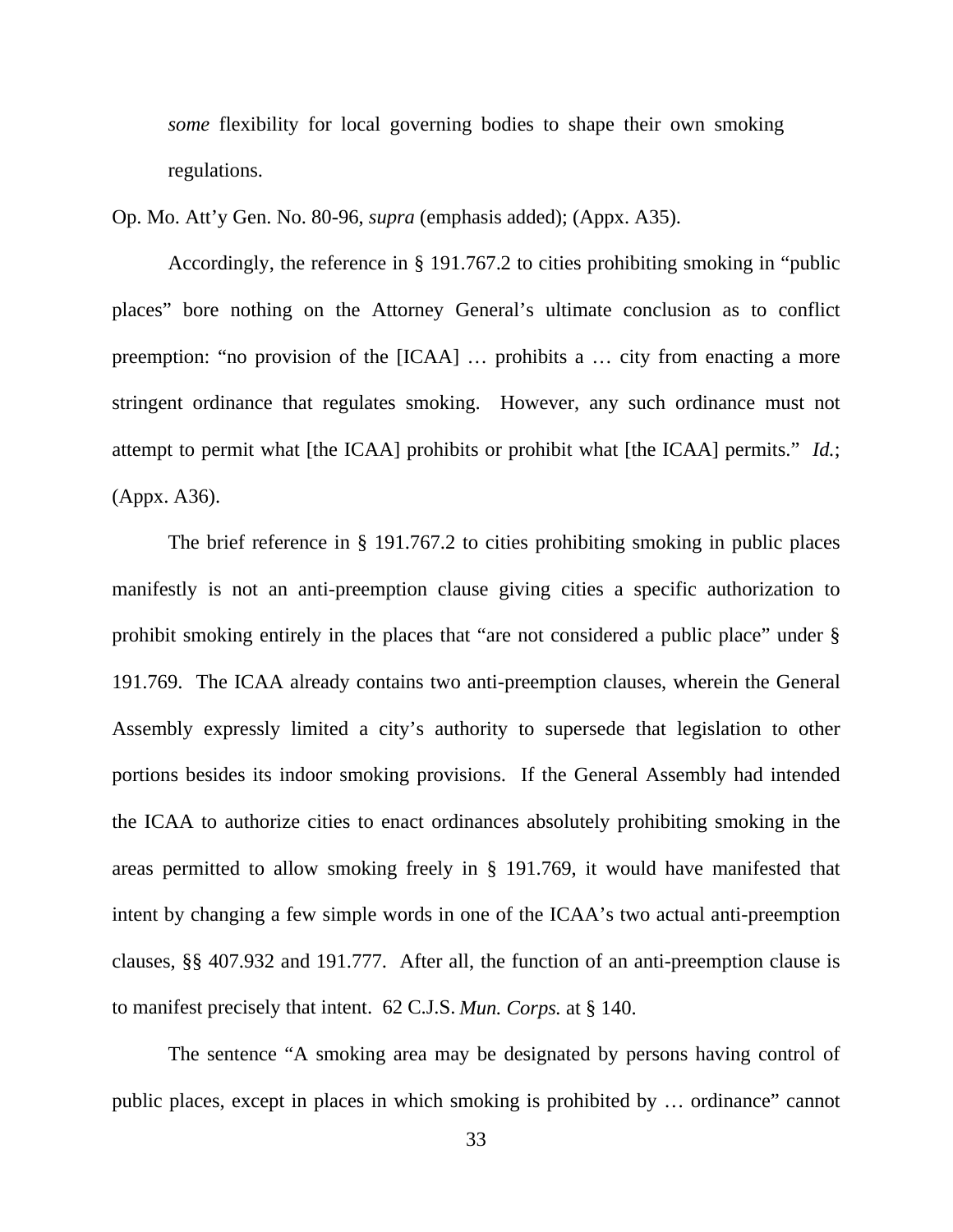reasonably be construed to contemplate that a municipal ordinance would prohibit smoking in places like JC's Sports Bar, which expressly "are not considered a public place." The language of this provision does not delegate or reserve to cities what the General Assembly purposely chose not to provide in the ICAA's anti-preemption clauses.

Unequivocally, no provision of the ICAA – neither the anti-preemption clauses in §§ 407.932 or 191.777, nor § 191.767.2 contemplating ordinances prohibiting smoking in "public places" – undermines the doctrine of conflict preemption as it applies to the ICAA and the permission given in § 191.769 to Appellant and her employer to allow smoking freely inside JC's Sports Bar.

# **IV. The Ordinance prohibits allowing any smoking inside JC's Sports Bar, in direct conflict with § 191.769.**

The ICAA permits smoking to be allowed freely inside a bar or billiard parlor, as long as signs are conspicuously posted stating "Nonsmoking Areas are Unavailable." In this case, the parties agree that Appellant allowed patrons to smoke inside just such a place. Nonetheless, Respondent Kansas City has held Appellant criminally liable under the Ordinance for doing exactly what the ICAA specifically permits her to do. Under § 71.010, Respondent has no authority to prosecute Appellant for allowing smoking inside JC's Sports Bar.

Appellant anticipates that Respondent will attempt to recast her argument as one of plain preemption. That is not her argument. This is a *conflict* preemption case. Appellant is not stating that the ICAA preempts Respondent from merely restricting or regulating indoor smoking in Kansas City in general. Rather, Respondent must be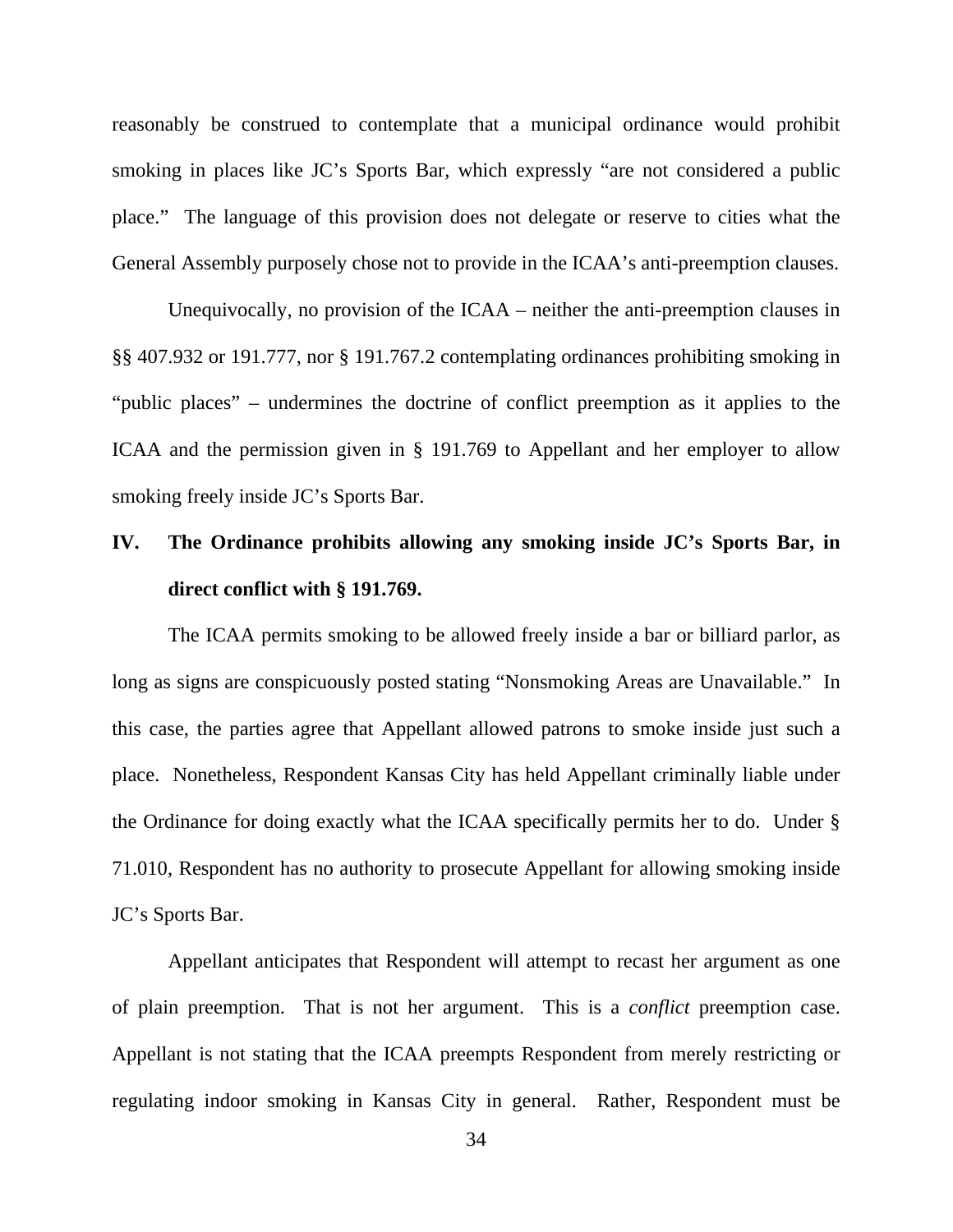consistent with the law of Missouri and cannot *totally prohibit* smoking in a place that state law expressly allows to post a sign warning "Nonsmoking Areas are Unavailable" and thereby do exactly that: maintain no nonsmoking areas. In this case, a direct conflict exists between Missouri's governing law and the Ordinance.

Appellant certainly is *not* arguing that Kansas City cannot regulate and control by ordinance smoking inside public places generally. Rather, Kansas City cannot illegally enact an ordinance entirely prohibiting a place permitted by § 191.769 to allow smoking indoors freely from allowing any smoking indoors whatsoever. It possibly would be a different situation if Kansas City's Ordinance did not absolutely prohibit all such places from allowing any smoking at all, but instead required them to meet some extra requirement in order to do so, such as obtaining a special local license or posting extra signage. But that is not the case here. Instead, the Ordinance totally prohibits any such place in Kansas City from allowing any smoking anywhere indoors at all.

By virtue of the ICAA, the State of Missouri has sought to regulate smoking indoors, specifically authorizing establishments like JC's Sports Bar in § 191.769 to post appropriate warning signs so as to maintain no indoor nonsmoking areas. To the extent that MO. CONST. Art. VI, § 19(a) confers powers on Kansas City to enact ordinances regulating and controlling smoking in public places generally, such ordinances remain subject to the requirement of § 71.010 that they be consistent with state law. The State's indoor smoking law, the ICAA, plainly permits places like JC's Sports Bar and private residences to allow smoking indoors freely, as long as the requirements of § 191.769 are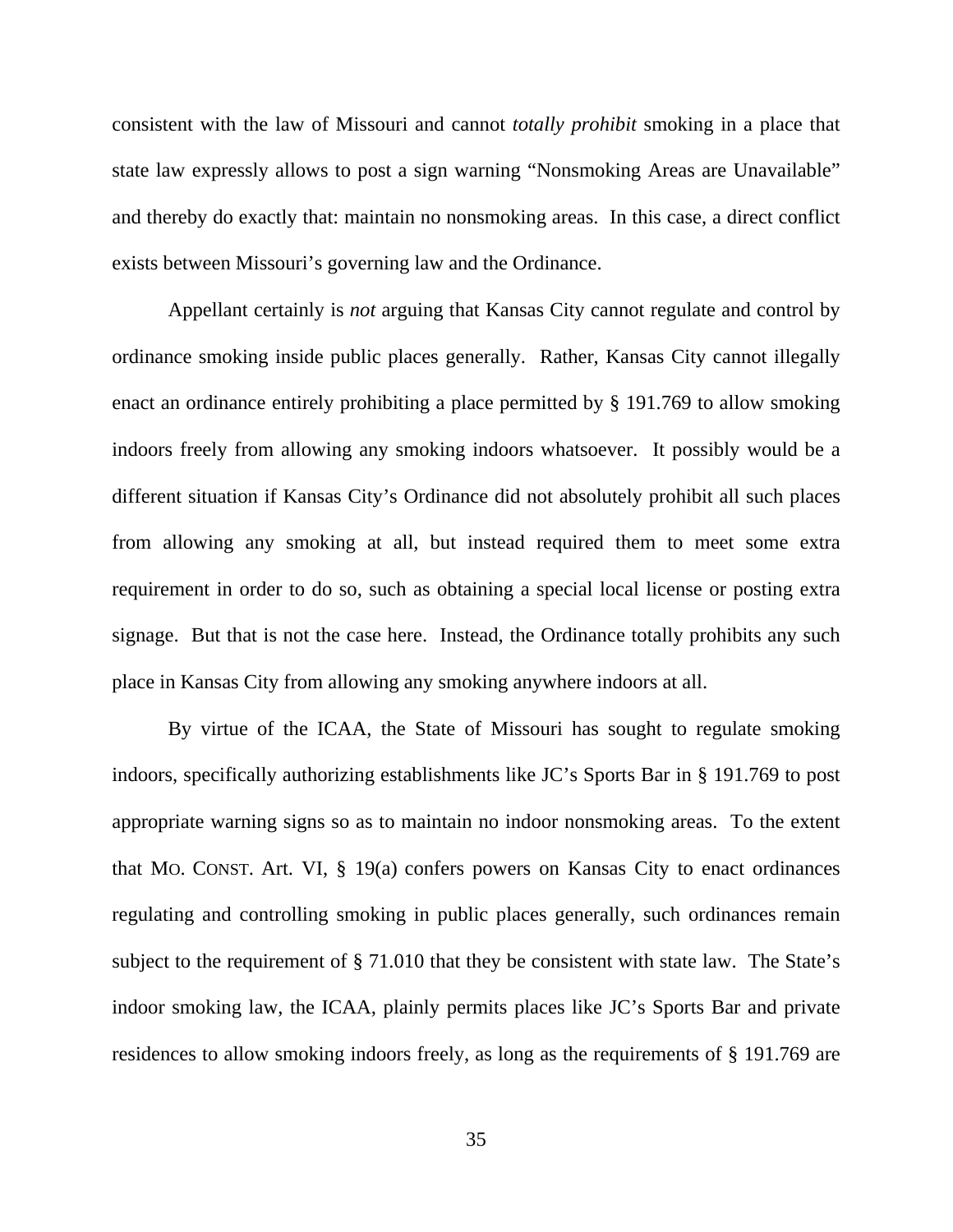met. Hence, Kansas City's wholesale prohibition of such places from allowing any smoking indoors at all blatantly and unlawfully conflicts with state law.

This facts and law of this case mirror those in *LDM, Inc. v. Princeton Reg. Health Comm'n*, wherein the Superior Court of New Jersey held that the City of Princeton's indoor smoking ordinance was void because it prohibited what New Jersey's indoor smoking law permitted. 336 N.J. Super. 277, 764 A.2d 507, 531 (L. Div. 2000). New Jersey uses the same bright-line test for conflict preemption as Missouri: "an ordinance will fall if it permits what a statute expressly forbids or forbids what a statute expressly authorizes." *Id.* at 515. The City of Princeton enacted a similar ordinance to the one at issue in this case, absolutely prohibiting all enclosed public places from allowing any smoking indoors. *Id.* at 512. Only private residences, hotels and motels, and retail tobacco stores were excluded from the ordinance's blanket prohibition. *Id.* at 512.

Like the ICAA, New Jersey's indoor smoking statute at the time mandated that enclosed "public places" maintain designated nonsmoking areas indoors. *Id.* at 523. Like § 191.767.2, one section of the New Jersey statute provided that designated smoking areas "may be permitted in any indoor public place … except where smoking is prohibited by municipal ordinance ..." *Id.* The statute generally defined a "public place" as "any enclosed area to which the public is invited or in which the public is permitted." Then, however, it provided the following: "Race tracks facilities, [licensed] casinos …, facilities used for the holding of boxing and wrestling exhibitions or performances, football, baseball, and other sporting events facilities, bowling alleys, dance halls, ice and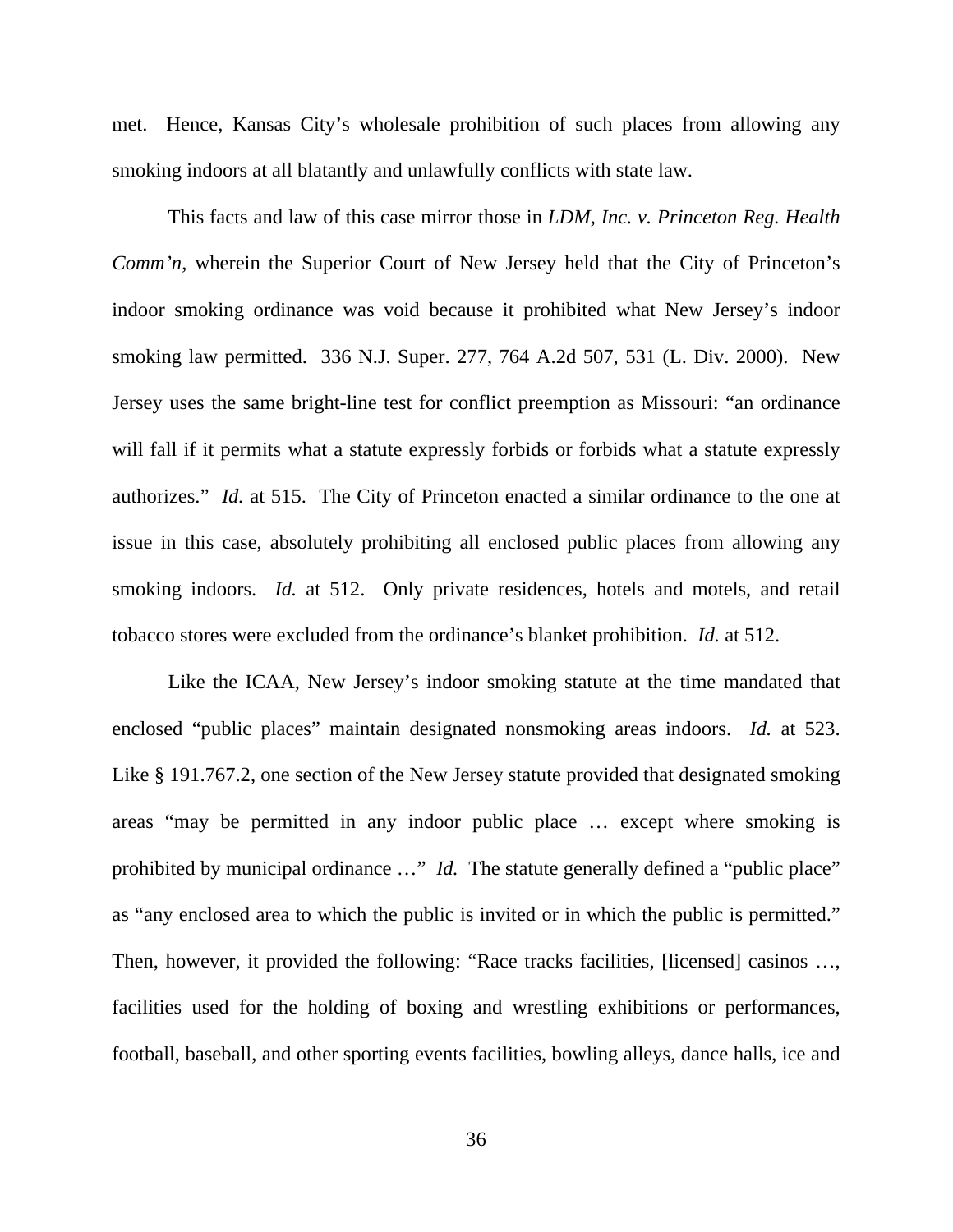roller skating rinks and other establishments providing ambulatory recreation are excluded from this definition" of "public place." *Id.*

The reviewing court noted that because the "Legislature specifically excluded race track facilities, casino licensed facilities … and a host of other sporting event facilities, bowling alleys and other establishments providing ambulatory recreation" from the restrictions of its indoor smoking statute, the "logical conclusion" was "that the Legislature intended to exclude these facilities, establishments and activities from any and all smoking regulations, including the requirement that they establish nonsmoking areas." *Id.* at 524. The provision referring to cities prohibiting smoking in "public places" could not apply to these areas. *Id.* Accordingly, the court held that Princeton's ordinance "conflicts with State law," *id.* at 527, and was "void and of no force and effect." *Id.* at 531.

*LDM* is directly on point. As in *LDM*, the Ordinance plainly prohibits Appellant from allowing any smoking in a place the statewide smoking law declares "is not considered a public place" and thus is excluded from any and all smoking regulations, including the mere requirement that it establish nonsmoking areas. The Ordinance prohibits Appellant from doing precisely what state law permits her to do, and therefore was void *ab initio*. Appellant's conviction and sentence cannot stand.

In *Entm't Indus. Coal. v. Tacoma-Pierce County Health Dep't*, the Supreme Court of Washington reached the same conclusion as the New Jersey court in *LDM*, and held a county health board's indoor smoking resolution invalid because it prohibited what Washington's indoor smoking law permitted. 153 Wn.2d 657, 105 P.3d 985 (2005).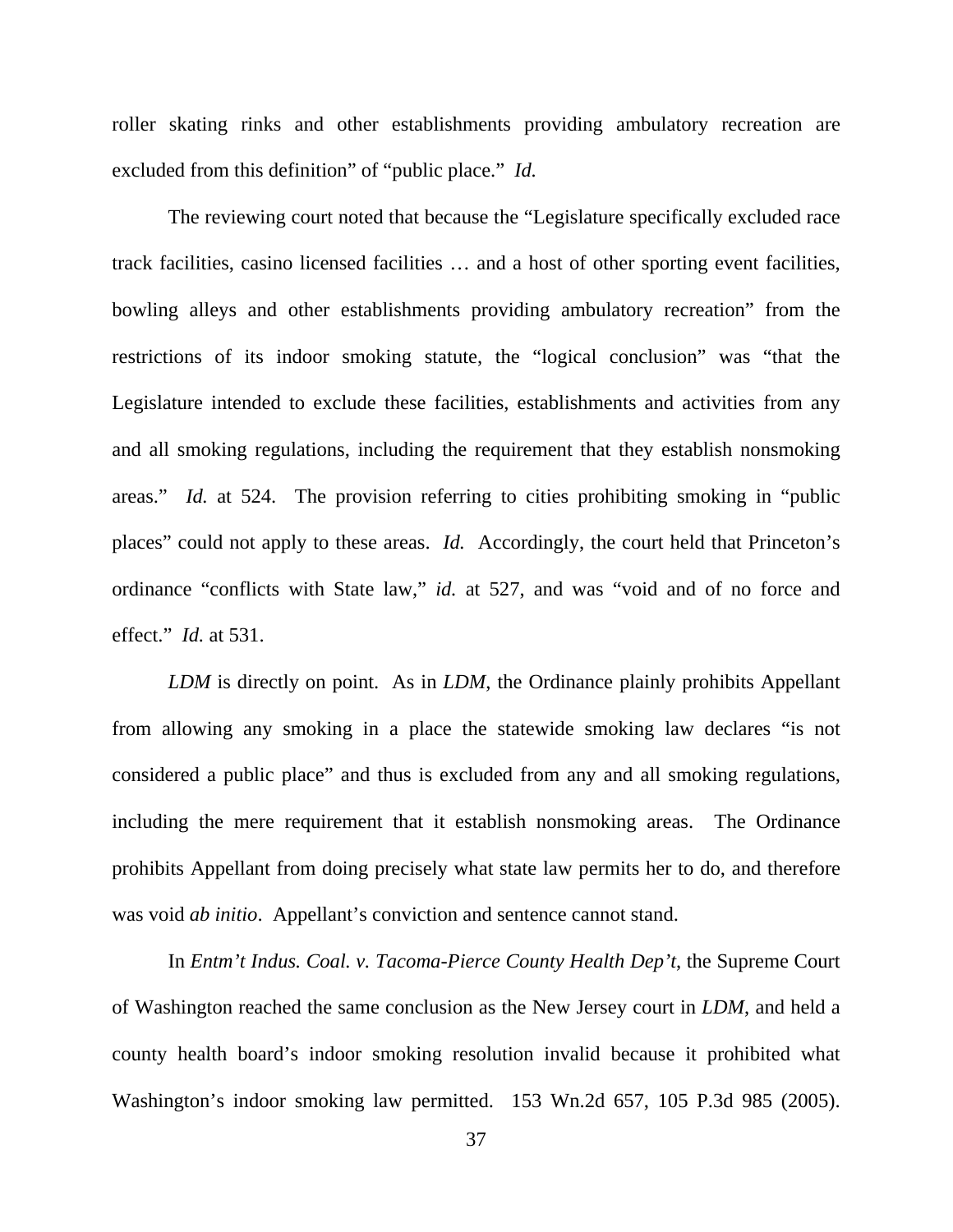Like New Jersey, Washington uses the same bright-line test for conflict preemption as Missouri: "A local regulation conflicts with a statute when it permits what is forbidden by state law or prohibits what state law permits." *Id.* at 987.

The county's regulation prohibited "all public places, including restaurants, taverns, bars, bowling alleys, and all other enclosed public areas" from allowing any smoking indoors. *Id.* Washington's indoor smoking law generally mandated that some public places had to be entirely nonsmoking areas, and the proprietors of others could designate smoking and nonsmoking areas. *Id.* Then, it provided the following:

no public place, other than a bar, tavern, bowling alley, tobacco shop, or restaurant, may be designated as a smoking area in its entirety. If a bar, tobacco shop, or restaurant is designated as a smoking area in its entirety, this designation shall be posted conspicuously on all entrances normally used by the public.

*Id.* The state law went on to give "[l]ocal fire departments or fire districts and local health departments" the authority to "adopt regulations as required to implement this chapter." *Id.*

The court noted that, "In some businesses, like a bar, tavern, bowling alley, tobacco shop, or restaurant, the statute allows an owner to create the entire establishment as a smoking establishment." *Id.* at 988. Thus, "The resolution, by imposing a complete smoking ban, prohibits what is permitted by state law." *Id.* "By prohibiting what the statute allows, the Health Board's resolution is invalid." *Id.*

38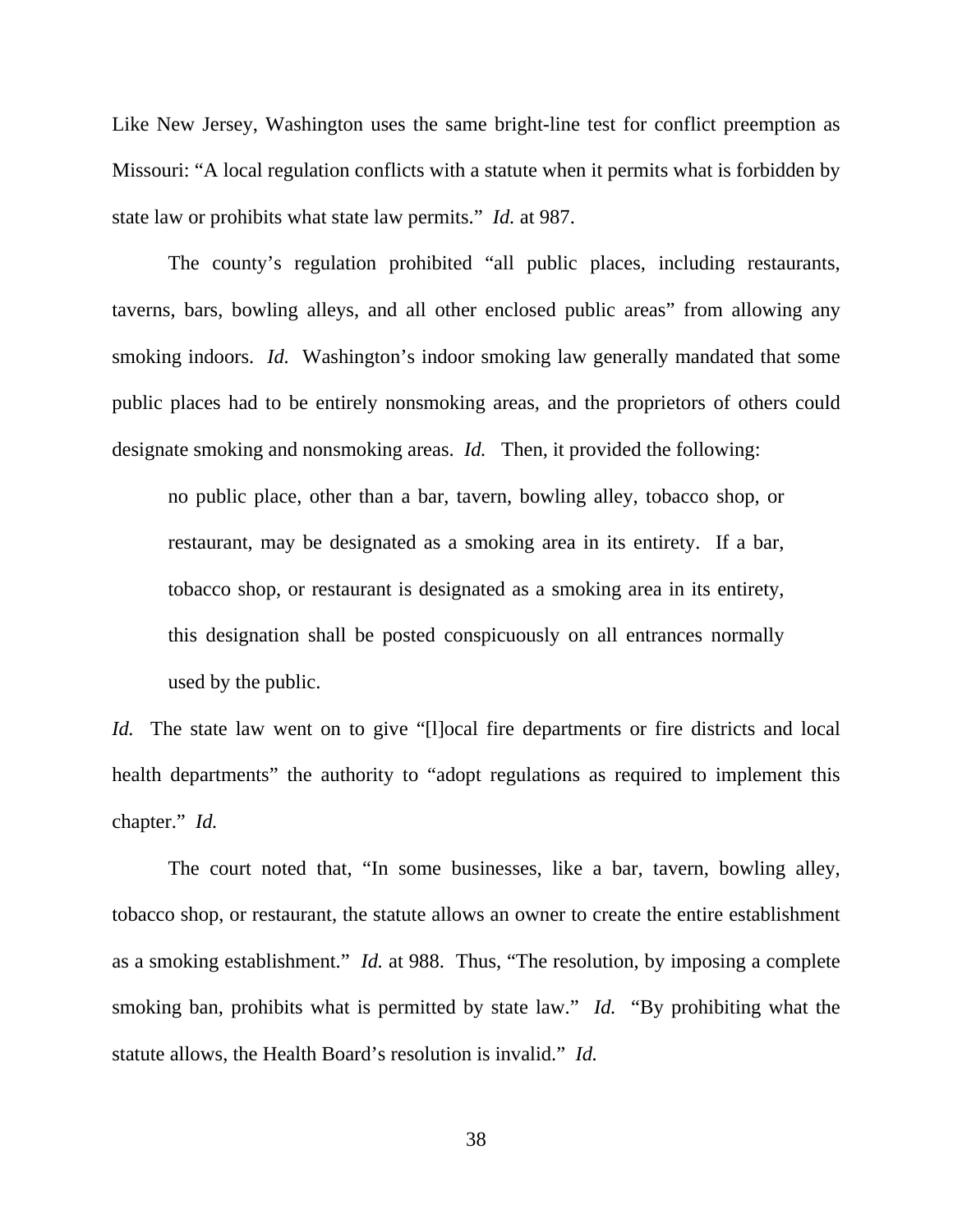Like *LDM*, this Washington case is also directly on point. In some places, like a bar or billiard parlor posting signs warning "Nonsmoking Areas are Unavailable" or a tobacco retailer, the State of Missouri through the ICAA allows the proprietor to create the entire premises as a smoking area. Conversely, by imposing a complete prohibition on any indoor smoking in these same places, the Ordinance prohibits what that statute allows. In so doing, the Ordinance is invalid.

In *Mich. Rest. Ass'n v. City of Marquette*, the Michigan Court of Appeals concluded the same, holding the City of Marquette's indoor smoking ordinance void because it prohibited what Michigan's indoor smoking law permitted. 245 Mich. App. 63, 626 N.W.2d 418, 422 (2001). Like New Jersey and Washington, Michigan uses the same bright-line conflict preemption test as Missouri: "whether the ordinance prohibits what state law permits." *Id.* at 420.

Marquette's ordinance prohibited any restaurant from allowing any smoking indoors whatsoever. *Id.* at 419. Michigan's statewide indoor smoking law provided that a "food service establishment" seating less than 50 people "may designate up to 75% of its seating capacity as seating for smokers," and a larger such establishment "may designate up to 50% of its seating capacity as seating for smokers." *Id.* A separate Michigan statute authorized cities to pass ordinances regulating food service establishments "to the extent necessary to carry out the responsibility of a local health department." *Id.* at 421.

The court held that although the State of Michigan thus did give cities the authority to enact local ordinances concerning public health in food service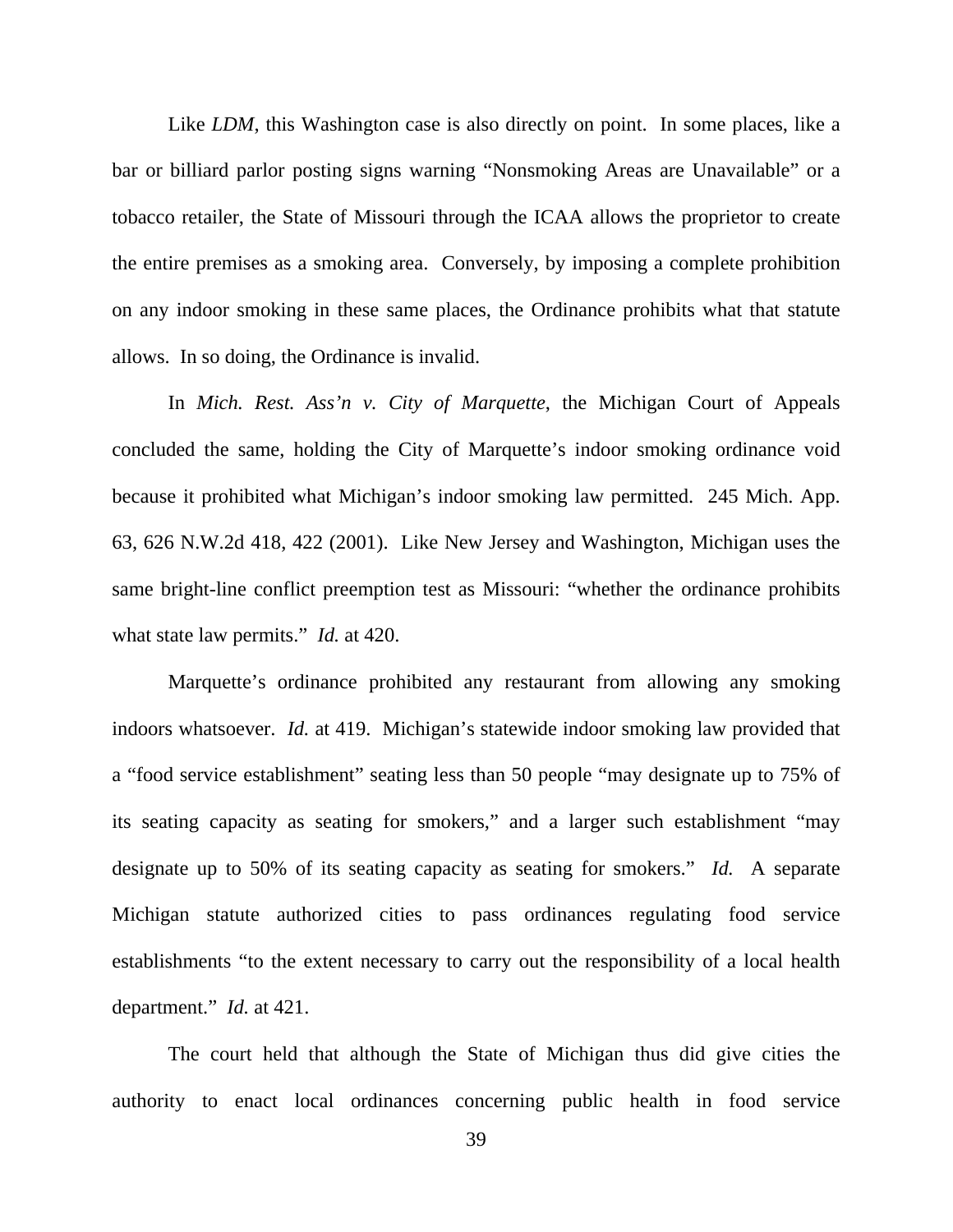establishments, nonetheless the state law also gave food service establishments the "right … to designate a certain percentage of its seating capacity as seating for smokers." *Id.* at 422. Marquette's ordinance was "in direct conflict" with this right. *Id.* The court noted that given the state law, "The question whether there should be a total ban on smoking in restaurants must be left to the legislature." *Id.*

The same is true in this case. Under the ICAA, the State of Missouri gives an establishment that fits the specific licensing and sales qualifications to be a "bar" or "billiard parlor" under § 191.769 and that additionally chooses to post conspicuous signs stating "Nonsmoking Areas are Unavailable" the right to allow smoking freely. The Ordinance is in direct conflict with that right. The question whether there should be a total ban on smoking in bars and billiard parlors must be left to the General Assembly.

Although no Missouri court yet has applied the doctrine of conflict preemption to the ICAA and local smoking restrictions, this case necessitates the same result as *Klausmeier*, *supra*, and *Stenson*, *supra*. Those cases also involved municipal ordinances that absolutely prohibited conduct expressly exempted from  $-$  and thus permitted by  $-$  a prohibitory state statute.

Just as in *Klausmeier*, the portion of Kansas City's ordinance prohibiting any bar or billiard parlor from allowing any smoking indoors at all is in conflict with the ICAA's provision permitting a bar or billiard parlor conspicuously to post signs stating "Nonsmoking Areas are Unavailable" so as to allow smoking freely. 112 S.W. at 518. A person might allow smoking in such a bar or billiard parlor, as prescribed by the ICAA, and still be guilty of an offense under the Ordinance. *Id.* at 519. "In other words, the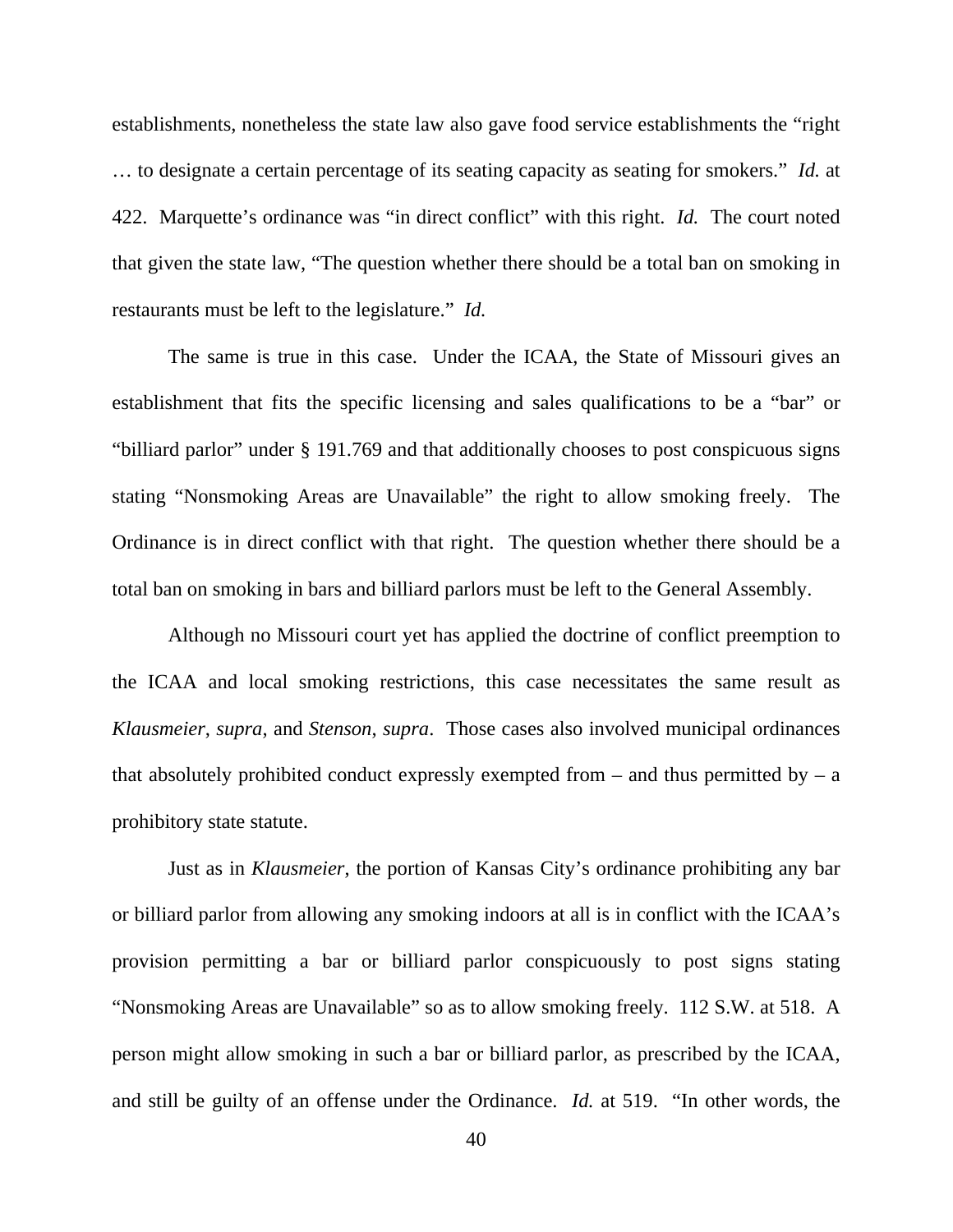Ordinance denounces that to be a crime which [the ICAA] authorizes to be done." *Id.* If it were otherwise, the ICAA would be subject to the operation of the Ordinance. *Id.* As such, the Ordinance "is in direct conflict with" the ICAA, and must be "repealed by necessary implication." *Id.*

And as in *Stenson*, by expressly and entirely exempting a bar or billiard parlor conspicuously posting signs stating "Nonsmoking Areas are Unavailable" from that ICAA's otherwise restrictive provisions, the State of Missouri has authorized smoking to be allowed indoors freely in such places. 333 S.W.2d at 534. Absent any statutory or ordinance regulation, smoking could be allowed anywhere in any place. *Id.* But, since the "State of Missouri has seen fit through" the ICAA to provide the places listed in § 191.769 the right to allow smoking within 100% of their enclosed space, "the State of Missouri has spoken and any attempt by ordinance to lower that limit" to 0% would be in conflict with the state statute. *Id.* Just as with St. Louis's ordinance in *Stenson* that lowered the state's maximum allowed tractor-trailer length from 45 feet to 33 feet, Kansas City's Ordinance is invalid under § 71.010 because it lowers an applicable bar or billiard parlor's maximum allowed indoor smoking area from 100% to 0%. *Id.* at 534-35.

This is not a case like *LaRose*, *supra* at p. 20, in which the state statute at issue is purely prohibitory and lacks any permissive provisions, and a city's slightly different prohibitory ordinance works in tandem with that statute. Although much of the ICAA is prohibitory, § 191.769 expressly exempts specially qualified places like JC's Sports Bar from all of its restrictions. Section 191.769 permits these places to maintain no indoor nonsmoking areas at all, as Respondent has stipulated. Kansas City's Ordinance does not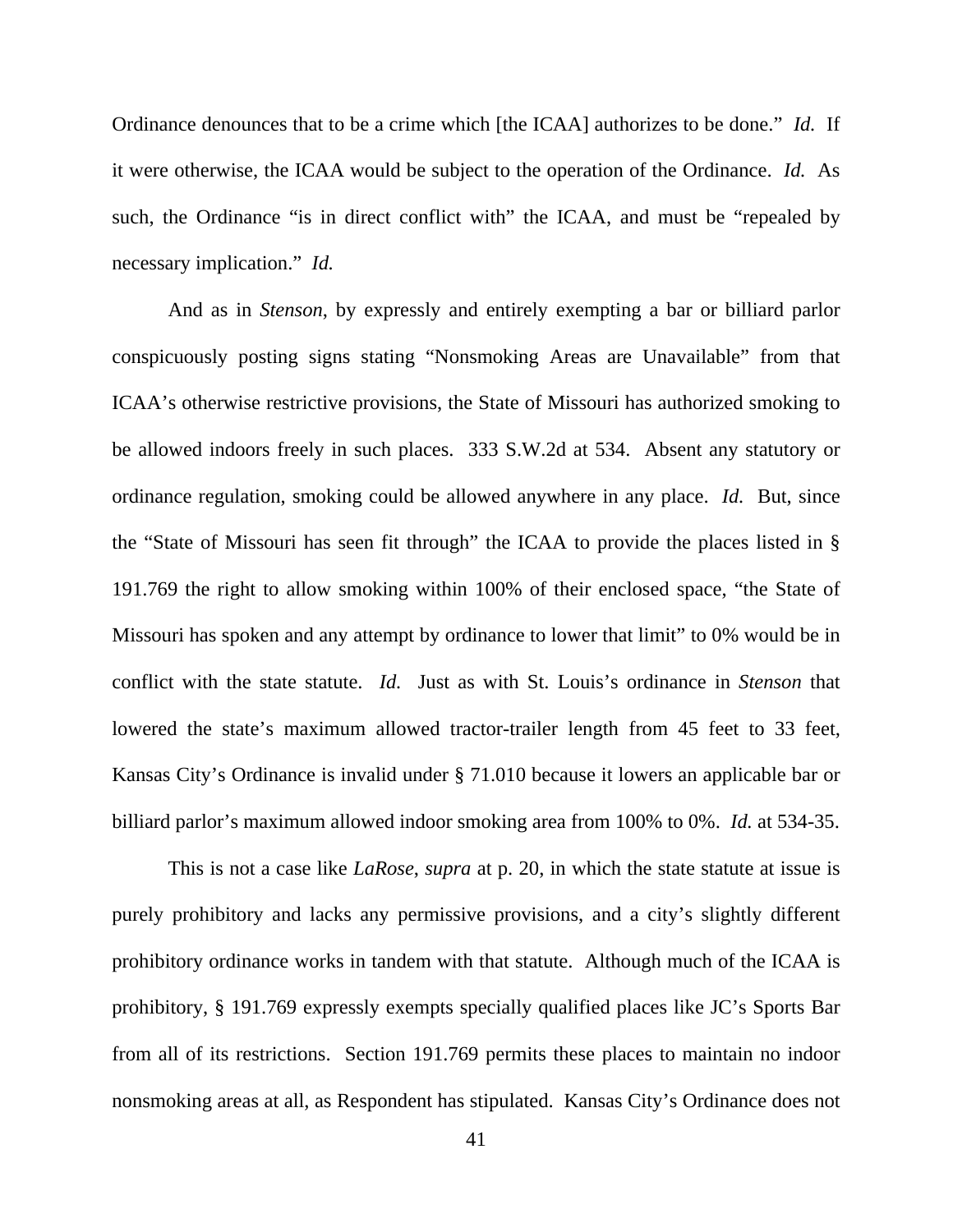work in tandem with § 191.769, but rather completely contradicts it. Under that statute, JC's Sports Bar can post signs warning that "Nonsmoking Areas are Unavailable" and therefore maintain no nonsmoking areas. Conversely, Kansas City's Ordinance requires that JC's post only "no smoking" signs and be a nonsmoking area in its entirety.

This also is not a case in which a local ordinance merely supplements or enlarges upon a state statute. In Missouri, an ordinance that "enlarges upon the provision of a statute by requiring more than the statute requires creates no conflict therewith, unless the statute limits the requirements for all cases to its own prescriptions." *Page Western*, 636 S.W.2d at 68. But while "[a]n ordinance may supplement a state law," it is not a mere supplement "when the expressed or implied provisions of each are inconsistent and in irreconcilable conflict…" *Id.* at 67. When that occurs, "the statute annuls the ordinance." *Id*. As such, where an ordinance "attempts to prohibit precisely what state regulation permits," it "involves more than additional requirements." *Id.* at 68. Instead, it is in conflict with state law and must be held "void and unenforceable." *Id.*

For example, in *Vest v. City of Kansas City*, an ordinance placed stricter requirements on the operation of barbers and barbershops than the relevant state law. 194 S.W.2d at 38-39. The State required that all licensed barbers undergo a medical examination once each year. *Id.* at 39. Kansas City required the same every six months. *Id.* Both laws required medical examinations of licensed barbers, but the ordinance simply required twice as many examinations as the statute. *Id.* Kansas City's ordinance did not prohibit something the statute permitted: "The purpose of the additional examination [was] to enforce the same standard exacted by the statute, namely that a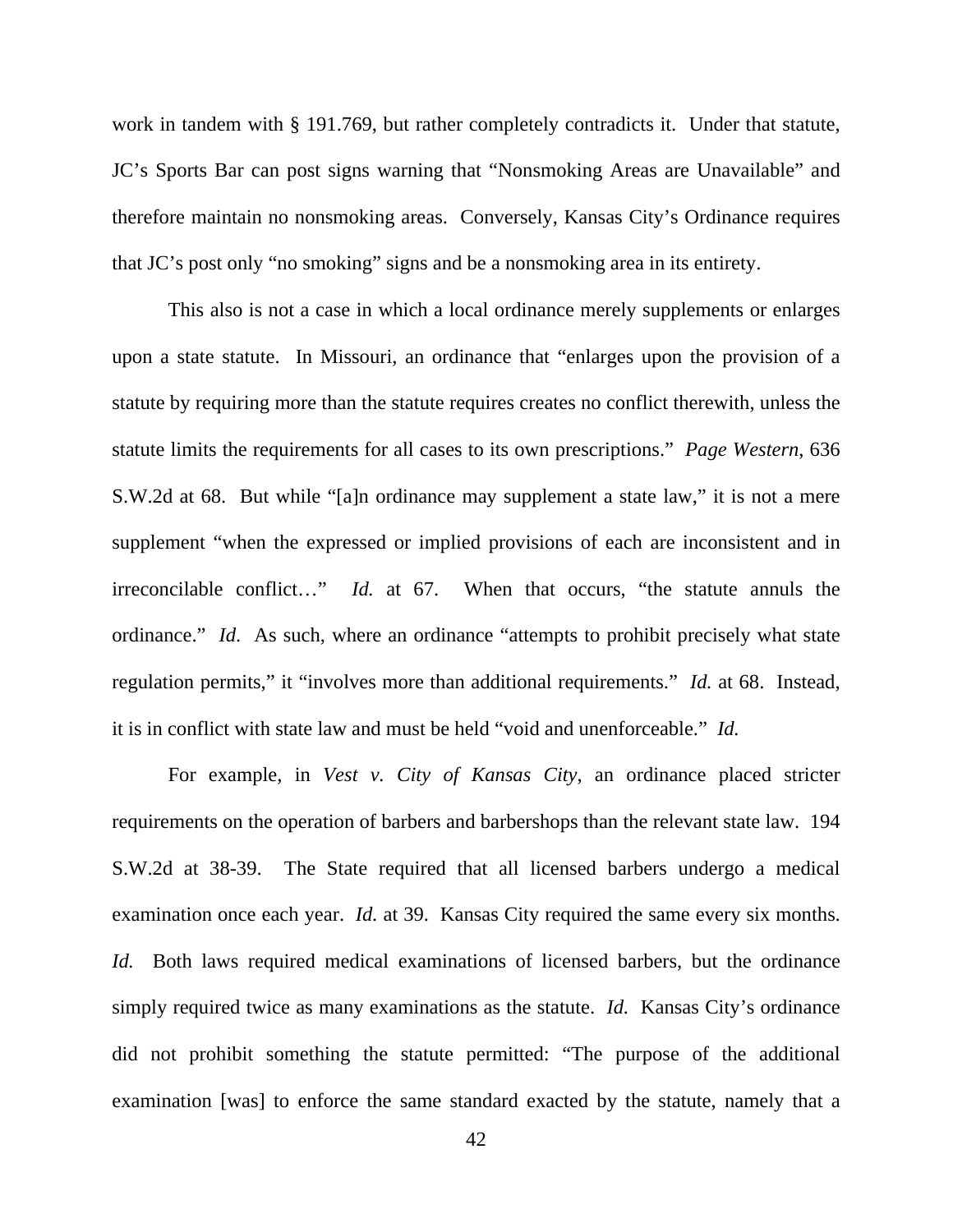barber to practice his trade must be free of contagious or infectious diseases." *Id.* As such, the ordinance was consistent with the statute, and both stood in harmony. *Id.*

But the Ordinance in this case does not merely supplement the ICAA, as the barber examination ordinance did in *Vest*. The ICAA permits bars and billiard parlors to post conspicuous signs stating "Nonsmoking Areas are Unavailable" so as to be authorized to allow smoking indoors without limitation. Conversely, the Ordinance absolutely prohibits all bars and billiard parlors from allowing any smoking indoors at all. That is not a "supplement" or "enlargement" on § 191.769. Instead, the Ordinance attempts to prohibit precisely what § 191.769 permits. The ICAA specifically authorizes a person in control of a qualified establishment like JC's Sports Bar to allow smoking indoors freely. The Ordinance prohibits the same person from doing the same thing. Appellant has been convicted of doing exactly what the ICAA permits her to do.

 The Ordinance therefore must succumb to conflict preemption, like the respective ordinances in the New Jersey, Washington, and Michigan cases discussed above. Whether there should be a total ban on smoking in bars and billiard parlors in Missouri is a question that must be left to the people of this state through their elected representatives in the General Assembly. For now, though, Kansas City's indoor smoking Ordinance prohibits what Missouri's indoor smoking law permits, in conflict with that state law, and therefore was and is preempted and invalid. That the trial court held otherwise was error.

 This Court should uphold the ICAA and discourage Respondent from illegally ignoring it. The Court should reverse the judgment of conviction and sentence against Appellant for violating City of Kansas City Ordinance No. 080073.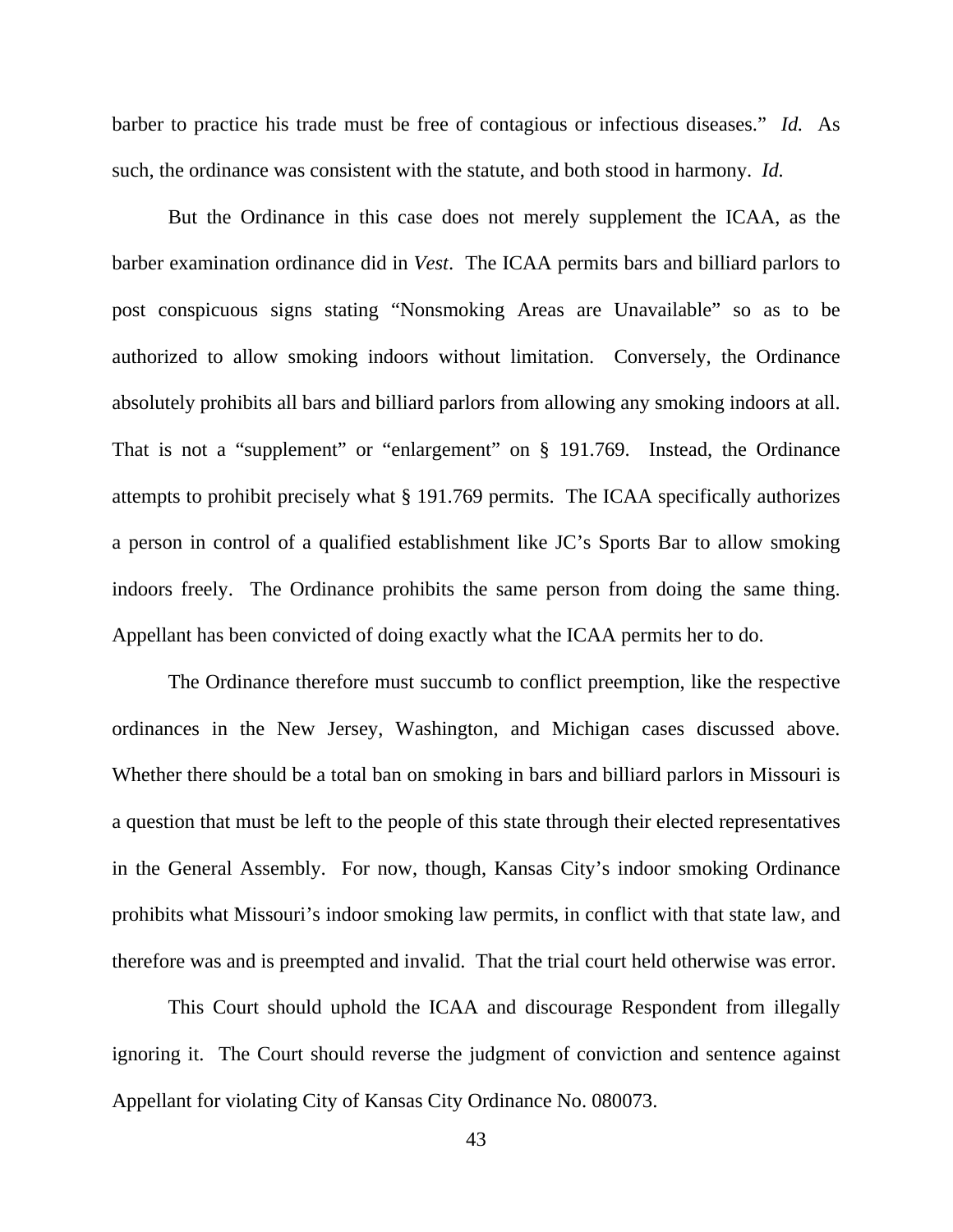#### **Conclusion**

 City of Kansas City Ordinance No. 080073 conflicts with state law, in violation of § 71.010, R.S.Mo., and therefore was and is preempted and invalid. It was error for the trial court to declare otherwise. Appellant unjustly has been held criminally liable for engaging in conduct in which the State of Missouri permits her to engage.

 This Court should reverse the trial court's judgment of conviction and sentence against Appellant Georgia Jean Carlson for violating Ordinance No. 080073.

Respectfully submitted,

Jonathan Sternberg, Mo. #59533 7<sup>th</sup> Floor, Harzfeld's Building 1111 Main Street Kansas City, Missouri 64105 Telephone: (816) 474-3000 Facsimile: (816) 474-5533 jonathan@sternberg-law.com

 COUNSEL FOR APPELLANT GEORGIA JEAN CARLSON